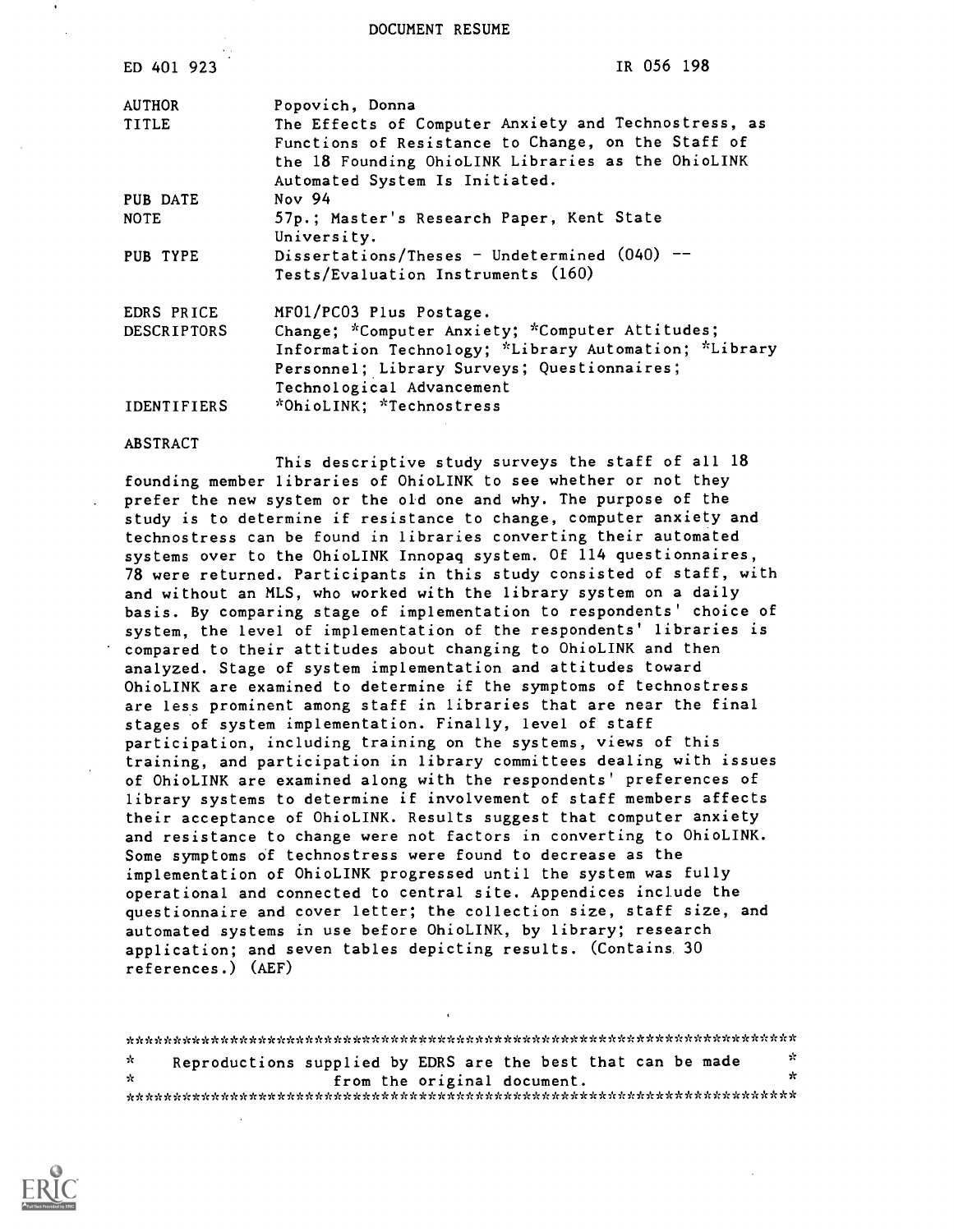U.S. DEPARTMENT OF EDUCATION U.S. DEPARTMENT OF EDUCTION<br>Office of Educational Research and Improvement<br>Office of Educational RCES INFORMATION Office of Educations ...<br>EDUCATIONAL RESOURCES INFORMATION CENTER (Eric) reproduc **CENTER LOCAL COMPOSED ASSESS**<br>This document has been reproduced as<br>received from the person or organization

originating it.<br>Minor changes have been made to the Minor changes have been improve reproduction quality.

Points of view or opinions stated in this document do not necessarily represent official OERI position or policy.

### THE EFFECTS OF COMPUTER ANXIETY AND TECHNOSTRESS, AS FUNCTIONS OF RESISTANCE TO CHANGE, ON THE STAFF OF THE 18FOUNDING OHIOLINK LIBRARIES AS THE OHIOLINK AUTOMATED SYSTEM IS INITIATED

A Master's Research Paper submitted to the Kent State University School of Library and Information Science in partial fulfillment of the requirements for the degree Master of Library Science

by

Donna Popovich

November, 1994

"PERMISSION TO MATERIAL HAS BEEN GRANTED BY R. DuMont

2

# BEST COPY AVAILABLE

TO THE EDUCATIONAL RESOURCES INFORMATION CENTER (ERIC)."

923 40]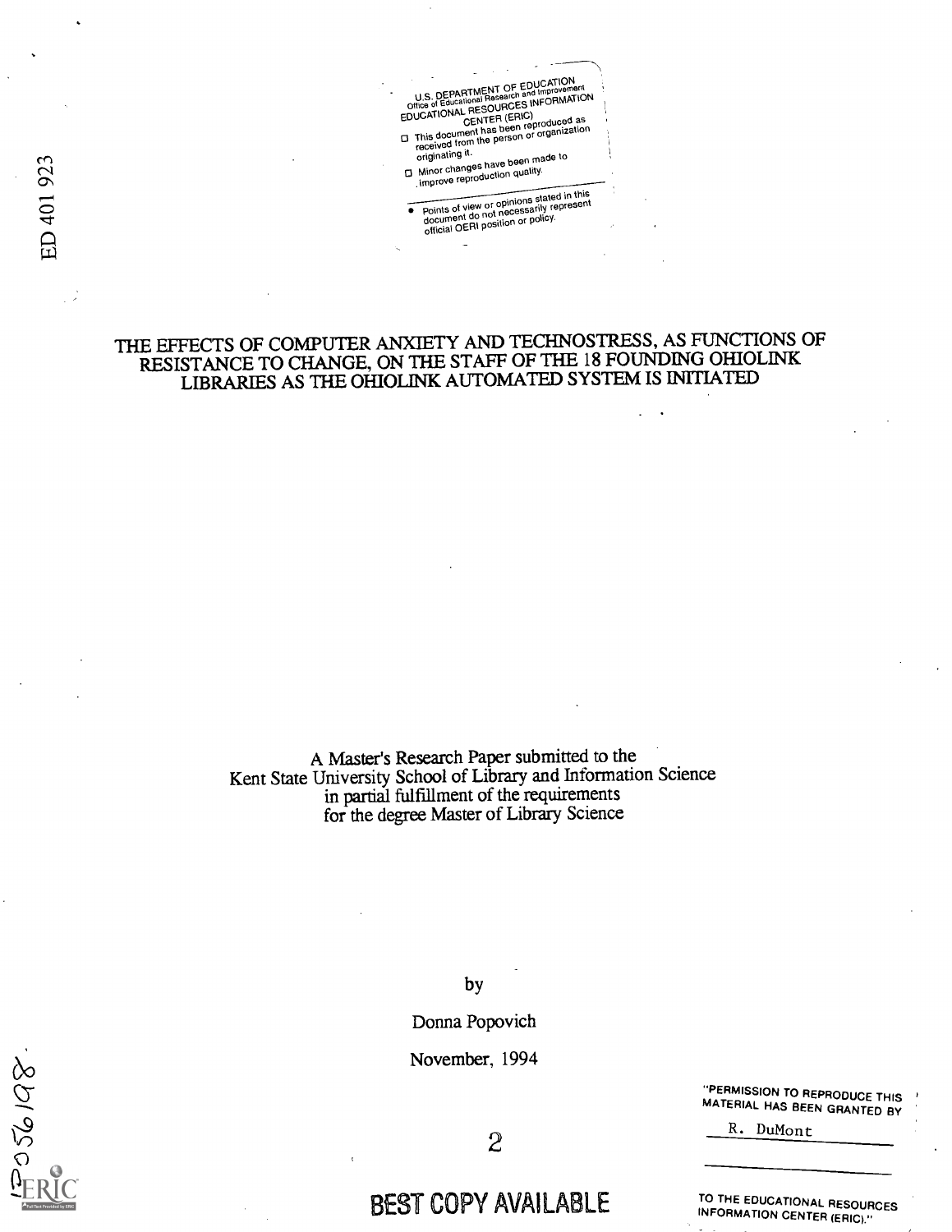**ABSTRACT** 

Many papers and studies have been done on the resistance to change in libraries when the libraries were changing from a manual catalog system to an automated information system. Today we are faced with new technologies and new generations of library information systems. This study's purpose is to determine if resistance to change is still prevalent today, like in the past, but now, the systems being replaced are older automated information systems with new ones. A questionnaire was designed to determine if there was a relationship in the above mentioned variables as OhioLINK was implemented. Of the 114 questionnaires, 78 were completed and returned. The participants consisted of staff, with and without a MLS, who worked with the library system on a daily basis. Results suggested that computer anxiety and resistance to change were not factors in converting to OhioLINK. Some symptoms of technostress were observed to decrease as the implementation of OhioLINK progressed until the system was fully operational and connected to central site. There an increase was seen in anxiety, headaches and happiness.

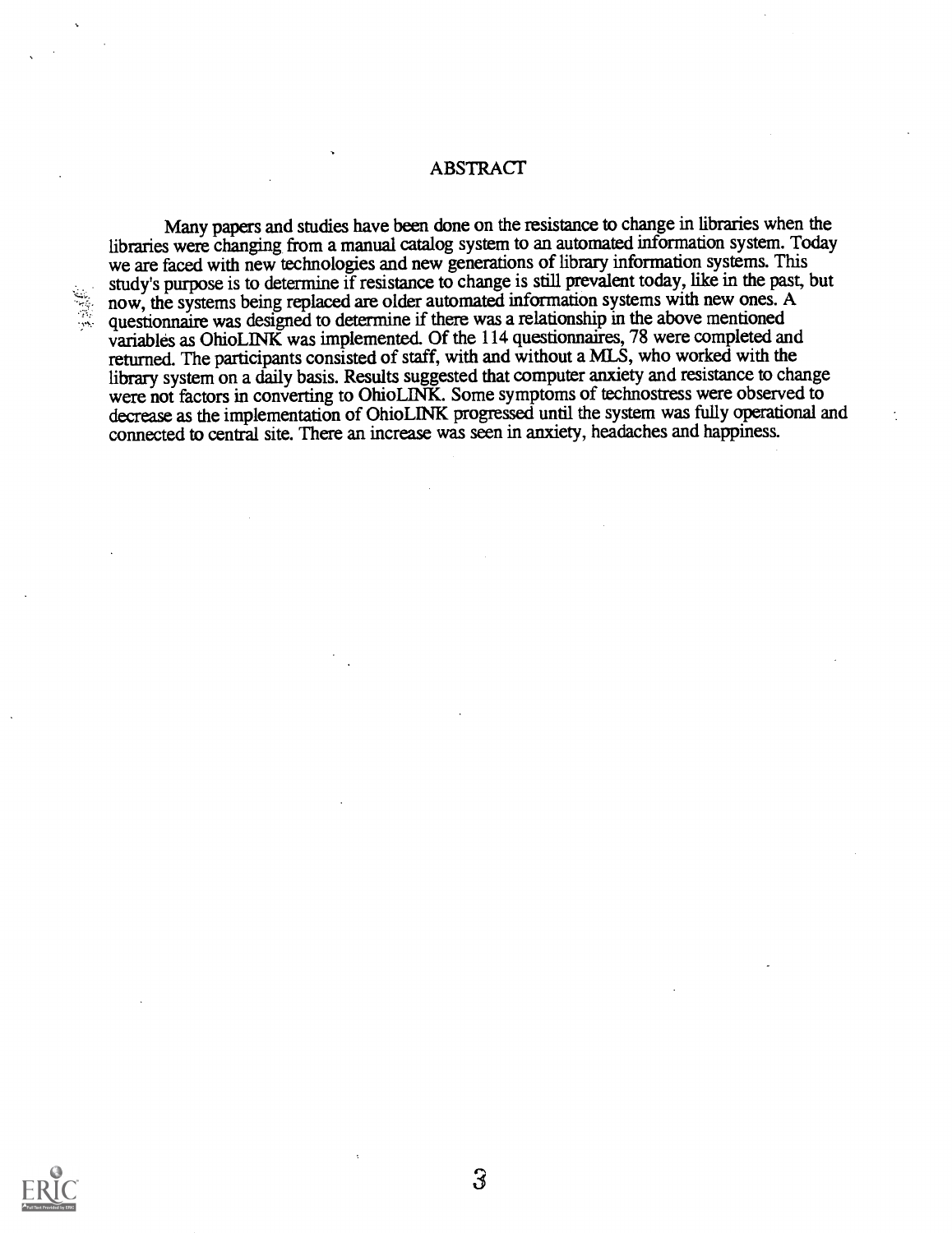Master's Research Paper by Donna R. Popovich B.A., The Ohio State University, 1989 M.L.S., Kent State University, 1994

## Approved by

Adviser Date

ii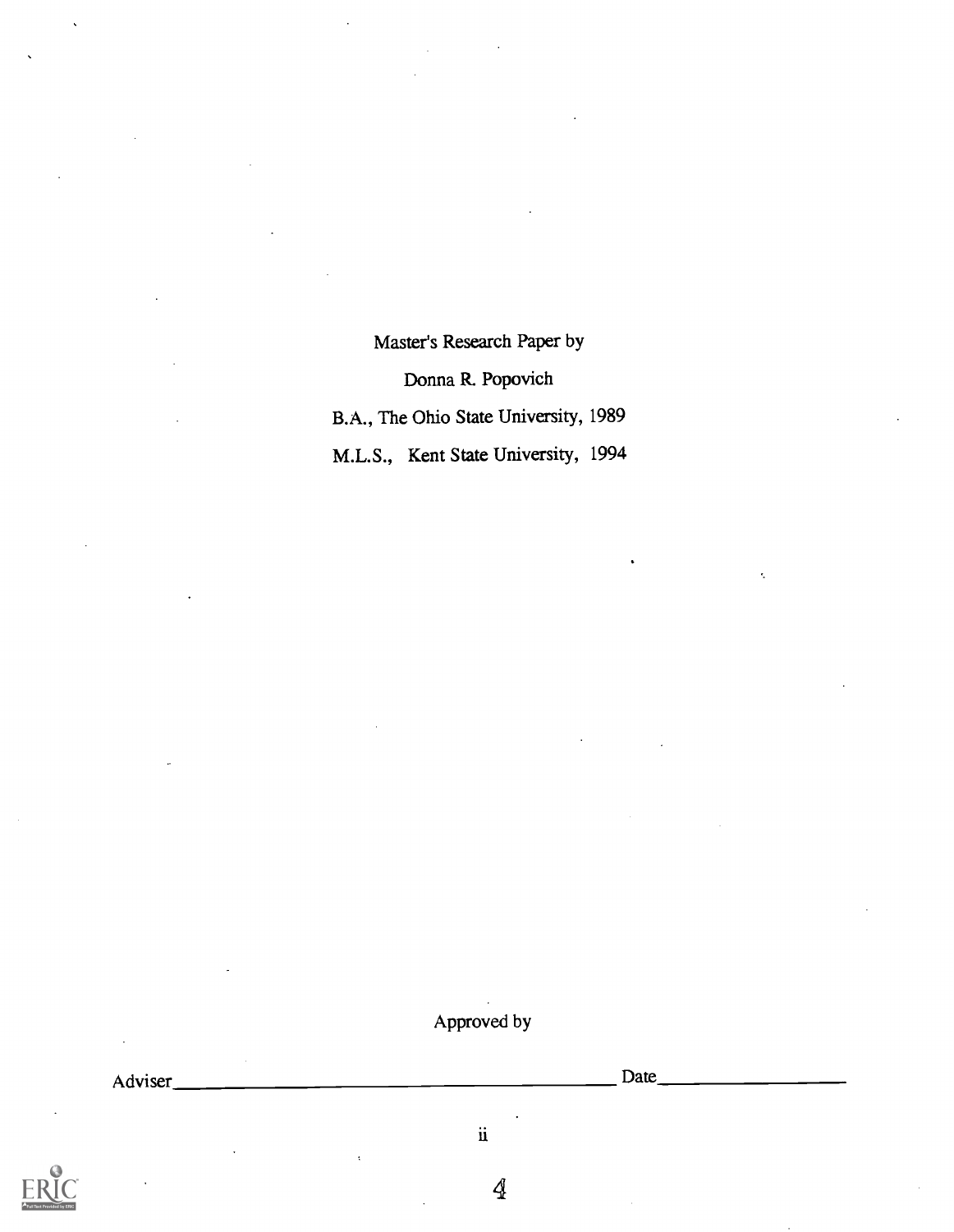#### ACKNOWLEDGMENTS

I would like to thank all those who provided support and guidance on this project. Sincere gratitude to my advisors Dr. Carl Franklin and Dr. Rubin for their support of my project. Extreme thanks to Dr. Sara Fine for her assistance in lending me her report. Thank you to the directors of the libraries that participated in my survey. My deepest appreciation and love to my parents, Donald and Wanda Popovich, and my brothers, Donald and Stephen Popovich. Thanks for the support and the push to keep going when I did not think it was possible. Thank you to WRT, for helping me to keep sane throughout the dark days and nights. And finally, to DRP, all my love and thanks. Thank you for believing in me and helping to chase the doubts away. Your constant encouragement and love is the beacon that has guided me on my way throughout everything.



 $\overline{5}$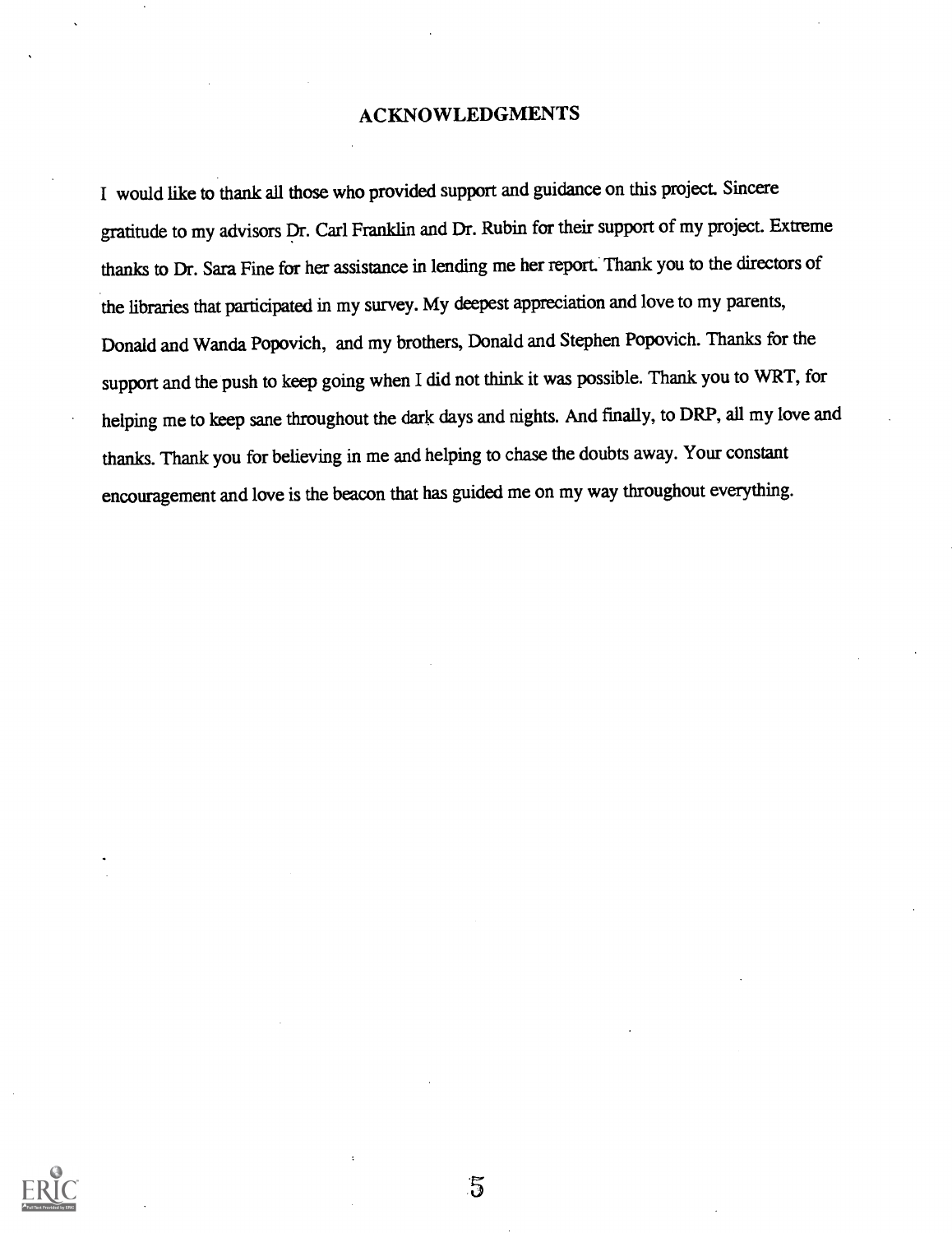# Table of Contents

# Approval Page

| <b>List of Tables</b>                                                                                      | 1V                                                        |
|------------------------------------------------------------------------------------------------------------|-----------------------------------------------------------|
| Chapter 1: Introduction<br>Definition of terms<br><b>Statement of Hypotheses</b><br><b>Chapter Summary</b> | $\mathbf 1$<br>$\begin{array}{c} 3 \\ 4 \\ 5 \end{array}$ |
| Chapter 2: Review of the Related Literature                                                                | 6                                                         |
| <b>Chapter Summary</b>                                                                                     | 10                                                        |
| Chapter 3: Methodology                                                                                     | 11                                                        |
| <b>Questionnaire Pre-testing</b>                                                                           | 13                                                        |
| <b>Final Questionnaire</b>                                                                                 | 13                                                        |
| Chapter 4: Data Analysis                                                                                   | 15                                                        |
| <b>Chapter Summary</b>                                                                                     | 19                                                        |
| Chapter 5: Discussion                                                                                      | 20                                                        |
| Discussion of Findings                                                                                     | 20                                                        |
| Findings' Implications and Conclusions                                                                     | 22                                                        |
| Discussion of Limitations                                                                                  | 24                                                        |
| Recommendations for Further Research                                                                       | 24                                                        |
| <b>Chapter Summary</b>                                                                                     | 25                                                        |
| <b>List of References</b>                                                                                  | 26                                                        |
| Appendix A                                                                                                 | 29                                                        |
| Appendix B                                                                                                 | 34                                                        |
| Appendix C                                                                                                 | 35                                                        |
| Appendix D                                                                                                 | 36                                                        |



 $\ddot{\mathbf{u}}$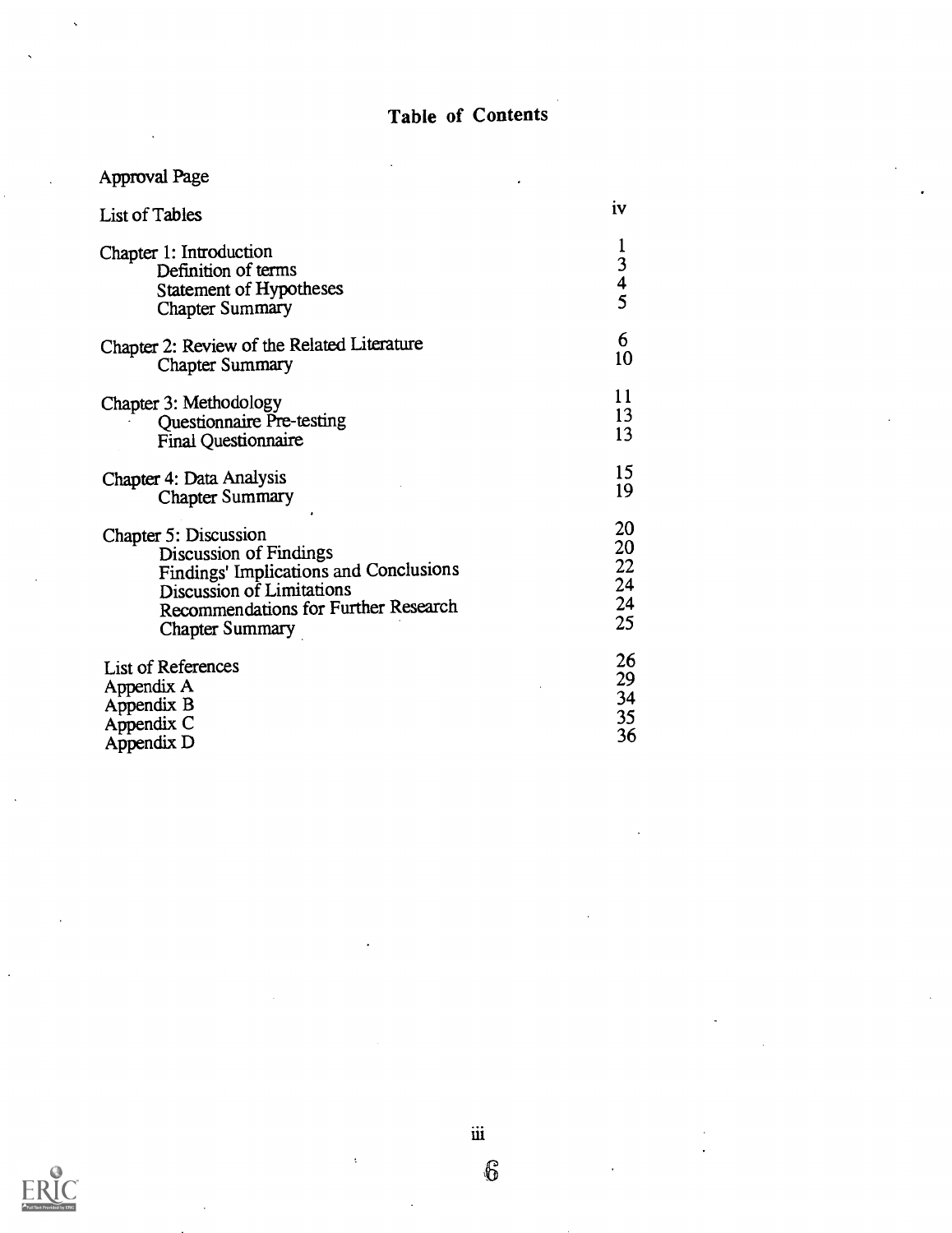LIST OF TABLES

| Table 4-1 | Demographics                                                                                                                                                                  | 36 |
|-----------|-------------------------------------------------------------------------------------------------------------------------------------------------------------------------------|----|
| Table 4-2 | SYSTEM PREFERENCES COMPARED TO STAGES OF<br>IMPLEMENTATION OF OHIOLINK                                                                                                        | 38 |
| Table 4-3 | STAGE OF IMPLEMENTATION OF OHIOLINK COMPARED TO<br>ATTITUDES FELT BY RESPONDENTS                                                                                              | 39 |
| Table 4-4 | TRAINING AVAILABILITY COMPARED TO THE RESPONDENTS'<br><b>SYSTEM PREFERENCES</b>                                                                                               | 40 |
| Table 4-5 | RELEVANCE OF TRAINING COMPARED TO THE RESPONDENTS'<br><b>SYSTEM PREFERENCES</b>                                                                                               | 41 |
| Table 4-6 | Frequency distribution of respondents' answers to question 28.<br>Did the library have system planning groups or committees when<br>the system before OhioLINK was installed? | 42 |
| Table 4-7 | Frequency distribution of respondents' answers to question 29.<br>Were you involved with any of your library's system planning groups<br>or committees?                       | 43 |

Page

iv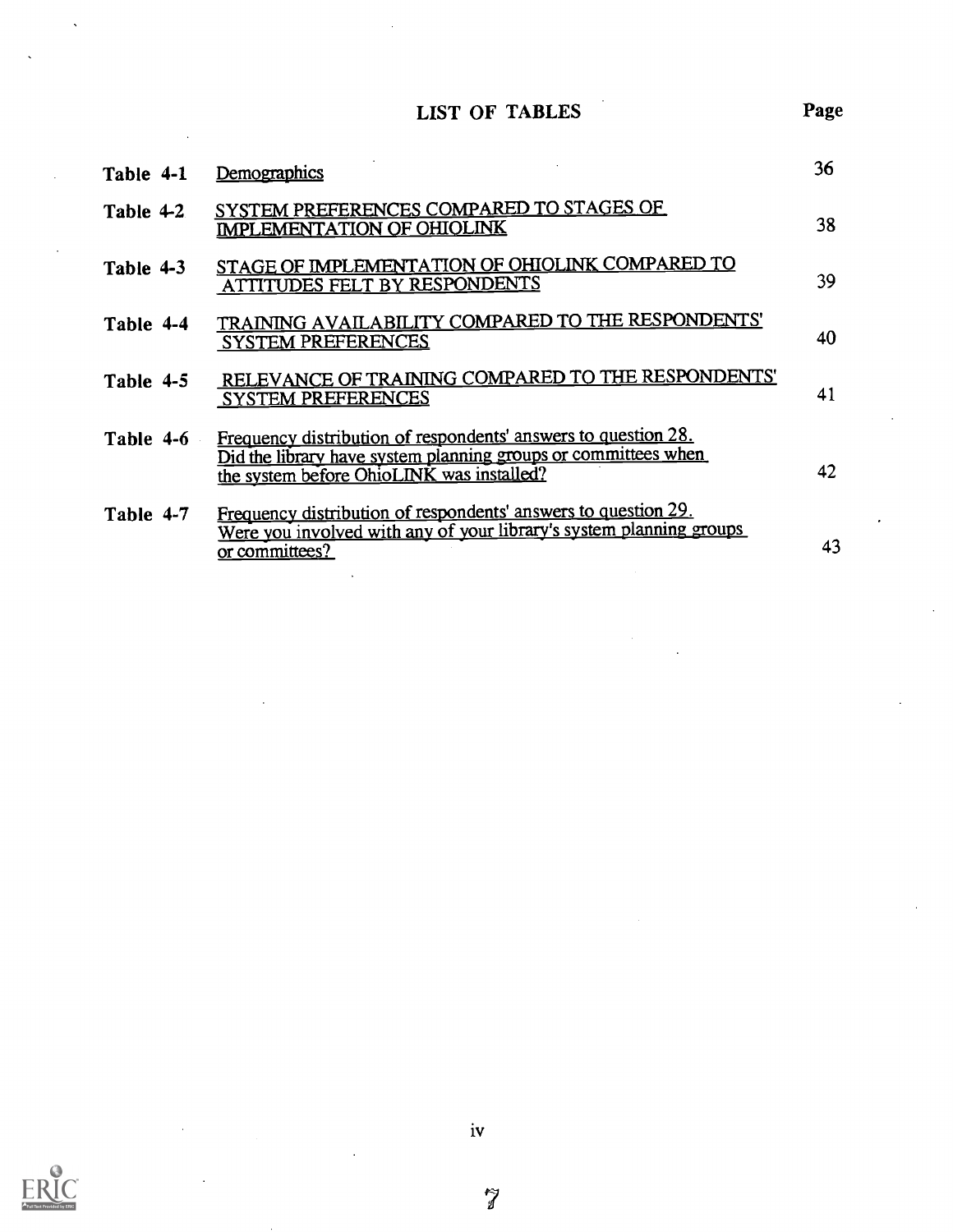#### CHAPTER 1

#### Introduction

While technological mechanisms for making today's libraries responsive to today's societal demands are already available, the psychological defense mechanism of the human beings who will be affected by these innovations are also already available. Human beings tend to resist change, even when change represents growth and development; human organizations tend to resist change and its turmoil, even when it represents greater efficiency and productivity. Changes in an organization affect the individuals within that organization, and individuals-consciously or unconsciously-in turn have the power to facilitate or thwart the implementation of an innovation. (Fine 1986)

As often is the case, necessity is the mother of invention, or at least in this case innovation. With the increasing costs of materials for library patrons and staff use , increasing costs of constructing sites to house the increasing materials, and the shrinking budgets of the state university libraries in Ohio, something had to be done. The Ohio Board of Regents came up with the idea of OLIS, the Ohio Library Information System. As the Board noted in its report:

> The Library Study Committee was appointed by Chancellor William B. Coulter in 1986 to make recommendations on how the State could respond to the rising number of requests for new library facilities. Although the committee's principal focus was on the question of facilities and on library storage, its charge provided for the examination of any option to a recommendation for the adoption of remote storage, the committee recommended that "the State of Ohio implement as expeditiously as possible a statewide electronic system."

> In response to this recommendation, the Board established a Steering Committee representing librarians, faculty, administrators, and computer systems managers from campuses throughout Ohio. The Steering Committee created three task forces to report to it: one on the users' view; one representing the librarians' view, and the final task force presenting the system managers' view. Through meetings, public hearings, and conferences, the Steering Committee subsequently prepared and distributed a planning paper (November 1988); an RFI, Request for Information, (February 1989) and an RFP, Request for Proposals, (August 1989) for the OLIS system. Separate but integrated projects for workstation hardware and software and for the communications network are under development as well.

(Ohio Board of Regents, December 1989)

The system's name was later changed, from OLIS, to OhioLINK.

From the responses to RFP in 1989, Innovative Interfaces, Inc. of Berkeley, CA. was chosen to design the software system for OhioLINK. Besides this agreement, OhioLINK also made and agreement with the Ohio Academic Resources Network (OARnet) to provide the network connections between the OhioLINK libraries, the central facility at Wright State University, and the Internet. (OhioLINK, October, 1992)



8

 $G_{J,\varepsilon}$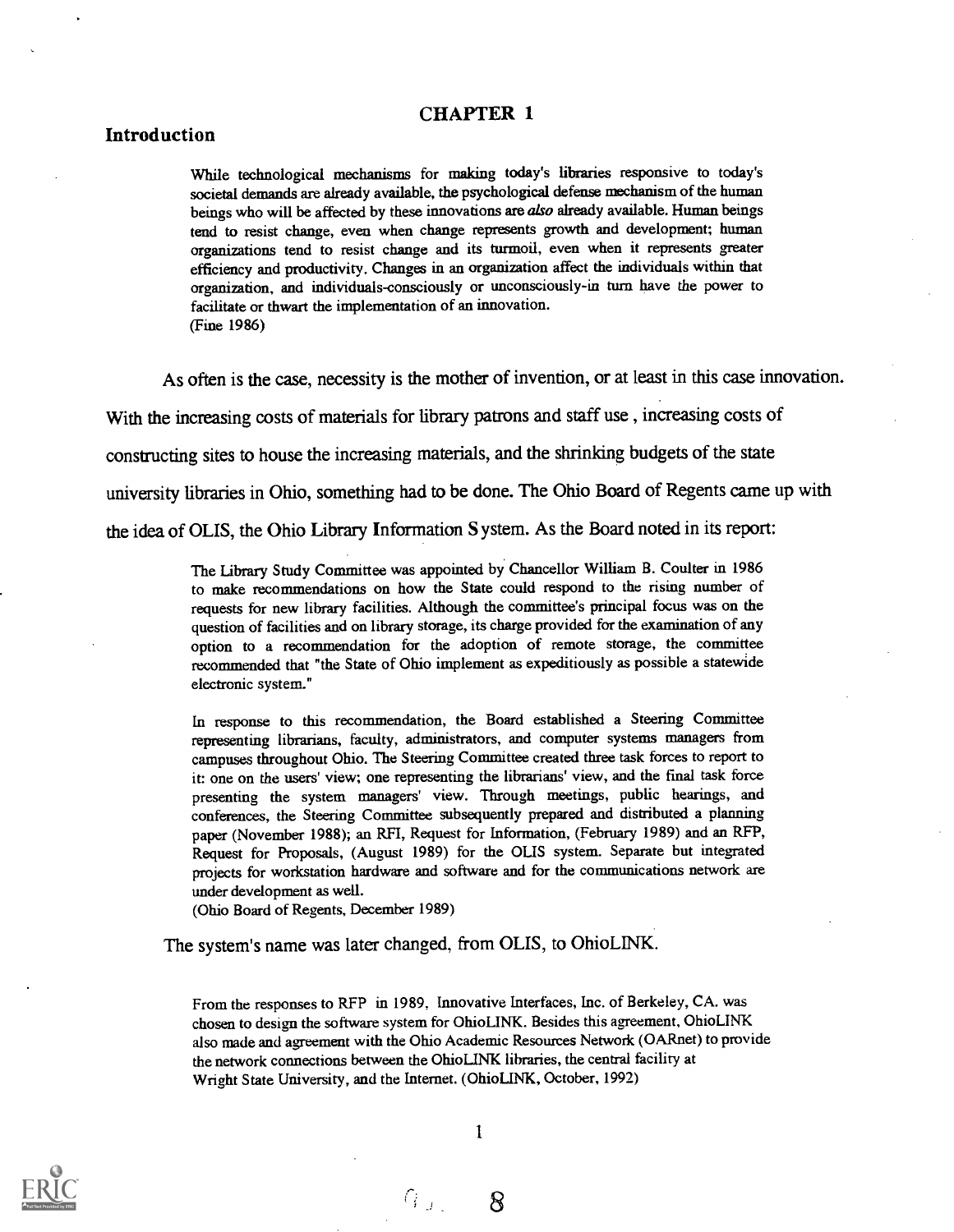Changing to a new computer system can be exciting and at the same time terrifying. How the staff of the libraries approach it influences the success and acceptance of the system. Some OhioLINK founding member libraries are switching from different systems, which were manual systems, home grown, or from other vendors, and changing to the Innopaq system, developed by Innovative Interfaces Inc. A few of the libraries had been using Innovative's Innovaq system for serials, so they where already familiar with some parts of the new system. Changing systems can cause problems for staff. Anxiety may occur, because the new system being introduced is new and different from the library's old system. It may not have the nuances the old system had or it may have new options which for some seem overpowering. Some of the staff may look forward to these changes while others may resist the innovations happening around them.

Also, since the libraries are not all coming from the same background, size, and technical implementation, some of the staff may show greater levels of anxiety and stress than exhibited in staff members from other libraries that are more automated. The reason for looking at the 18 OhioLINK libraries to see if there are any symptoms of computer anxiety, resistance to change and technostress is because eventually more academic libraries will join OhioLINK. Future members will include libraries of different sizes and in varying stages of automation. If the symptoms do exist in the founding members, they may exist in future members also. Knowing ahead of time what problems and opposition to the system they may encounter from the staff may give the administrators of the libraries a chance to plan and look for the symptoms to occur at their libraries.

This descriptive study will survey the staff of all 18 founding member libraries of OhioLINK to see whether or not they prefer the new system or the old one and why. It will determine if there is a "security blanket" or "hometown" effect associated with the first computer system a person uses. Will the person always be loyal to the first system they learned even after they learn another system's command structure ? (Shuman, 1992) The appearance of computer anxiety and/or resistance to change, and if it affects the staff's perception of the use and benefits or



2

 $\mathcal{G}$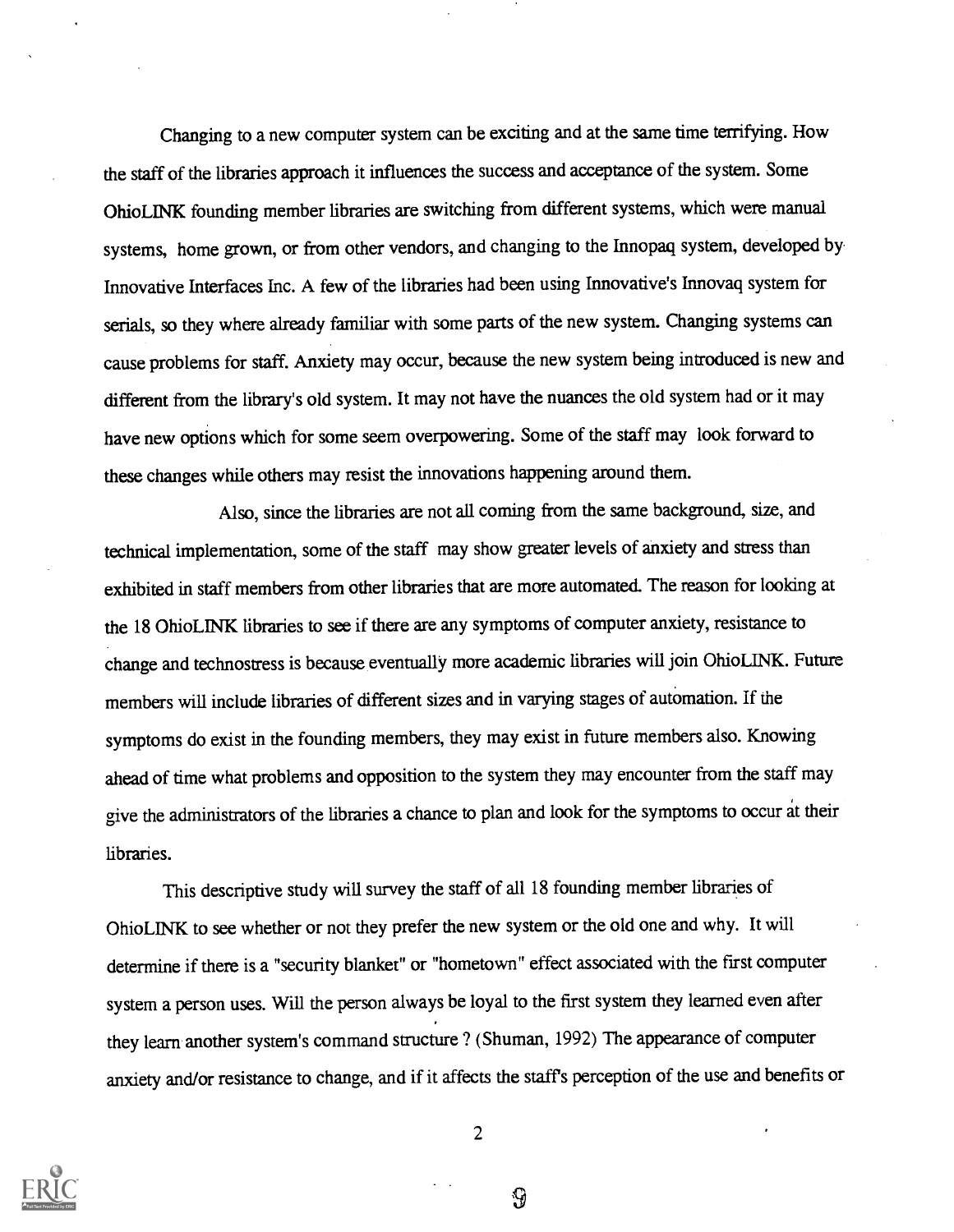downfalls of the new system, will also be studied. The limitations of the study include that results may not apply to non-OhioLINK libraries.

#### DEFINITIONS

OhioLINK has had three name changes since its conception (Sessions, 1992).

In 1986, when planning began for the system, it was known as OLAS, the Ohio Library Access

S ystem. The name was then changed to OLIS, the Ohio Library Information System, and then

finally to OhioLINK.

#### OhioLINK:

OhioLINK, Ohio Library Information NetworK, is a growing consortium of 15 state university libraries, two private university libraries, and the State Library of Ohio, that has linked together to create a single electronic catalog and a statewide library circulation system in an effort to expediate access to the vast array of Ohio's research resources for faculty, students and other library users. (OhioLINK, 1992)

#### Technostress:

Technostress is a type of psychological pressure a person experiences. Brod (1984), who

may have coined the term, defines technostress as:

a modem disease of adaption caused by an inability to cope with new computer technologies in a healthy manner. It manifests itself in two distinct and related ways: in the struggle to accept computer technology, and in the more specialized form of over identification with computer technology.

#### Computer Anxiety

The "computer anxiety" interest in technostress is defined by Brod(1984):

The primary symptom of those who are ambivalent, reluctant, or fearful of computers is anxiety. This anxiety is expressed in many ways: irritability, headache, nightmares, resistance to learning about the computer or outright rejection of technology. Technoanxiety most commonly afflicts those who feel pressured--by employer, peers, or the general culture-to accept and use computers.

#### Resistance to Change:

Reluctances to accept new or different technology in the place of existing technology.

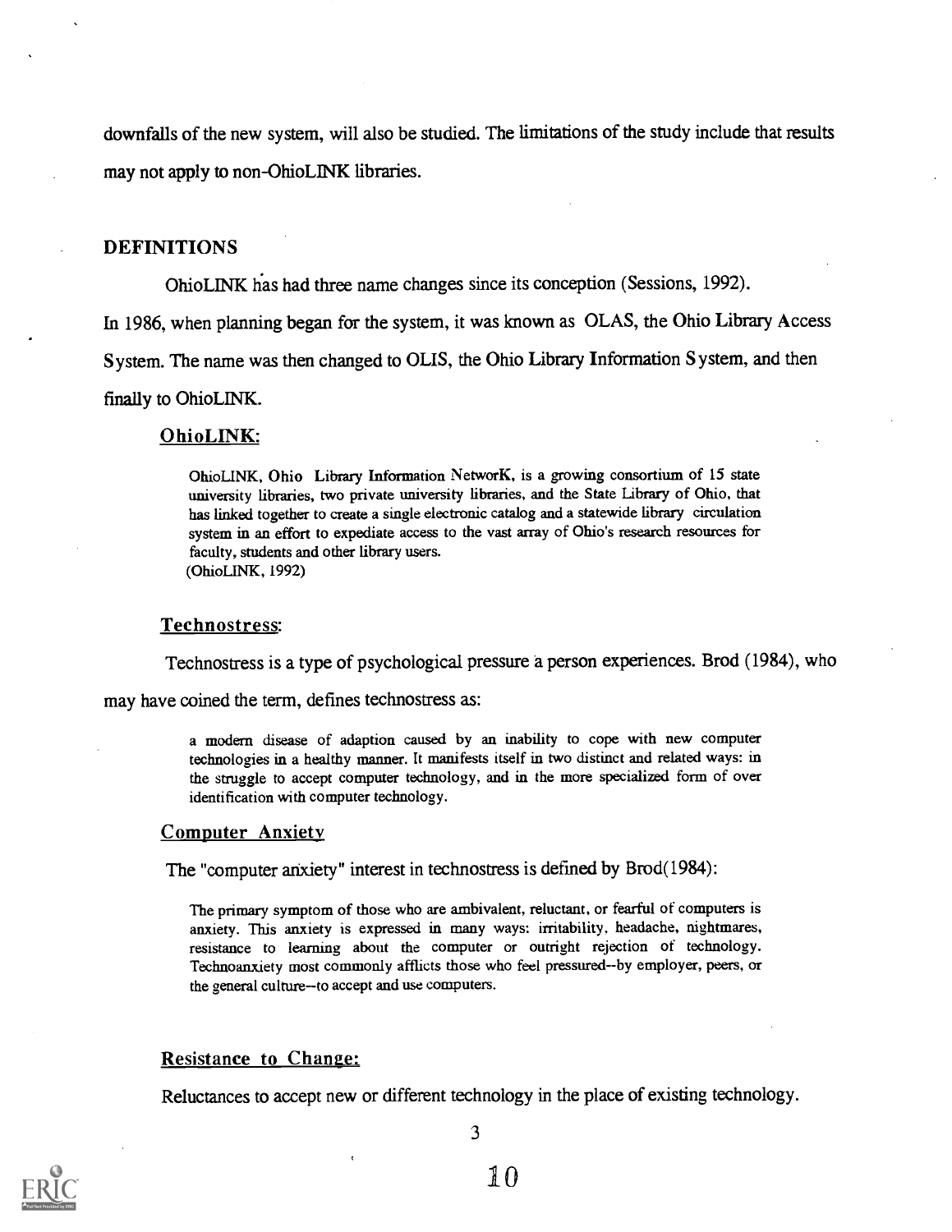#### Research Objectives and Hypotheses

The research questions to be investigated in this study are the following:

1. Will the library's level of implementation be related to staff attitudes toward changing library systems? (i.e., Will the staff have more favorable attitudes toward OhioLINK the further along they are in the implementation process their libraries are in?)

By comparing stage of implementation to respondents' choice of system, the level of implementation of the respondents' libraries will be compared to the respondents' attitudes about changing to Ohio LINK from their previous systems. This will be analyzed to see if the staff of the libraries in the beginning phases of implementing OhioLINK are more likely to be reluctant, or are willing to change from their present system to the new one. Also, the staff in the final stages of implementation will be studied to see if, after using the system, would they want to return to their old system.

2. Will the effects of computer anxiety, technostress. and resistance lessen

as the libraries progress with their implementation?

Will the staff become more at ease and comfortable with the OhioLINK system the longer they use it? Stage of system implementation and attitudes toward OhioLINK will be examined to see if the symptoms of technostress are less prominent among staff in libraries that are near the final stages of system implementation.

# 3. Will the level of individual staff participation in the implementation of the new system correlate positively with the individual's acceptance of the new system?

Level of participation of the staff including, training on the systems, views of this training, participation in library committees dealing with issues of OhioLINK (such as, site preparation, and



4

ii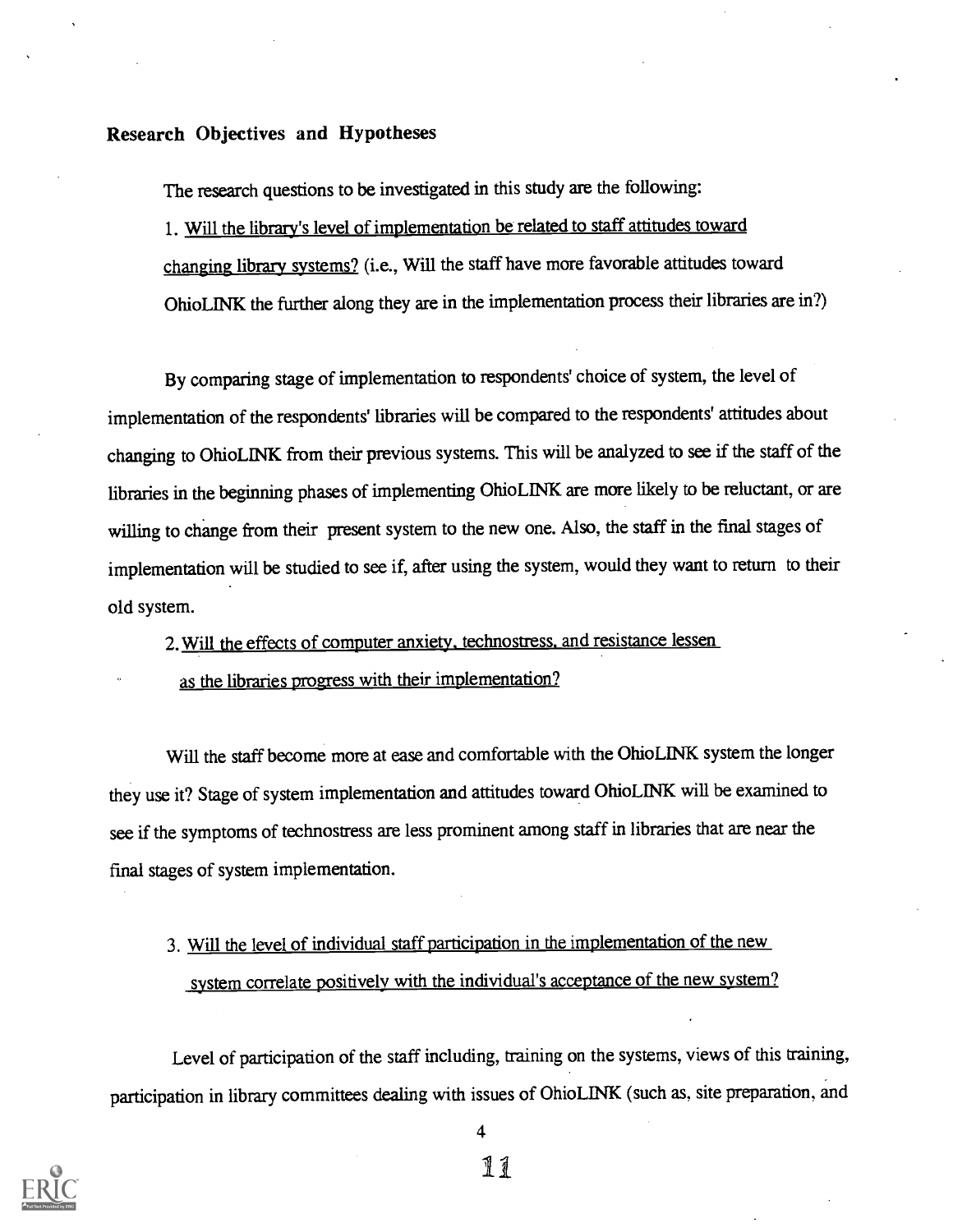circulation), will be examined along with the respondents' preferences of library systems to see if the more involved the staff members are, the more accepting of OhioLINK they will be.

#### **SUMMARY**

OhioLINK came about as a solution to a problem with the rising cost of storage and costs of materials of the academic libraries in Ohio. The Ohio Board of Regents came out with a recommendation, in 1987, of pulling the resources of the libraries together. OLAS, Ohio Library Access System was born. The name would change next to OLIS, Ohio Library Information System, and finally to OhioLINK, Ohio Library Information Network. There are currently 18  $\cdot$ member libraries, seventeen universities and the State Library of Ohio. Future plans for the system call for the addition of the two-year technical school and community colleges to join the system.

The purpose of this study is to determine if resistance to change, computer anxiety and technostress can be found in the libraries converting their automated systems over to the Ohio LINK, Innopaq system. Resistance to change is a part of human nature as Dr. Fine has stated. How people react to the anxiety, change and technostress, may vary from being overly happy about changing to the new system, very open about disliking the system, or, by all of their power aimed at, helping to undermine the system any way possible.

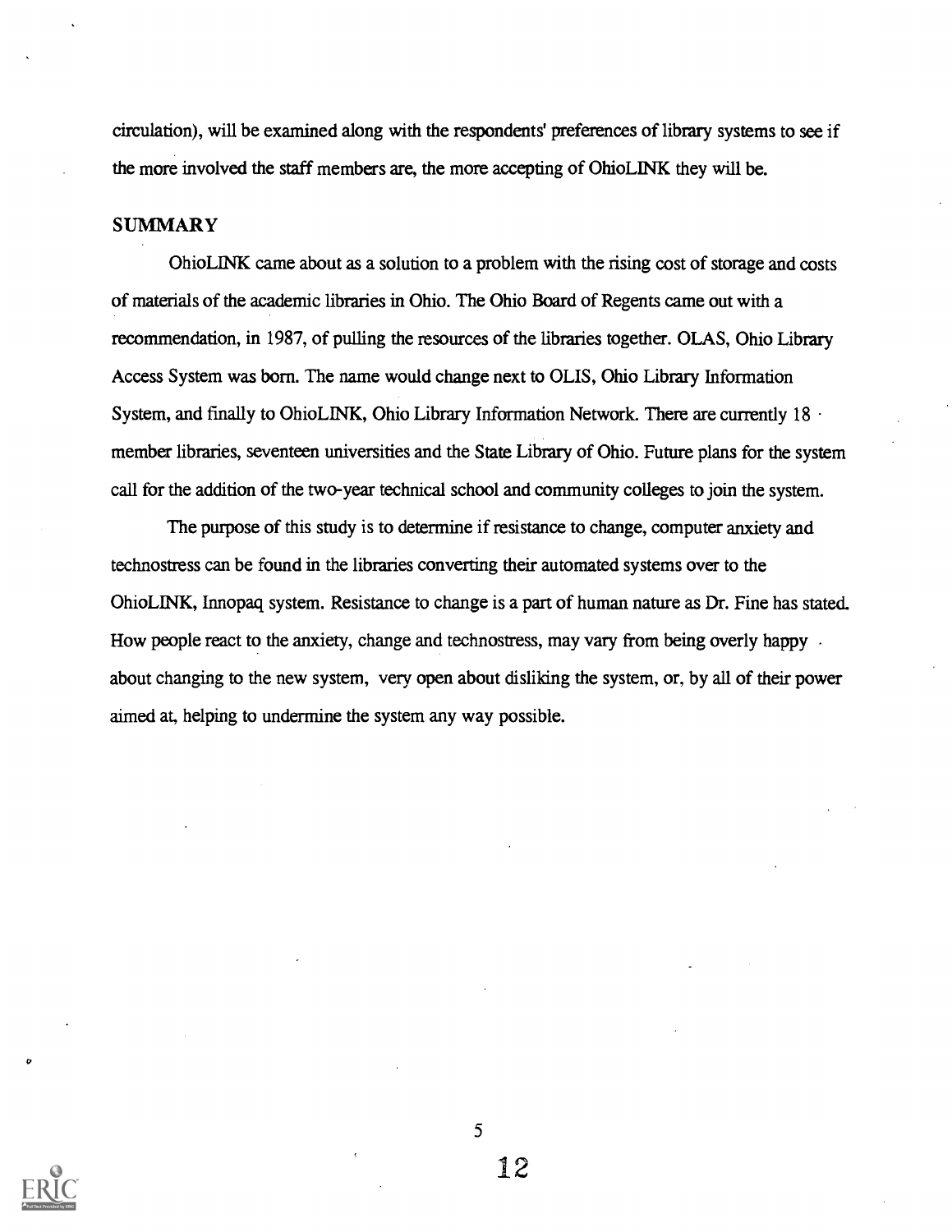#### CHAPTER 2

#### Literature Review

Most of the literature on resistance to change deals with the change from a manual system to an automated system not from automated system to automated system (Baker, 1979; Fine, 1979; and Olsgaard, 1989). Nonetheless, these older studies are important, because they give some examples of why people resist change and what was done in the past to make the transition smoother. With the increasing advances in automated systems, libraries are converting from an older automated system to a new second generation system. Literature is appearing discussing the impact of changing to a new automated system (Scharf and Ward, 1989, and Saunders and Kwon, 1991).

Staff participation is essential for the automation transition to be successful. A study conducted at the Indiana State Library (Shaw, 1986) gave the staff surveys a year apart and asked them what their attitudes toward automation were. By comparing the responses of the two surveys, it indicated that the staff became more positive about the automation process by the second survey. The staff felt they had been given more information about the process and were more comfortable with the automation process when the second survey was given.

Another study looked at the perception and opinions of library support staff toward automation (Jones, 1989). The support staff at three libraries across the United States (University of California, Northern Illinois University, and University of Richmond) were given twenty-five multiple choice questions on automation and technology and asked to mark the best answer for each question. The library and staff size varied among the three libraries used in the study. Students at the universities varied from approximately 4,700 to 24,300 students. The staff size ranged from 39 to 149. Of the 267 surveys sent out, 133, or 50% were returned. The response rate was close to 50% for each library (58%, 51%, 45%). Jones only uses statistics as indicators in this study. She states "There are always unseen and unknown factors present within the populations surveyed, and every human mind which applies itself to the survey questions will include nonmeasurable and uncalculated interpretations of the questions in its responses."(p. 433).



6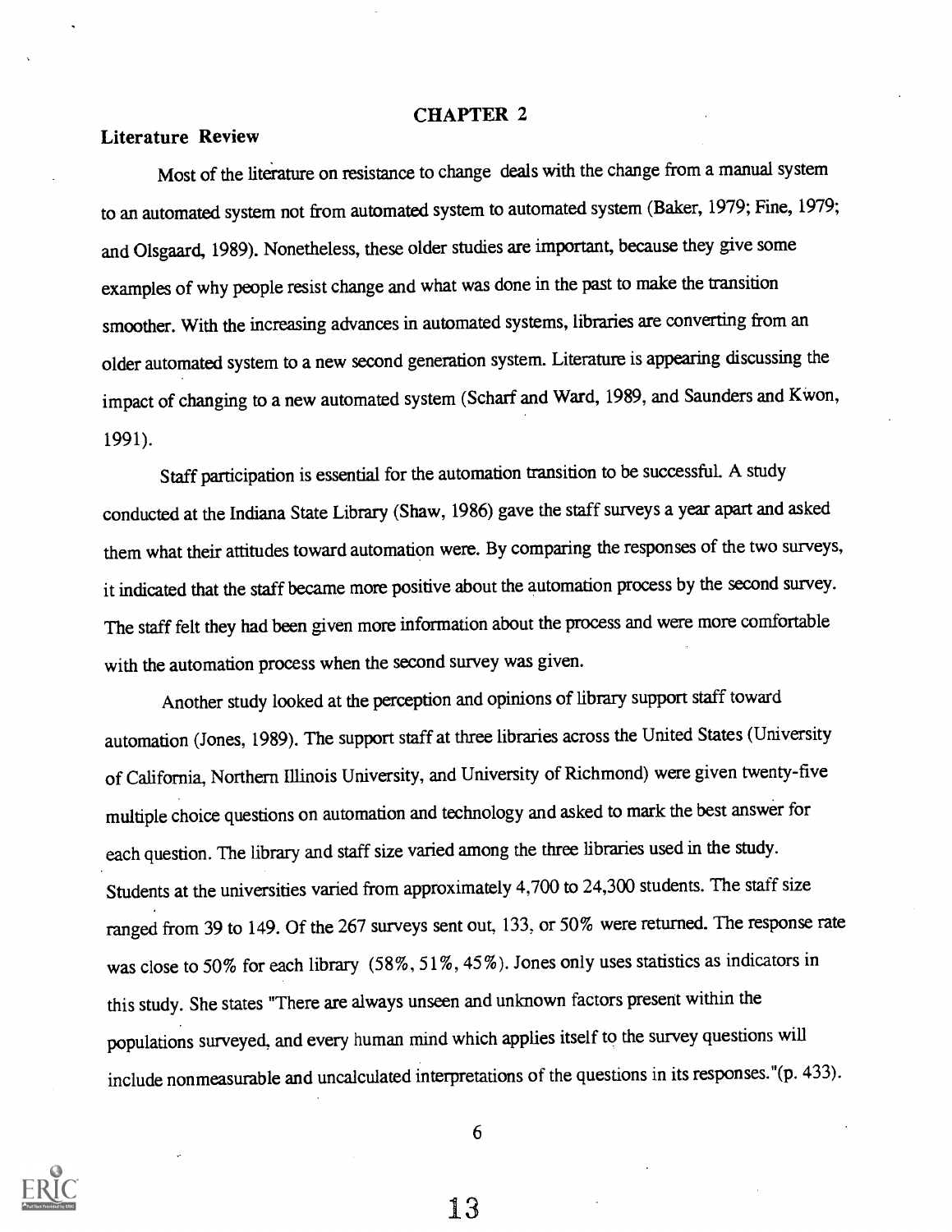The origin, reliability and validity of the questionnaire used by Jones was not discussed in the paper. Because of this, the survey included with Jones' study was not used in this study. There is no way to be certain it would be a useful tool, unless it were tested for reliability and validity . The survey was looked at though to compare to other surveys to see how similar the questions were, and if they could be used, or retooled to be used, in this research project.

Some of the questions asked required only one answer, while several let the respondents give multiple responses. The twenty-five questions that concerned technology in the workplace were followed by a page of personal questions such as educational background and library experience. The individuals were told in the cover letter that came with each questionnaire that their answers were kept anonymous, so that the would be no negative reflection on any library.

> Of the individuals who responded to the survey, The overall results indicated an exceedingly positive attitude toward technological change by the library support staff, even though there is a strong undercurrent of personal frustration and irritation. There is evidence of an intense desire to learn and to fit into the rapid flow of new technology. Judging from the kinds of responses given to the questions, it seems that academic librarians and administration should feel confident that the work assigned to support staff will get done and the transition to automation will be made in spite of concerns about health or about the human personality and its ability to handle stress or maintain traditional patterns of social interaction. (Jones, 1989)

The questionnaire used in Jones' survey did not measure motivational or causal factors that were behind the attitudes. The author does say that, although positive attitudes can help deal with stress caused by the new situation, they can also be used as a mask to hide the fear and confusion that the staff is really experiencing. Staff may exhibit positive attitudes toward the automation process in order to move ahead at work. They may also lose sight that others, both staff and patrons, may have problems using and adjusting to the new technology. The staff should have a positive attitude toward the automation process, but also realize that there will be problems with the equipment and with the education process. Jones believes that positive progress will be made if these problems are accepted as real and dealt with through careful and thorough education.

Another study, by Albritton and Siecert (1984), looked at computer anxiety of library staff

 $7 \pm 1$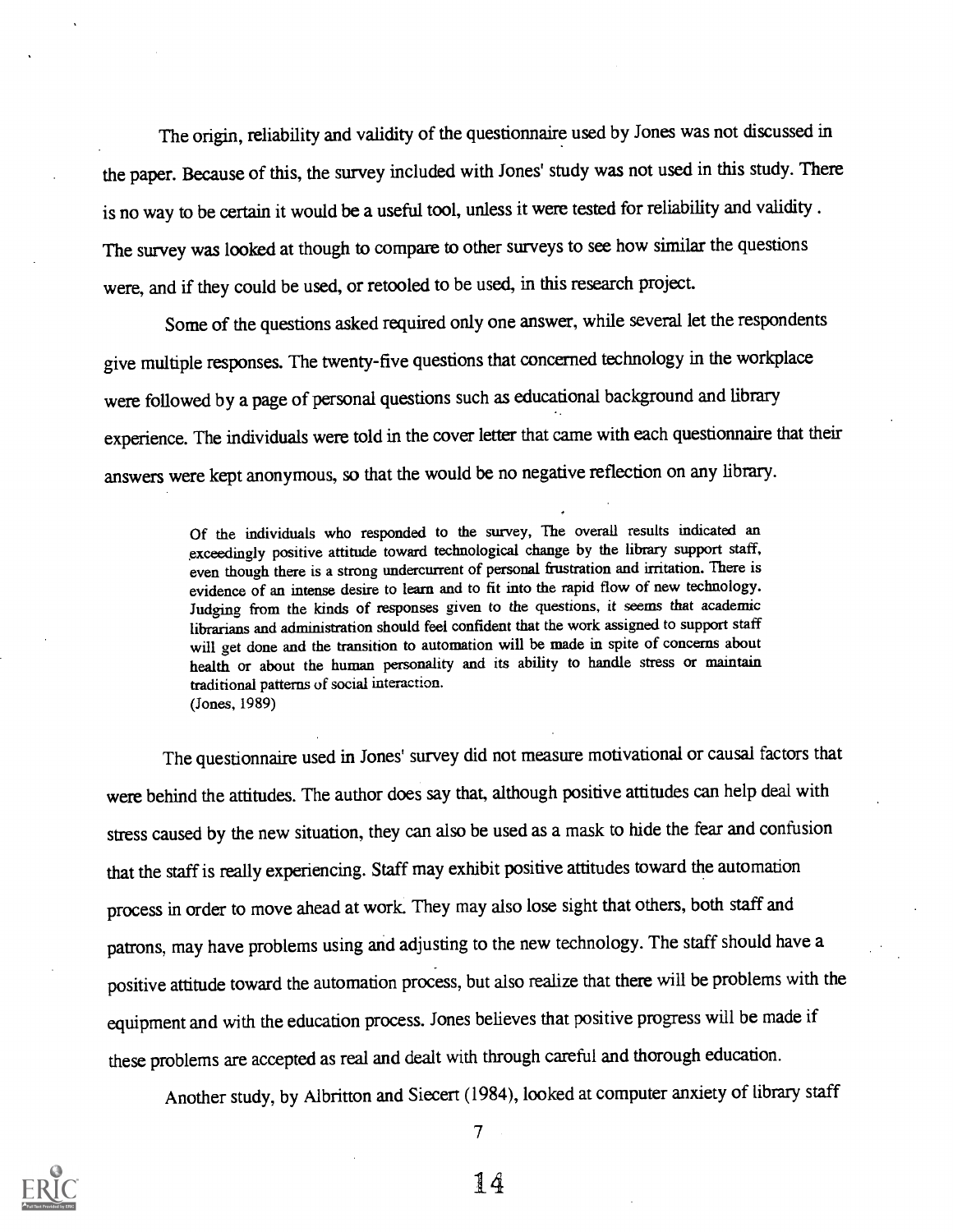members and its effects on the staffs level of participation in a computer literacy program and the staffs attitudes toward library automation and computers in general. The Computer Opinion Survey (Maurer and Simonson, 1984) was given to 61 volunteers from the University of Missouri-Columbia Libraries. Besides the information from this study, other variables that were considered significant from other studies were gathered in staff interviews. The sample was then divided into two groups, those who attended most of the in-service computer literacy workshops and those who attended few or none. The relationship between computer anxiety and several background variables was tested with ANOVA. No significant relationship was shown between computer anxiety and age, gender, education, position in library, prior experience at another library, and access to computers outside the library. Previous hands on experience with computers did influence library staff member's computer anxiety (p=.05). The use of computers in present positions was influential also  $(p=0.01)$ . Variables of computer anxiety that were library specific included: department  $(p=.02)$ , years working in libraries  $(p=.01)$ , and experience with the library's online catalog  $(p=.004)$ .

The results suggested that although the staff may show levels of computer resistance, they are ready for staff development in computer technology. The results also suggested the following for this library:

- 1) An unwillingness to learn about computers and computer operations is not related to negative attitudes or beliefs about computers, and
- 2) Resistance to computer technology is not a function of personal characteristics nor demographics.

Whatever fears, attitudes, beliefs or values library staff have, they are willing to learn about new technology. Positive attitudes may indeed increase the prospect of achievement and negative attitudes may make achievement of competency less likely, but these attitudinal differences may not determine an individual's decision to seek computer knowledge and training. (Albritton and Siecert, 1984)

Another factor for resistance to change is technostress caused by the change in automated

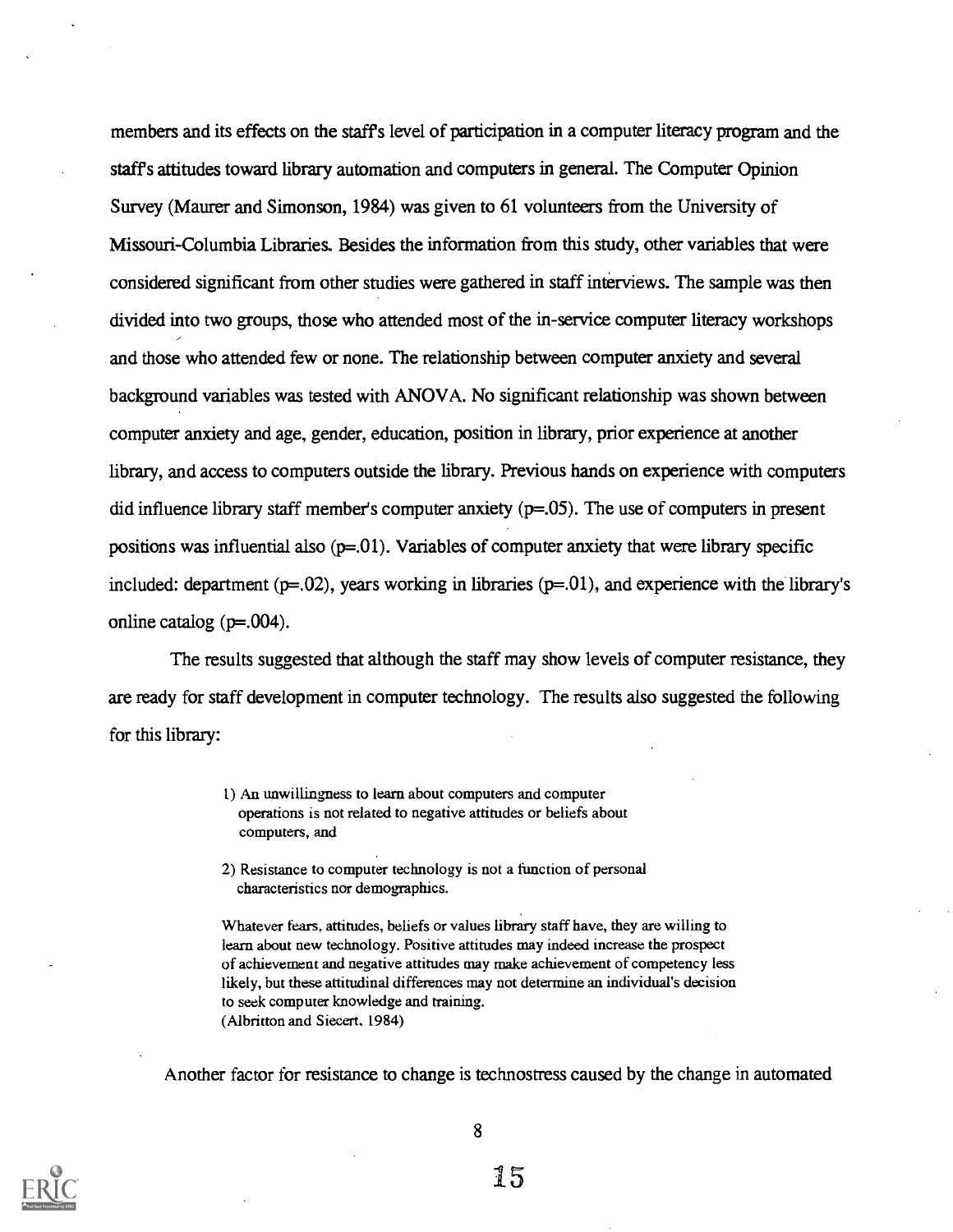systems. Technostress is a type of psychological pressure a person feels he is under. Brod (1984), who may have coined the term , defines technostress as:

> a modem disease of adaption caused by an inability to cope with new computer technologies in a healthy manner. It manifests itself in two distinct and related ways: in the struggle to accept computer technology, and in the more specialized form of over identification with computer technology.

Brod explains that there is a very fine line between successful adaption to computers and technostress. The personal and situation factors in adapting to computers determine if the individual will be successful or suffer technostress.

> Unfortunately, the wholesale, rapid computerization of our society has created an enormous and sudden need to adapt to new lifestyles, relationships, and routines. The everyday problems that people normally experience--marital disputes, loneliness, job dissatisfaction, boredom-are aggravated in a world where computers increasingly substitute for humans. The resulting tension not only changes personality and behavior, but pushes us beyond the threshold of manageable stress. We are basically creatures of change. As children we experience a tremendous rate of change and are not really stressed by it; in fact, it enhances our psychological growth. As adults we seek novelty in our work and in our personal lives. Technostress is not simply an expression of our resistance to change. It is a reaction to the content of that change. (Brod, 1984. p.22-23)

A study by Bichteler (1986) looked at technostress in special libraries. The paper discusses the phenomenon of technostress caused by physical discomfort from using a terminal, and changes in the job because of the computer's introduction into the processes of the job. Introduction of new computer systems may appear threatening to the employees. Minor changes caused by the computers may be viewed as an attempt to change the current shape of the organization.

Bichteler uses Moran's classification based on two dimensions: user knowledge, determination if the user is new to the system or an expert; and, task structure, the types of tasks the user does on the system. By using this classification a distinction may be made between programmers and nonprogrammers. There were 32 individuals interviewed, who were selected from the membership of online user groups, or recommended by library managers and personal acquaintances. Questions asked covered the following topics: personal data, physical health, the nature of the job, psychological and social aspects, and computers and management. The

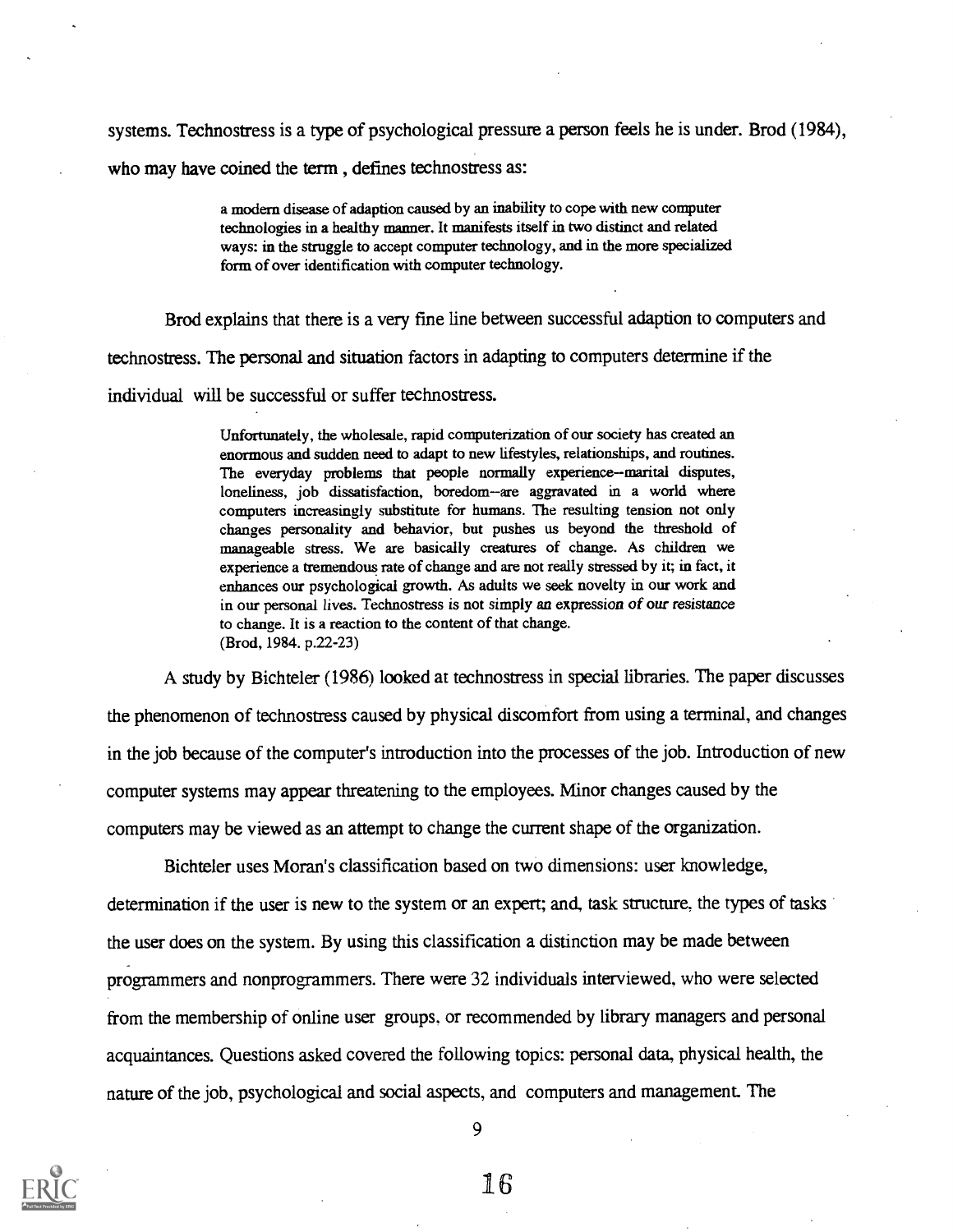questions were open ended and participants were free to add comments. The data were then analyzed for problems and evidence of technostress.

The results of the study were that of the 32 participants, 29 (91%) were considered expert users and 3 novices. Based on Moran's distinctions of task structure, 3 were programmers, 29 were nonprogrammers..The major source of technostress found among those interviewed was inadequate training on hardware and software. The reasons noted for this is that documentation is incomplete and misleading, while enough time is not allotted for the staff to study the documentation. The staff feels frustration and anger, which reduces their effectiveness at work. Bichteler concludes that training should be thought of as being as important as software and hardware in special libraries.

#### **SUMMARY**

Since the introduction of automated systems, resistance to change, technostress and computer anxiety have been mentioned in the library literature. In the beginning, it was the staff s acceptance and adjustment from the manual card catalog to the automated system. Today, it is the acceptance and adjustment from leaving the first generation automated systems and learning and using the second generation. The lessons of what was written on changing to the first automated systems are still valid and usable on today's new generation of systems. The problems encountered before are now appearing again. The older literature should be looked at as a guide and/or a source to help overcome these problems while they are small, before they get out of hand.

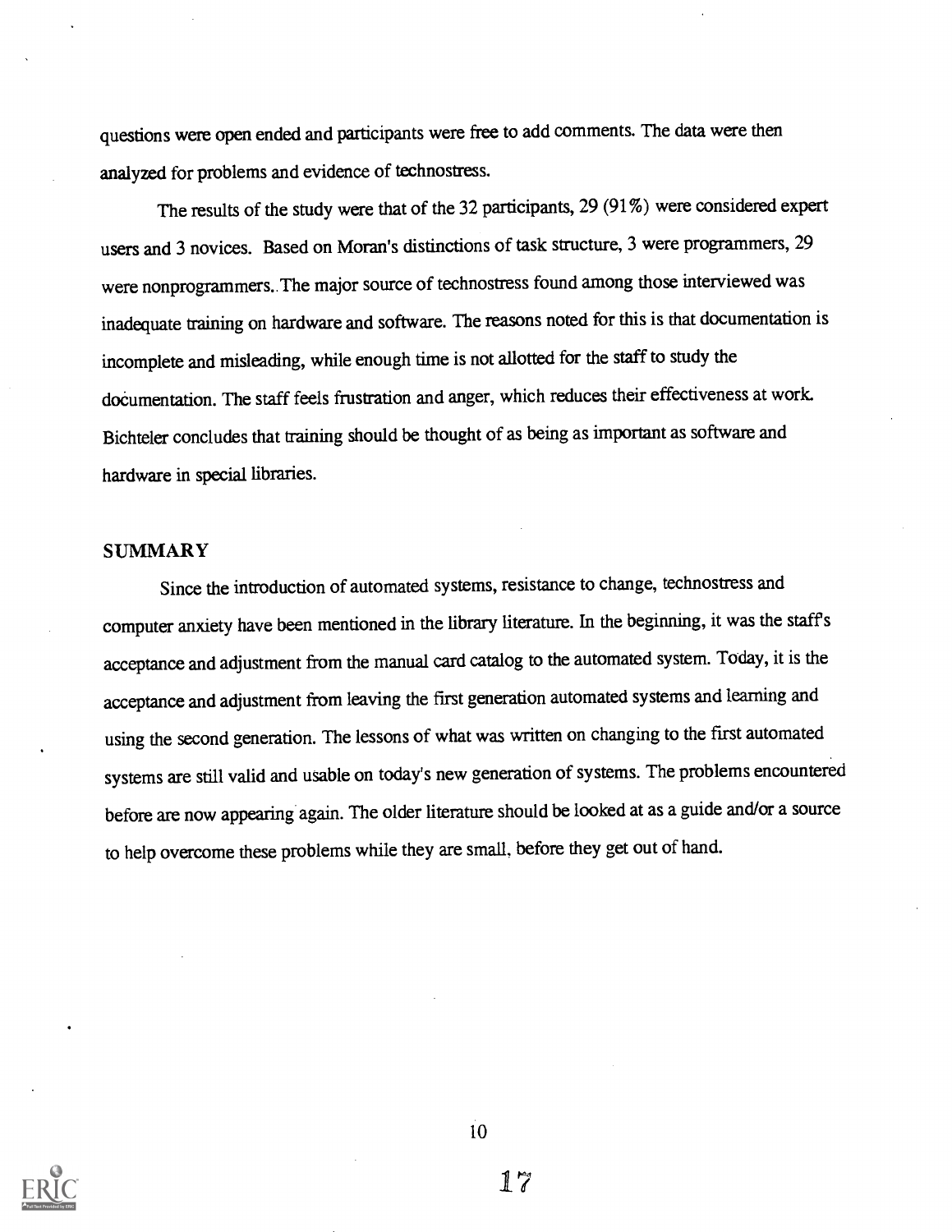#### CHAPTER 3

#### Methodology

The survey instrument used was a questionnaire (Appendix A). The questionnaire was created by the researcher. The composition of some of the self administered questions may resemble those of the previous studies mentioned. The questions regarding the respondents attitudes toward technology and change (Fine,1979) were looked at and modified, if needed, for inclusion in this questionnaire. The questions that are original, are the ones specifically on OhioLINK. These are questions covering the stage of implementation, training, technology, individual participation in planning groups or committees, and the respondents' attitudes toward changing to OhioLINK.

Stage of implementation is important because it is one of the key variables used in this study. Other variables such as acceptance of the new system and symptoms of technostress are compared with stage of implementation to see if there are tendencies associated with each stage.

Training questions came about because, at least in the researcher's library, there were training sessions given to most staff members that work in the public services area, i.e., circulation, interlibrary loan, reference, and government documents, as well as, the technical services department. The researcher was trying to determine if there was training sessions at the other libraries and how the respondents felt about them.

Some of the questions ask the respondents their opinion of the OhioLINK system. These questions were decided upon by observing others in the researcher's library while the library was planning to install Ohio LINK. Other questions probed the following areas:  $(1)$  the use of technology, light pens and bar codes; (2) the changing command structure from the old system to the new; (3) respondents' opinion if OhioLINK will help improve their jobs. (4) the respondents opinion of usefulness of the system; (5) the respondents' opinion on changing to OhioLINK. There is also a free response question were the respondents can give their individual opinions about OhioLINK. The respondents are informed on the cover letter enclosed with the questionnaire

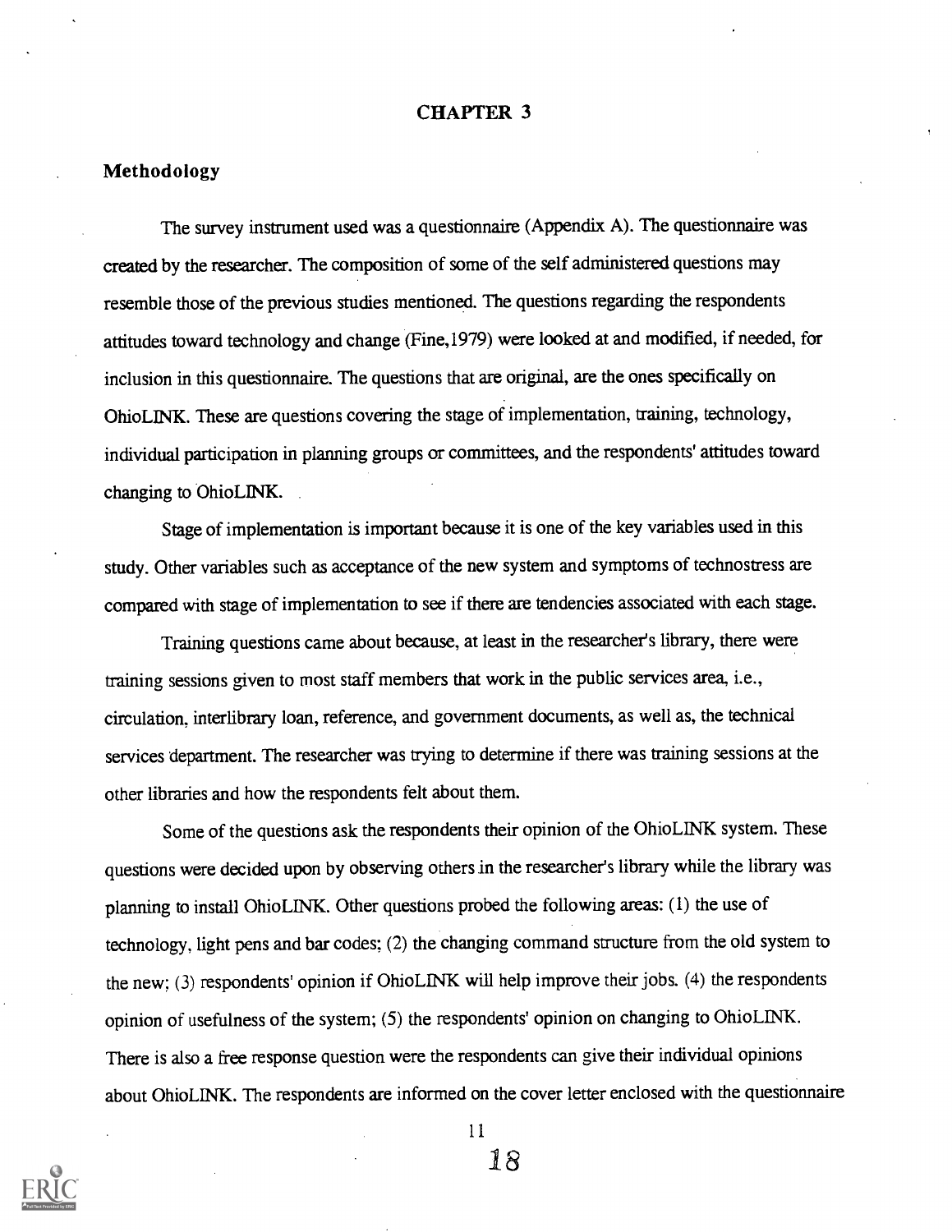that this is an anonymous questionnaire. The information will in no way be broken down into individual libraries.

The questions on committees were designed to see if there was staff involvement in the implementation of OhioLINK. They were also designed to see if that there were committees, what did the respondents think of their usefulness, and were the respondents involved in any committees. These questions were also compared to the respondents' system preferences to see if there was a relationship between involvement in planning committees and willingness to change to OhioLINK.

Demographic information about the respondents were also included in this study. These questions were formed in order to see if there were any relationship to these and computer anxiety, technostress, and resistance to change. They were included in this study to help determine what the make up of respondents were. (Albritton and Siecert, 1984, do say these are not necessary in their research. Since most studies looked at did include demographic information, it was included in this study also.)

A survey done by Time magazine (1971) was the source for one of the questions included in the questionnaire (question 19). The question was one of many asked on the subject of the public's attitude toward computers. This question was grouped under the section on "beliefs about computers". This question was added to the survey to get an idea of the respondents beliefs about computers.

The following questions come from a survey done in 1979 by Dr. Sara Fine. These questions covered topics such as technology and resistance to change, which the researcher had planned to create before seeing the survey. Some of the included questions deal with technology (Question 8-10, and 12). They were added to the questionnaire to see how the respondents felt about technology. Others were chosen to see if the respondents' opinions of where they work have any influence on their opinion on technology, and/or OhioLINK (Questions 13, 17, 18, and 20). Question 17 did not have an "i" choice in the original questionnaire. It was added by the researcher

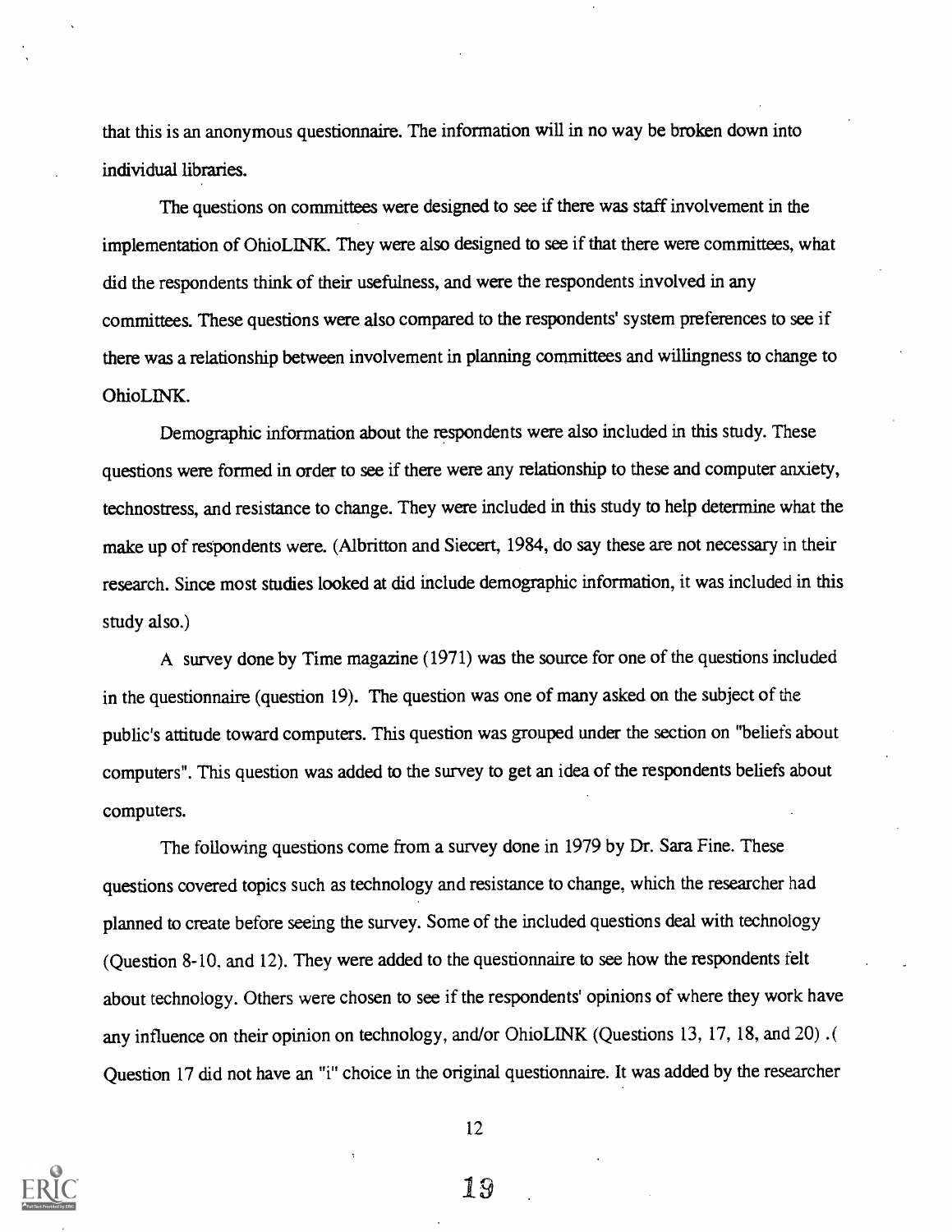after the questionnaire had been pretested.)

#### Ouestionnaire Pre-testing

In February of 1994, a trial questionnaire was administered to the library staff at Ohio Dominican College. This library was chosen because it was an academic library. The questionnaires were collected and reviewed. Problems found were corrected. Problems found included the wording on some of the questions and the addition of the" none of the above" answer for question 17. The field test of the questionnaire was not capable of determining the validity and reliability of the questions in the questionnaire that are asked specifically about the OhioLINK system, because all of the libraries who are implementing the system are in the process of change, therefore in unstable environments that disqualify them from being used in the field test.

#### Final Questionnaire

Since the libraries included in this survey, sizes, staff and systems all varied, Appendix B, an attempt was made to obtain random samples of all the staffof the 18 libraries as well as their branches. The director of each of the selected universities was called and was asked for permission to distribute questionnaires to a random sample of their library staff. Each director wasinformed that the staff was under no obligation to complete the survey and that anyone could discontinue participation at any time. On the initial contact one director did not wish to participate, so that library was dropped from the study and the staff size was not included in the sample. The sample size was estimated by using the American Library Directory 1993-94. The staff size was determined for each library by adding the numbers of professional and clerical staff together for each library. When the total approximate staff size was found for each library, 10% from each library, chosen by random sample, were sent questionnaires. The random sample for the libraries that did send staff rosters was determined by using a random number table. A random number was chosen and the researcher went down the rosters and chose the names on the lists that corresponded with the number. For the libraries that the researcher did not have rosters, a random



13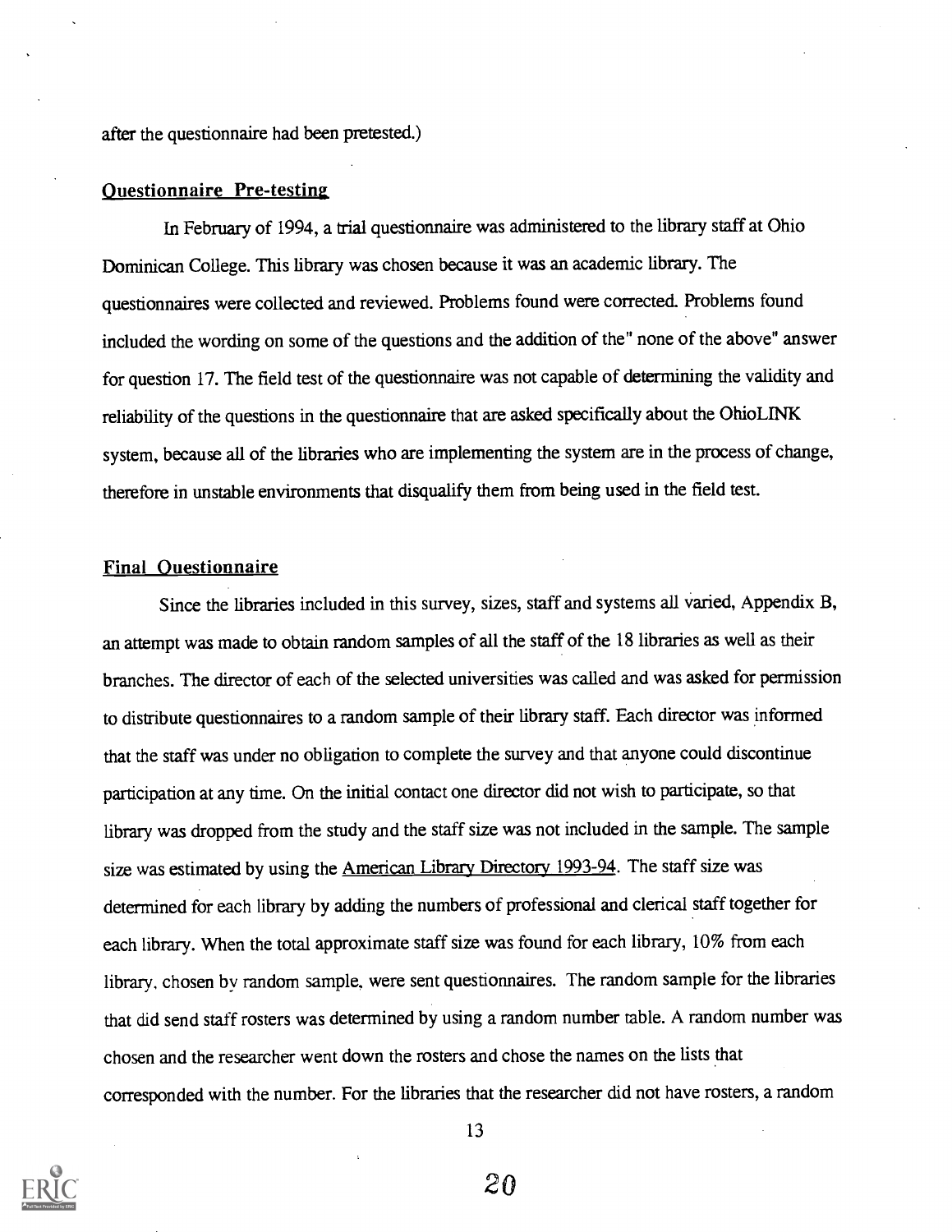number was again chosen for each and directions were included with the questionnaires for the directors, or the designated staff members, to pass out the questionnaires to every "nth" staff member on their rosters. ("Nth" being the random number chosen.) A total of 156 questionnaires were sent out. (In error, one library's staff size was calculated incorrectly. Student staff was added to the number.)

The cover letter, enclosed with the questionnaires, explained that this was a confidential survey. That the statistics were not broken down in any way that may identify how each individual participant answered. This survey was done following the Kent State University Human Subject guidelines. The approval page, for anonymous questionnaires for adults only, is available in Appendix C. Envelopes with postage and addressed to the researcher's home was included with each survey.

After the questionnaires had been sent out, some of the directors' did not approve of the instrument being used, and asked that their libraries be removed from the study, included in this group was the library that the mistake on the number of questionnaires sent was made. The total number of questionnaires that could be accounted for by their removal was 42.The final sample size was, therefore, 114. When the completed questionnaires were received, they were entered into a database in Microsoft Works for the Macintosh. The data were checked and imported into Systat, a statistical software package. Statistics ran included, frequencies of answers, mean, mode, and median.

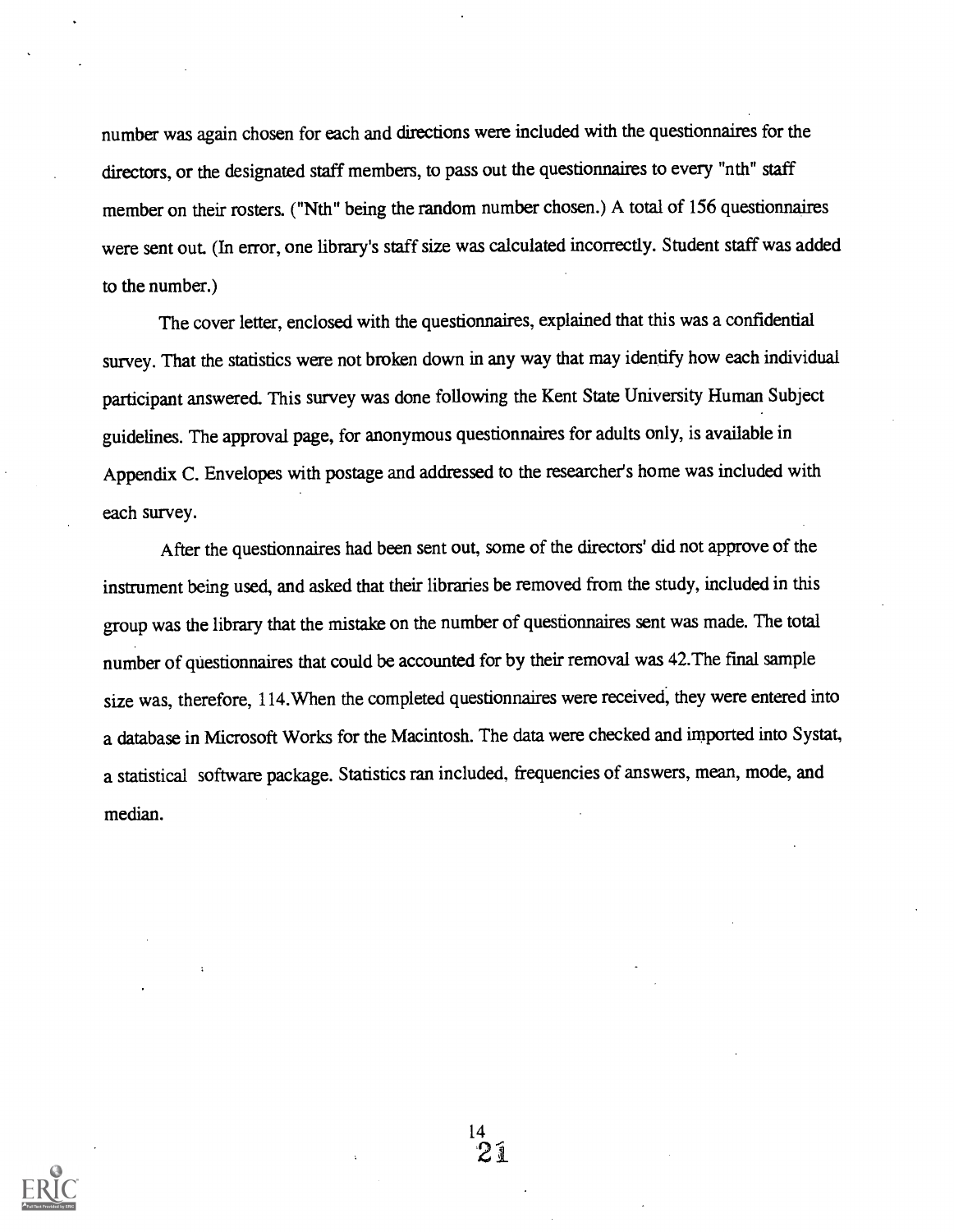#### CHAPTER 4

#### DATA ANALYSIS

The data analyzed in this section comes from the questionnaires that were returned to the researcher. After a follow up letter was sent 3 weeks later, a total of 78 questionnaires were received answered. The return rate was 68%. The 36 missing questionnaires from the final sample size were not included in the tabulation of the statistics of the questionnaire answers. Table 4-1 summarizes pertinent data about survey respondents (Tables are located in Appendix D). With this data, a sketch can be made of the composition of the group. The average age of the respondents is between 40 to 49. No respondents were under 18. Seventy-eight percent of the respondents were female. While the mean for education was a bachelors degree, 46% of the respondents reported they had a masters degree. The group mean for computer experience was 6 to 15 years. Only 1% of the respondents had 20 or more years of computer experience. Twenty-four percent of the respondents had worked in the libraries for 1 to 5 years, while another 24% had worked in libraries for 11 to 15 years. Forty percent of the respondents were in library support staff positions, while 23% were librarian-degree positions. Twenty-seven percent of the respondents worked in the technical services department. Twenty-two percent worked in circulation, while another 22% worked in various other departments within the library, such as, special collections, stacks management and preservation.

Data from various other questions were then analyzed and compared to determine the answers to the following research questions. The first question investigated was: Will the library's level of implementation correlate with staff attitudes toward. changing library systems?

Respondents' attitudes toward implementing OhioLINK were compared to the stage of implementation. From Table 4-2, the attitudes of the respondents can be evaluated. Of the 35% of the total respondents with fully operational systems, 88% responded that they would change to the

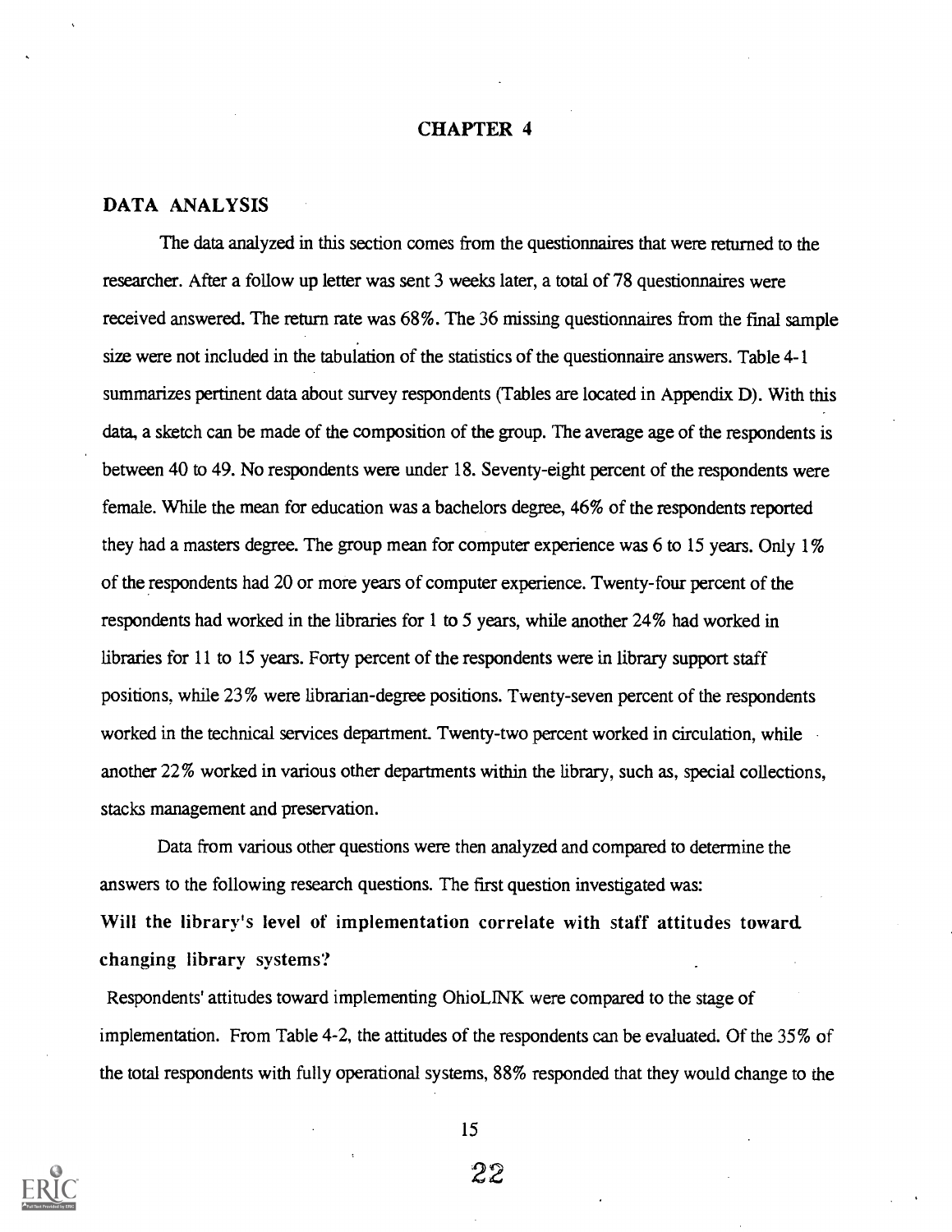OhioLINK system. Of the 11% of the total respondents with local systems operational only, 50% would change to OhioLINK. Of the 36% of the total respondents who were reviewing the test databases, 68% chose changing to OhioLINK. Of the 7% of the total respondents who were in the planning equipment and software needs stage, 60% would change to OhioLINK. And, 11% of the total respondents who did not know what stage their libraries were in, 12% would change to OhioLINK. From these figures it can be suggested that as the respondents approach the final implementation stage, they are more positive towards implementation, until they reach the local system operational stage. There respondents are not as positive about changing to OhioLINK as they were in the database reviewing stage. The positive attitude drops from 73% in the database reviewing stage to 50% in the local system stage then shoots up to 88% in the fully operational stage. The drop could be caused by changing from their old system to a new one. Twenty-five percent of the respondents in the local system stage wanted to keep their old system, 12% wanted to change to a different system and 12% did not know what system they wanted. This could also be caused by the number of respondents who were in this stage. Only 8 respondents were in the local system stage. To see if this is a valid trend, more respondents in this stage would need to be surveyed.

Will the effects of computer anxiety, technostress, and resistance lessen as the libraries progress with their implementation?

Comparing the stage of implementation to the emotions the respondents felt when they heard about OhioLINK, some patterns do emerge as seen in Table 43. Between 50% to 76% of the respondents from every stage were excited about implementing, except for the respondents who did not know what stage they were in. Among the latter, only 14% were excited about implementing OhioLINK. Thirty-two percent of the respondents with systems fully operational, 25% with local systems operational only, 24% with test databases being reviewed, 60% in the planning stages and 43% who did not know what stage were nervous about implementing. It can

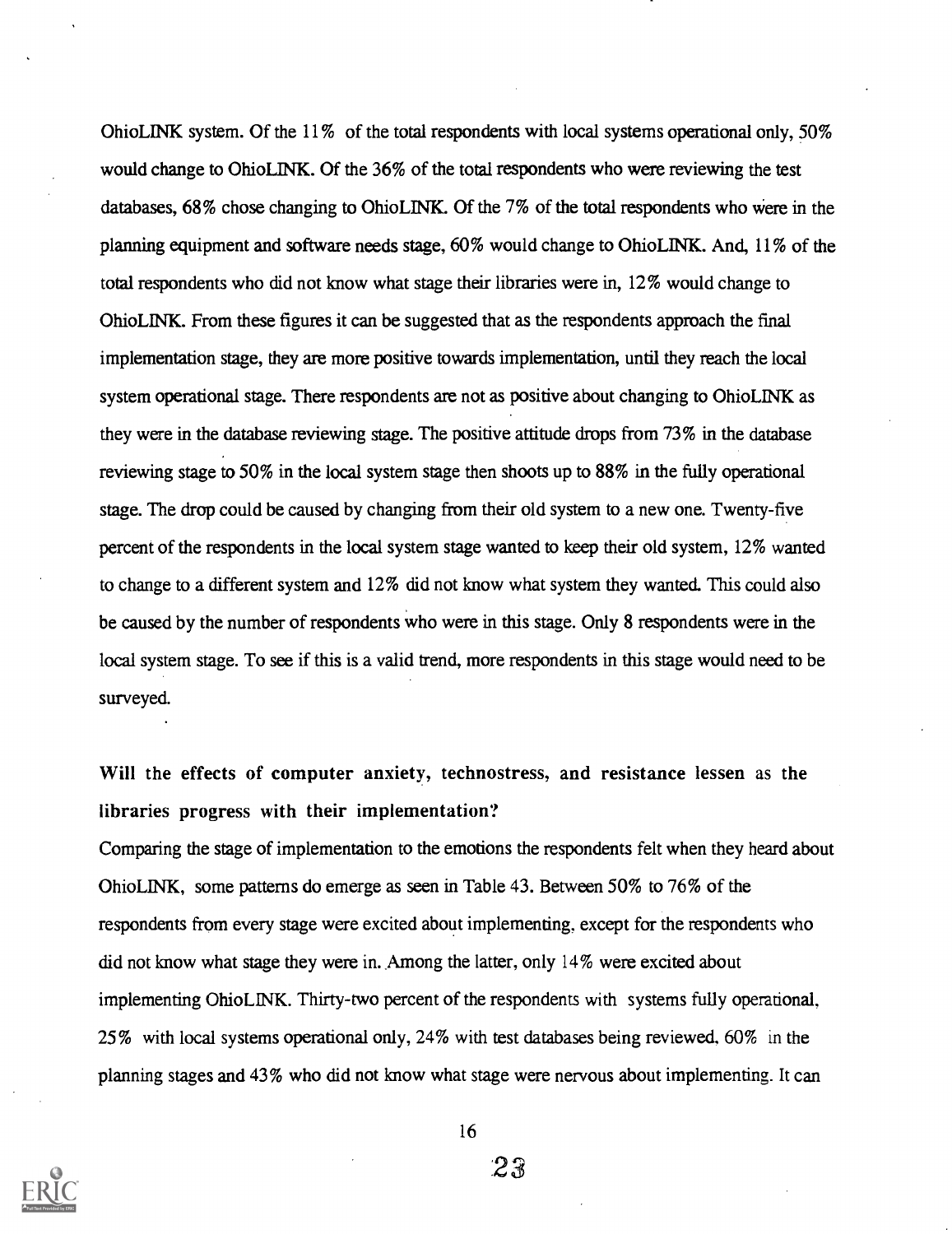be surmised that nervousness does begin to decrease as the respondents begin to work with the system more. The increase that occurs from the local system stage to the fully operational stage may be caused by the implementation of the system completely or from other external or internal factors that were not researched.

Headaches seemed to decrease among respondents between the planning stage, 20%, and the test database stage, 8%. They began to increase when the local system was operational ,13%, and when the system was fully operational, 16%. It is not known if the headaches were caused by the same problems in every stage. It is possible that the headaches were caused by increased technological options that the respondents had as the system was implemented first locally then statewide.

Anxiety fluctuated in the various stages. Thirty-six percent of respondents who were reviewing the test database were anxious. In the planning stage, it went down to 20%. Anxiety went up to 25% in the local system stage. It again increased to 48% in the fully operational stage of implementation. The increase in the fully operational stage could be caused by the respondents not knowing what will happen now that their libraries are up fully operational on OhioLINK. Happiness also fluctuated greatly. The farther along in the implementation the happier the respondents were, until, they reached the local system being operational. It drops off from about 40% in the testing database stage to 13% in the local system stage. It then jumps dramatically up to 52% in the fully operational stage. This could be explained by the respondents getting used to a new system and all of the changes it brings along. By the time the system is up fully, the respondents have had training on the system and had been using it longer.

Between 20% to 30% of the respondents from each stage felt pressured. This is the most consistent of the attitudes examined. It is not. known if the pressure is internal or external. To find out what is causing the pressure another study would need to be done. The attitudes of unenthusiastic and felt was a waste of time and money both decrease the further along the implementation. Eighty percent of the respondents in the planning stage were unenthusiastic,



17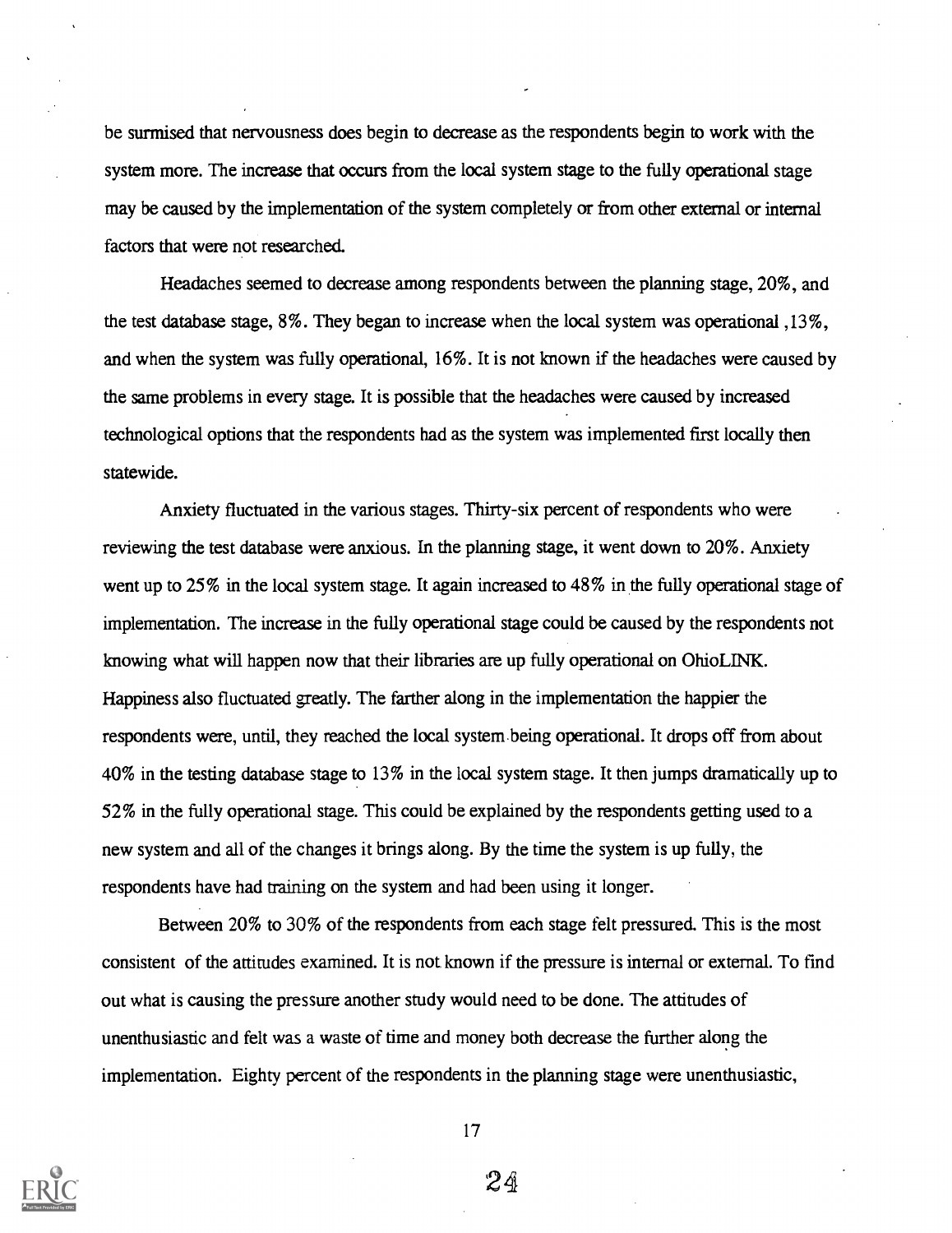while only 20% of the respondents with a fully operational system had this attitude. Twenty-nine percent of the respondents, who did not know what stage they were in, thought it was a waste of time and money, while only 8% of the respondents with fully operational systems felt the same. The symptoms of computer anxiety, technostress and resistance to change do decrease as implementation advances up until the system is fully operational. Then some of the symptoms such as headaches, anxiety, and happiness show an increase. These may be caused by the implementation of the system or from other external factors.

Will the level of individual staff participation in the implementation of the new system correlate positively with the individual's acceptance of the new system? The level of individual staff participation in the implementation of the new system does not correlate positively with the individual's acceptance of the new system. First area looked at is if there has been training for the staff to use OhioL1NK. Seventy-five percent of the respondents said there had been training. Comparing this response to whether or not they would or would not change to OhioLINK, Table 4-4, shows that 71% of the respondents who had training and 67% of the respondents, who had not had training, would change to the OhioLINK system. Seventy-three percent of the respondents, who had answered "yes" there had been training, thought the training was useful in clarifying OhioLINK. Comparing this to the respondents opinion on changing systems, Table 4-5, 84% of the respondents, who thought that training had been useful and had helped to clarify OhioLINK, would change to OhioLINK. It can be seen that there is a positive attitude toward OhioLINK in respondents who have and have not had training on how to use it.

The next area looked at was if there were planning committees or groups and if the respondents were involved in these groups or not. Table 4-6 shows that 68% of the respondents answered that their libraries had planning groups or committees. Of those that answered "yes" there were planning committees or groups, 60% were involved in them. Seventy percent of the



18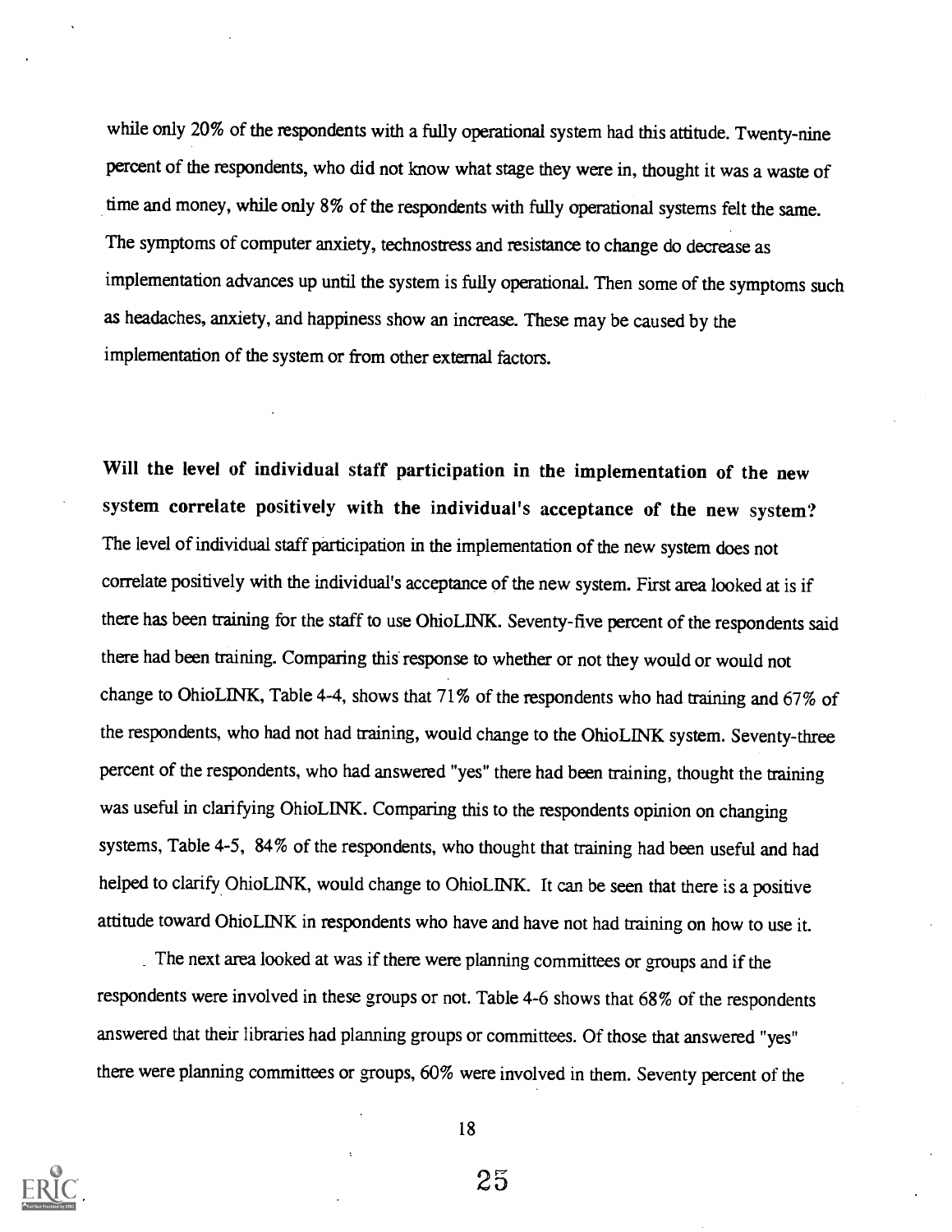respondents that were involved in planning groups and committees thought that the groups or committees had been helpful in making the system work. Comparing whether or not the respondents were involved in committees or groups and their attitudes toward changing to the OhioLINK system, Table 4-7, showed that 70% of the respondents who had been involved in the planning groups, and 68% of those who had not, would change to the OhioLINK system. Training and involvement did not appear to influence the respondents' views on changing to OhioLINK. Respondents appear positive about changing to OhioLINK whether or not they had training on the system, or whether or not they had been involved in planning for the system.

#### **SUMMARY**

Three research questions were investigated. The first question looked for a relationship between staff attitudes and stage of implementation of OhioLINK. The respondents were positive throughout the implementation. The positive attitudes increased until the respondents in the local system stage were examined. There the positive attitude drops. It increases again in the respondents in the fully operational stage. The second question looked for computer anxiety, technostress and resistance to change. The responses implied that symptoms decreases until the system is fully operational and then some do show an increases, such as, headaches, anxiety and happiness. The third question looked at staff participation and acceptance of the OhioLINK system. Overall respondents were positive about their library changing over to the OhioLINK system. Respondents were positive toward the change to the new system whether or not they had participated in committees or groups in their libraries. They were also positive to the change whether or not they had training on OhioLINK.

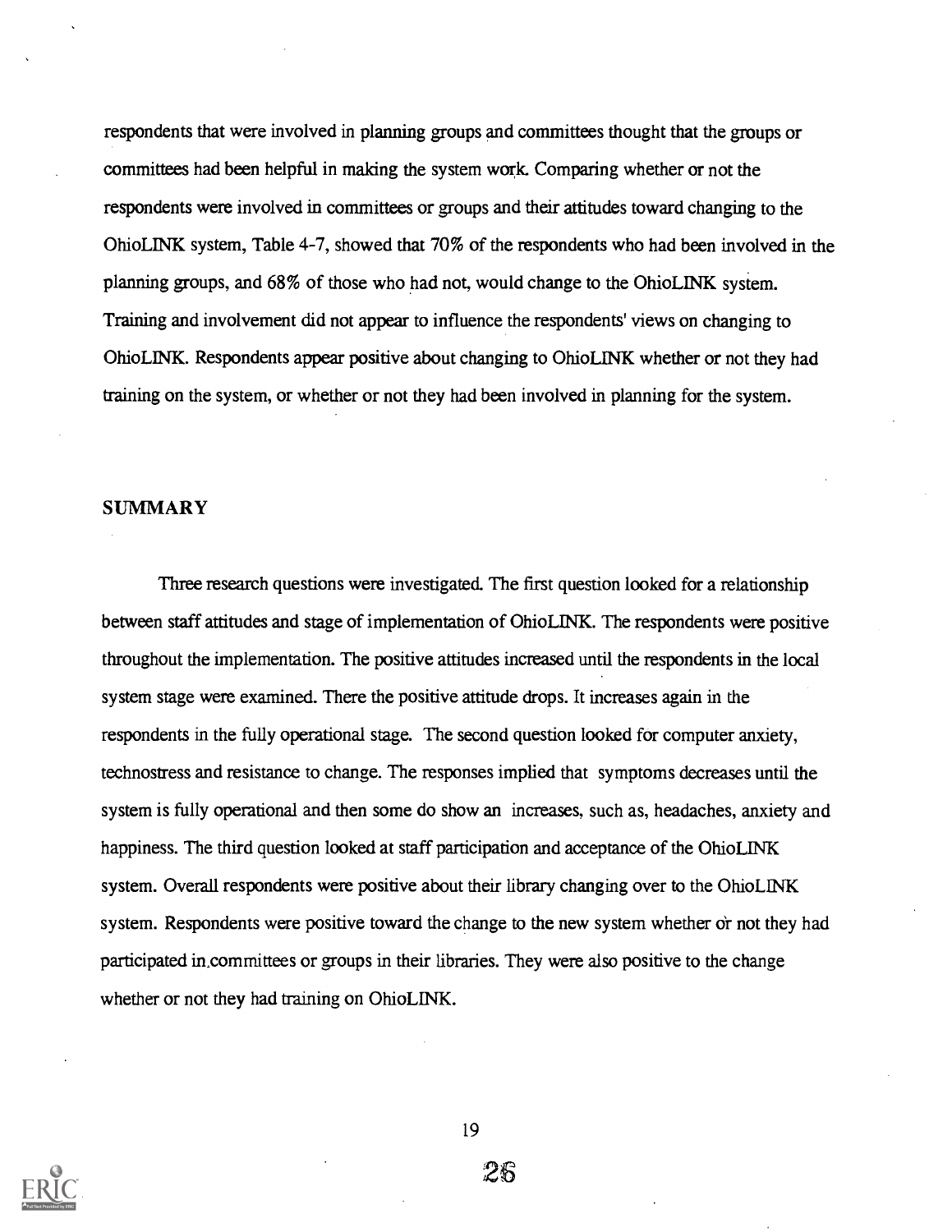#### CHAPTER 5

#### DISCUSSION

This study was looking for the existence of computer anxiety, technostress and resistance to change. The libraries currently implementing the OhioLINK system were chosen for this study to see if any of those factors were prevalent in libraries changing from one automated system to another. Most of the literature on resistance to change deals with the change from a manual system to an automated system not from automated system to automated system (Baker, 1979; Fine, 1979; and Olsgaard, 1989). Literature is beginning to appear which discusses the impact of converting from an older automated system to a new second generation system. (Scharf and Ward, 1989, and Saunders and Kwon, 1991).

#### FINDINGS

The first question examined whether the library's level of implementation would correlate with staff attitudes toward changing library systems. The findings for this question were that as the respondents approach the local operational stage they are increasingly positive about the implementation of OhioLINK. In this stage, the positive responses dropped. It is possible that the respondents were less positive in the local system operational stage than they were in the database review stage because they were actually using the new system in the local operational stage. The respondents may have only heard about and/or seen a small amount of the system while the database was being reviewed. In the local operational stage, they had to get acquainted with the system and learn all of its idiosyncrasies. The respondents' previous systems may have been very different from the OhioLINK system. The drop may have been caused by the respondents having to learn the new commands and new functions of OhioLINK. The increase in positive responses to OhioLINK in the fully operation stage may be caused by the respondents having worked on the new system for a while. As the system becomes more familiar, the respondents become more comfortable with OhioLINK. The findings of this question correlate to a study conducted at the



20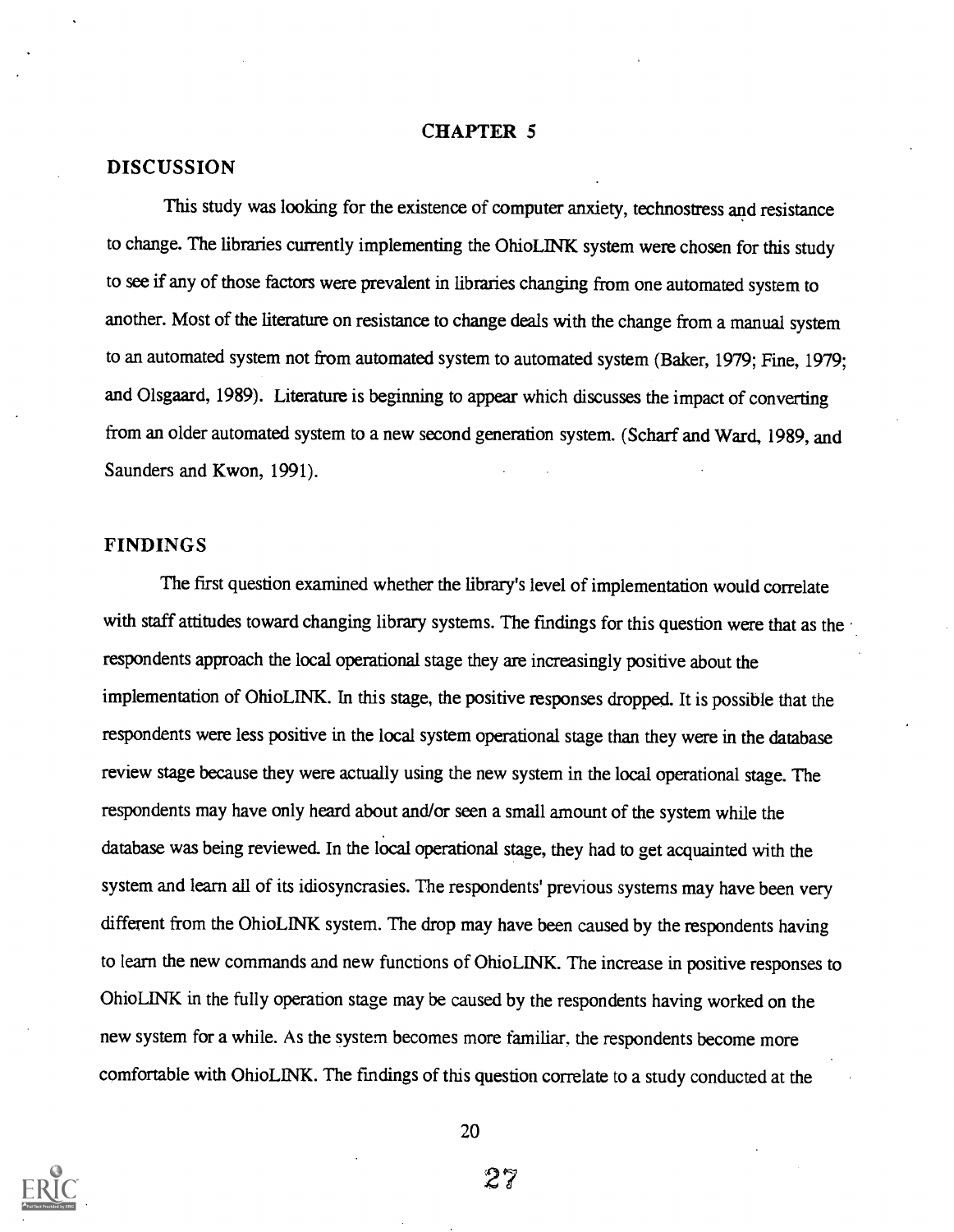Indiana State Library (Shaw, 1986). It was indicated that the staff felt they had been given more information about and were more comfortable with the automation process after they had been using the system for a year.

The findings of the second question researched were that most symptoms of computer anxiety and technostress decreased as respondents reached the fully operational stage of implementation of the OhioLINK system. Some symptoms, such as headaches and anxiety, did show to decrease until the full operational stage of implementation where an increase was observed. The existence, in most of the libraries involved in this survey, of a present or previous computer system may have helped reduce the symptoms. The increase of some of the symptoms of technostress in the fully operational stage of implementation could have been caused by the change from older technology to new. It is unclear if after the staff has used the new system, fully operational, for a while if the symptoms that had increased in the final stage would decrease. The respondents of the survey were very much in favor of technology and keeping up with new innovations. A few did voice their concerns about changing systems, but not many. The uncertainty of what will come was present among the respondents.

The findings for the third question, which looked to see if individual staff participation in the implementation of the new system had any effect on the individual's acceptance of OhioLINK, were that there was no relationship between the individual staff participation and acceptance of Ohio LINK. The staff was positive about switching to the Ohio LINK system whether or not they had training on it. Seventy-one percent of those who had training and 67% of those who had not had training were positive about switching to OhioLINK. The accessibility of the system during the implementation may have been a factor for the positive responses of both groups. The staff may have had access to a limited system during the various stages of implementation. The systems basic search commands are very end user friendly, such as, press "T" for title search. "A" for author search and "S" for subject search. All staff members could do basic searches with little or no training. The training sessions showed the staff how to execute the more involved processes on

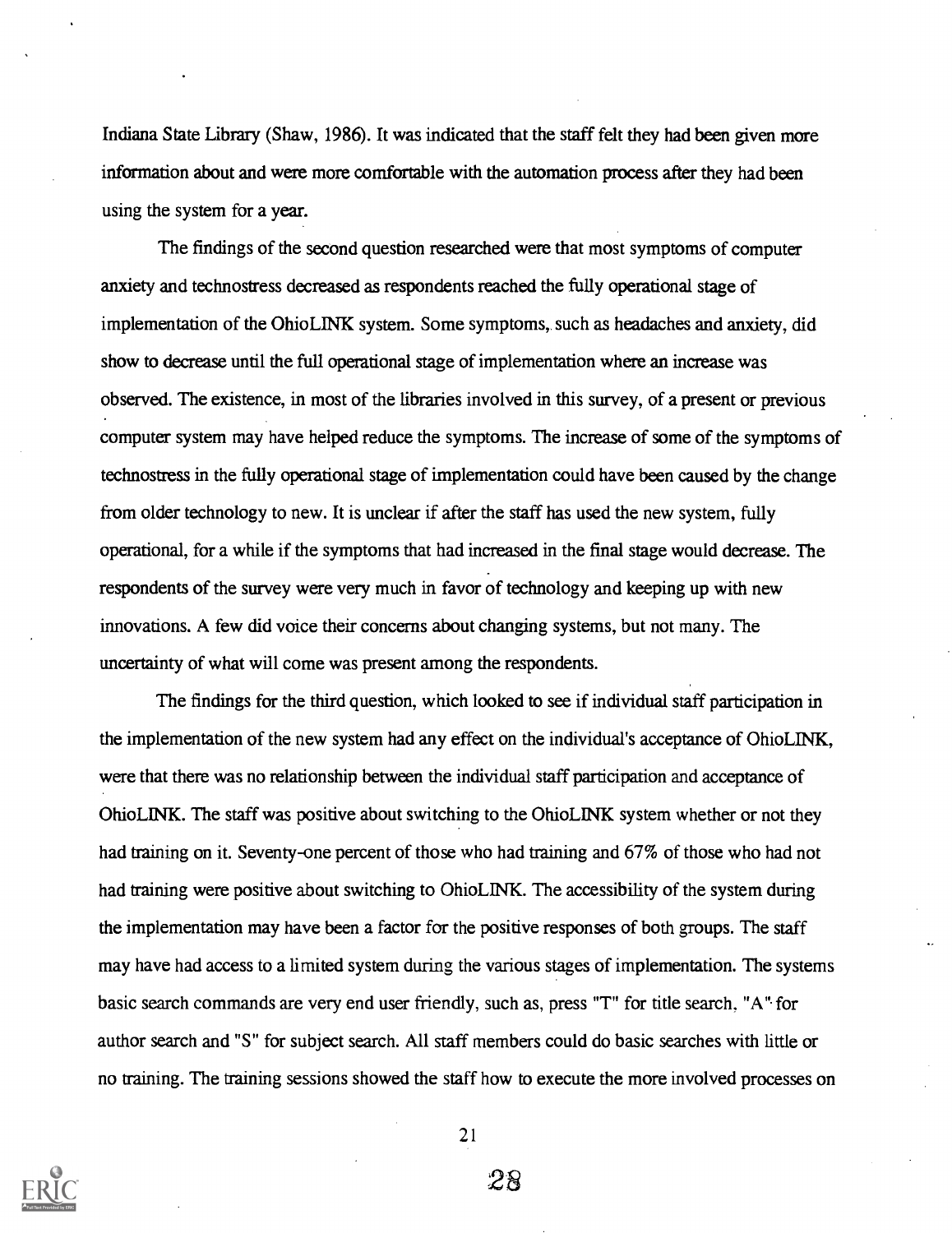the system. In the library where the researcher works, not all staff members had the opportunity to go to the initial training sessions. Training sessions were limited to a certain number of people representative of the library staff because of space and computer terminal limitations. After these people had been trained, they went back to their departments and trained other staff members on what they had learned in the sessions.

In addition, there was also no relationship between involvement in planning groups or committees and the acceptance of OhioLINK. Respondents were positive about changing to OhioLINK whether or not they had been involved with planning groups or committees. Seventy percent of those who had been involved and 68% of those who had not were positive about changing to OhioLINK. Individual participation did not seem to be a factor in acceptance of OhioLINK. There are some individuals who like to be involved in the process of things while others do not. In the library where the researcher works, staff members were able to sign up for one of the different committees available. By limiting the number of committees for each person, the entire staff was given an opportunity to be involved. Some chose to participate, others did not. All staff members were given the opportunity to learn more about OhioLINK through various other ways, such as, other staff members who were involved in the different committees, staff meetings, where updates and information about the system were given, and exploring the system on their own. The staff had various avenues to choose from to receive information about the system. This may help to explain why staff involvement in planning groups or committees did not influence the individual staff members' acceptance of OhioLINK.

#### Findings' Implications and Conclusions

The implications and conclusions of the questions researched are the following:

1. The staff from the various libraries were positive about changing to OhioLINK from the beginning of implementation. The drop in the positive attitude in the local operational stage does not seem to influence the staffs attitudes once the system is fully operational. Therefore, the staffs



22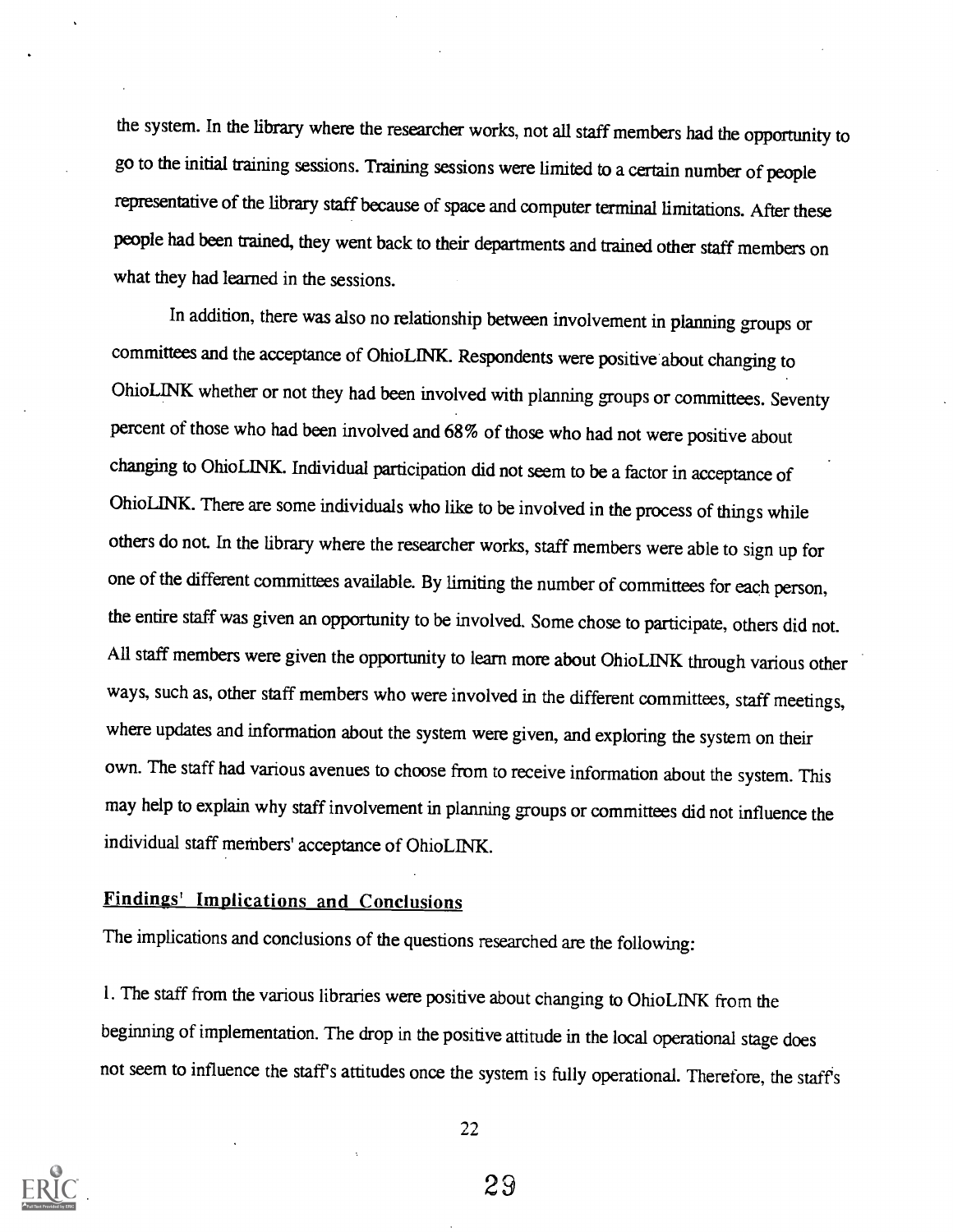enthusiasm and eagerness to work with OhioLINK in the local system stage may be expected to decrease until they are comfortable with the new system. Once the staff is use to the system and the system goes fully operational, the staffs positive attitudes can be expected to increase.

2. The staff may show increased symptoms of computer anxiety and technostress in the fully operational stage of implementing OhioLINK. The increase may be caused by learning the new system or by the unknown changes in their jobs that awaits the staff as more and more libraries become fully operational. Therefore, staff members may complain more about the fully operational system. They may like the system, but feel overwhelmed and/or worried. (Bichteler, 1986 and Jones, 1989) indicated that introduction of new computer systems may appear threatening to the employees. Minor changes caused by the computer systems may be viewed as an attempt to change the current shape of the organization.

3. Individual staff participation in planning groups or committees for OhioLINK does not influence the acceptance of OhioLINK by the staff. Therefore, the system implementors should not worry if only a small number of staff members want to participate in the planning. All the staff members should be given the opportunity to participate in planning groups and committees because some people like to be involved in groups or committees while others prefer to learn things on their own. By giving them the opportunity to be involved, all staff members can feel as they had a choice and decided for themselves to participate or not.

4. Finally, training did not appear to influence the staffs acceptance of OhioLINK. Those who had training and those who had not were positive about changing to the OhioLINK system. Therefore, training has no influence on whether or not the staff is positive about the system. Presenting the system in a positive way to the staff may have more of an influence on their attitudes than training. Further research would be needed to verify the existence of this relationship.

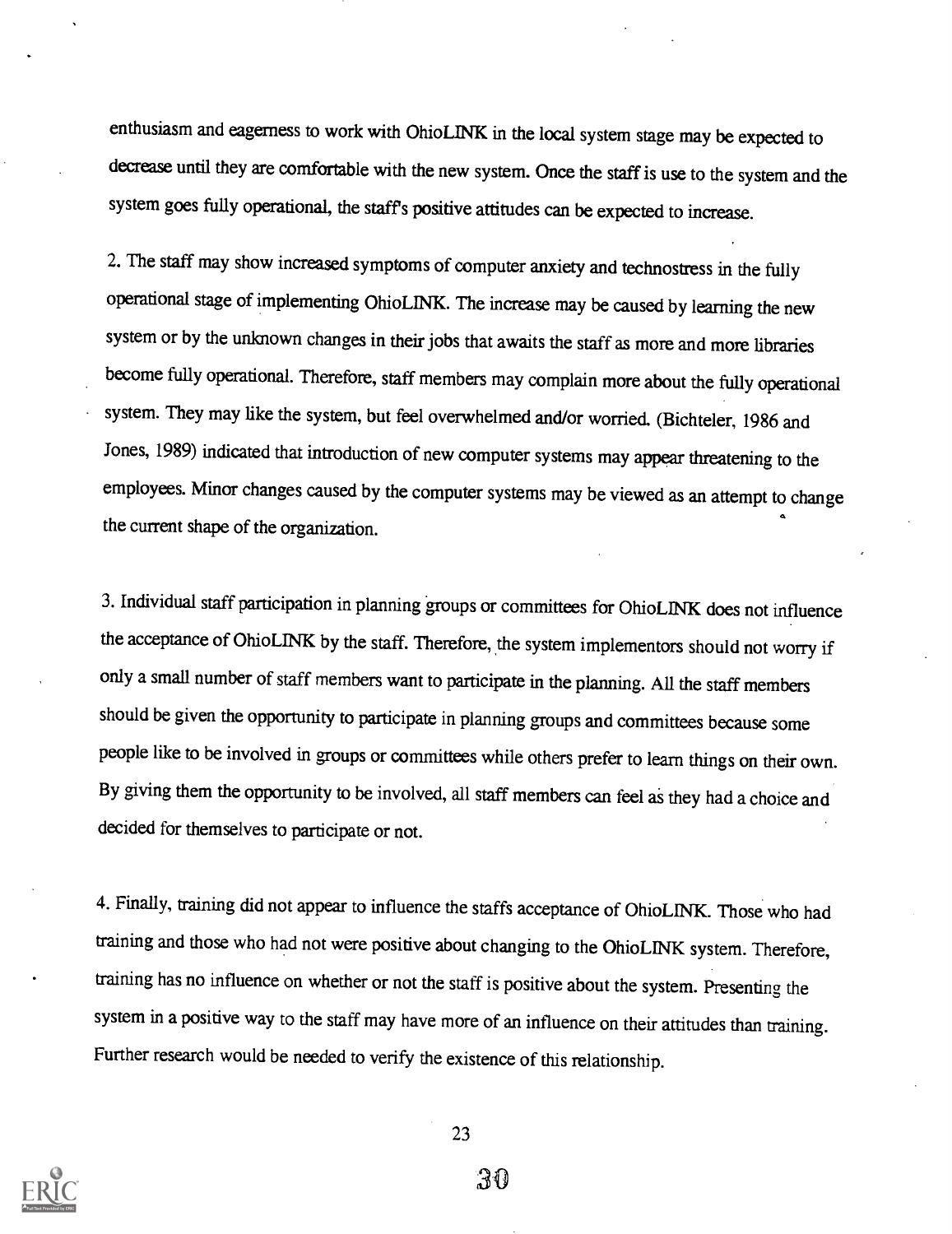#### DISCUSSION OF LIMITATIONS

The limitations of the study were that only a small group, 10% was chosen randomly from each library. That leaves 90% of the staff of each library not asked to participate in the study. Also, 42, questionnaires were returned by the libraries unanswered. How these respondents would have answered the questionnaire is unknown. They may have answered the same way the respondents had, or there may have been a noticeable change in percentages with their responses added. Another limitation is that the researcher realized their were more questions needed to be asked the respondents about changing to OhioLINK. These questions leaped out as the researcher was studying the responses that were received. More questions on training and attitudes toward changing to Ohio LINK may have helped to explain some of the results that were found and may be some that were not.

#### RECOMMENDATIONS FOR FURTHER RESEARCH

Recommendations for further research would be as follows:

Establish the validity and reliability of the survey instrument used in this study by administering the questionnaire to other libraries as they begin the planning and implementation of OhioLINK.

At a future time, give the eighteen founding member libraries the questionnaire again and compare the responses to the first group.

As new members join OhioLINK, study to see if they respond the same way as the original group responded.



24

दी ।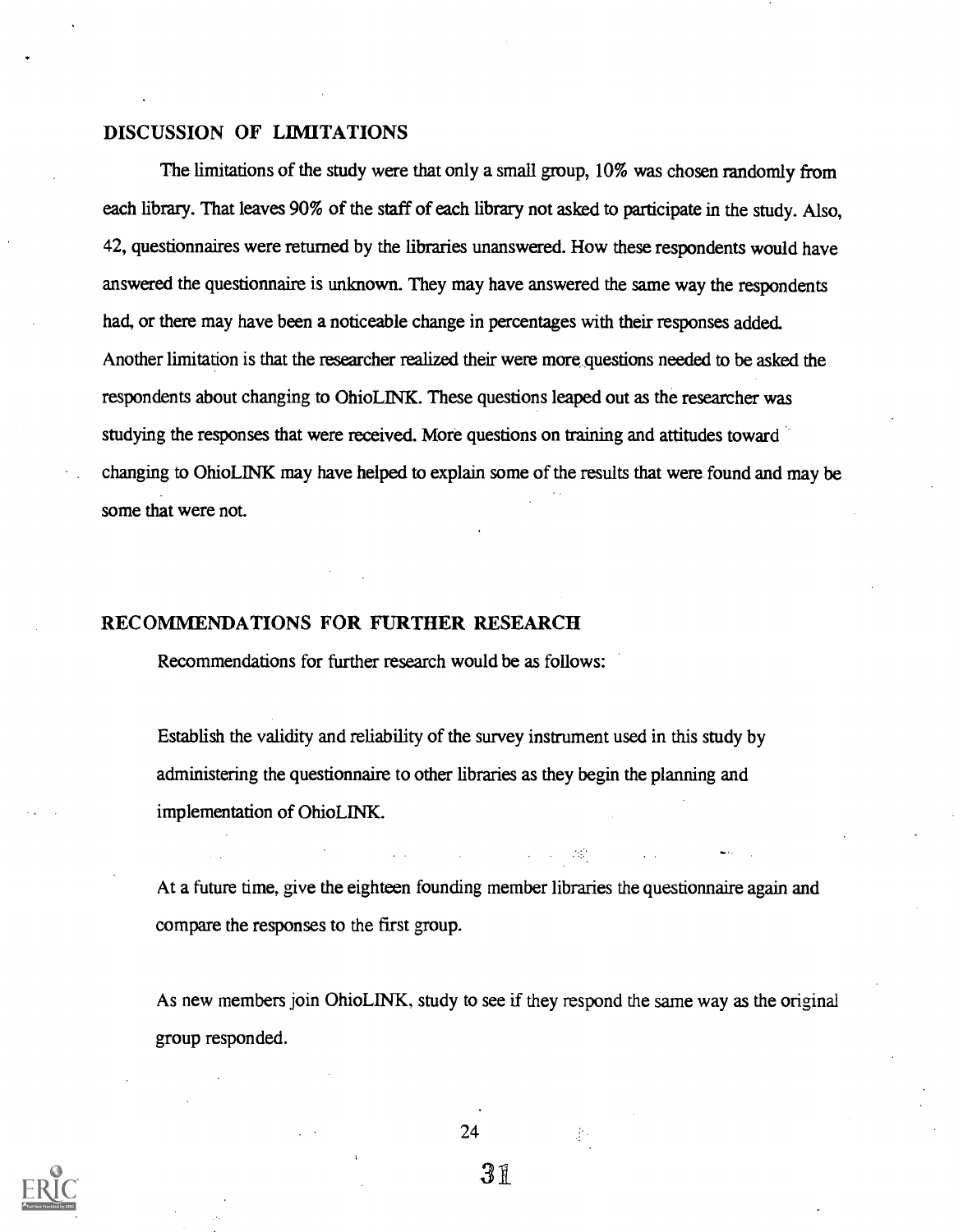Design another research tool that would investigate the relationship between levels of training and acceptance of OhioLINK.

And, as systems keep evolving, see if when the third generation of library systems evolves, if computer anxiety, resistance to change and technostress can be seen.

#### **SUMMARY**

The first question examined was whether the library's level of implementation would correlate with staff attitudes toward changing library systems. The findings for this question were that as the respondents approach the local operational stage they are increasingly positive about the implementation of OhioLINK. In this stage, the positive responses dropped. The positive attitude again increases in the fully operational stage. It may be implied that as the respondents become more comfortable with the system, their attitudes become more positive. The second question examined computer anxiety, resistance to change and technostress. Symptoms of technostress were seen to increase in the respondents working in libraries with OhioLINK fully operational. The increase may be caused by learning the new system or by the unknown changes in their jobs that awaits the staff as more and more libraries become fully operational. the third question examined if individual staff participation in the implementation of the new system had any effect on the individual's acceptance of OhioLINK. There was no relationship between the individual staff participation and acceptance of OhioLINK. Training was also looked at in this question. No relationship was found between training and acceptance of the system. Limitations such as sample size and response rate were discussed to show that they may have effected the study's responses. It was recommended that the sites surveyed be given the questionnaire again at a later time to see if the responses are similar. Also, future members should be surveyed to see if there is a similarity in their responses to the original members surveyed.



25

32

子.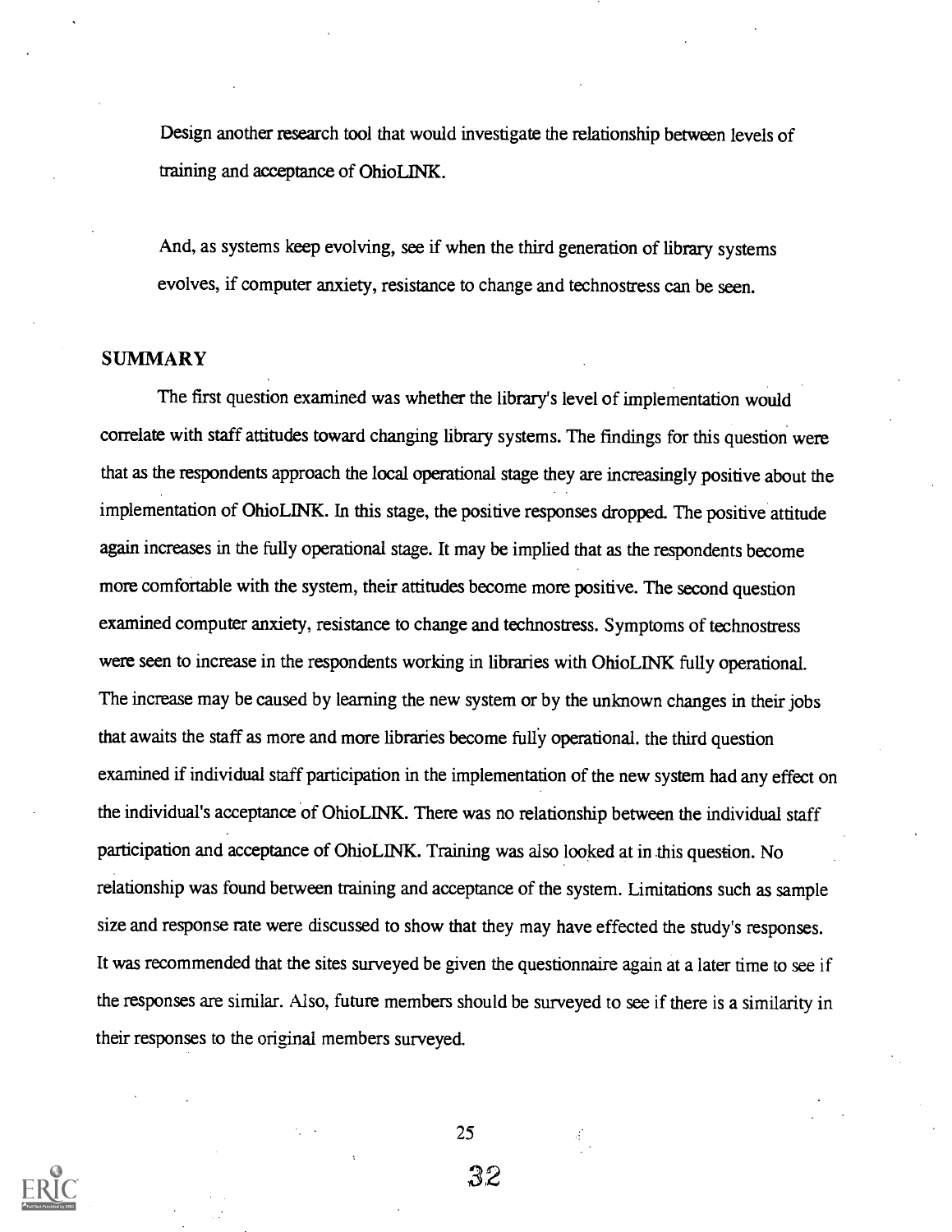#### Bibliography

Albritton, R. L., Siecert, M. C. Investigating Resistance to Computers (Computer Anxiety) in an Academic Library. Washington D.C.: Council on Library Resources, 1984. ERIC. ED 288506.

American Library Directory. New York, NY : Bowker, 42nd Edition. Vol. 2. 1989.

American Library Directory. New York, NY : Bowker, 43rd Edition. Vol. 2. 1990.

American Library Directory. New York, NY : Bowker, 44th Edition. Vol. 2. 1991.

American Library Directory. New York, NY : Bowker, 45th Edition. Vol. 2. 1992.

American Library Directory. New York, NY : Bowker, 46th Edition. Vol. 2. 1993.

- Baker, S. L., "Managing Resistance to Change." Library Trends. 38(1) (Summer 1989): 53-61.
- Bichteler, J. "Human Aspects of High Tech in Special Libraries." Special Libraries. (Summer 1986): 121-128.
- Brod, C. Technostress: The Human Cost of the Computer Revolution. (Reading, MA: Addison-Wesley, 1984).
- Corbin, J. B. Directory of Automated Library Systems. Second Edition. (New York, NY: Neal-Schuman Publishers, 1989).

**The Stage** 

 $\mathbb{R}^n$ 

Cronbach, L. J. Essentials of Psychological Testing. Third Edition. New York, NY: Harper and Row, 1970).

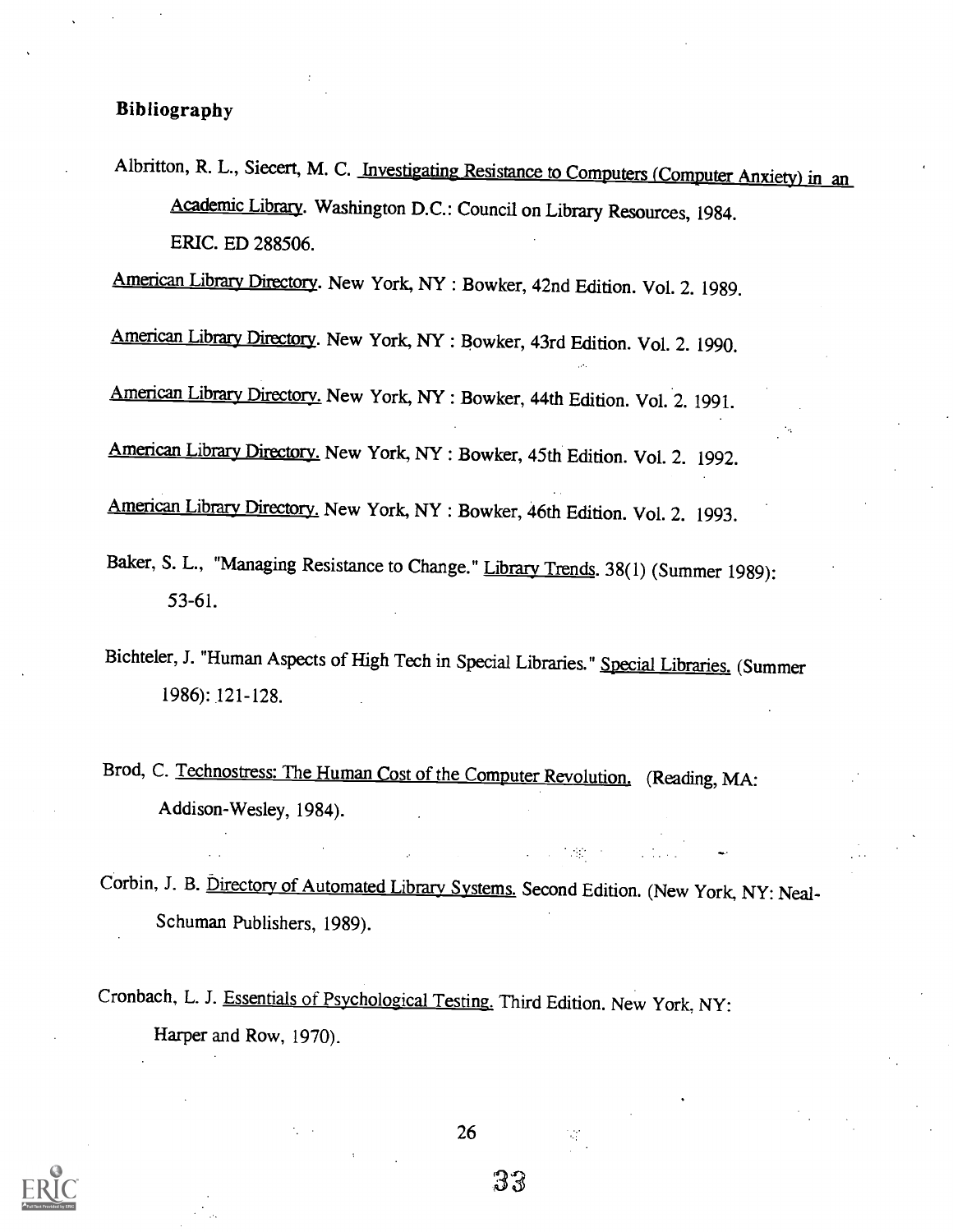- Fine, S. Resistance to Technological Innovation in Libraries. (Pittsburgh, PA: University of Pittsburgh, 1979). ERIC. ED 226730.
- Fine, S. "Technological Innovation, Diffusion and Resistance: An Historical Perspective." Journal of Library Administration. 7(1) (Spring 1986): 83-108.
- Haff, M. R. The Effect of Experience. Computer Efficacy, Computer Attitudes, and Computer Anxiety on Motivation to Use Computers. (Bowling Green, OH: Bowling Green State. University, December, 1992).
- Hennerson, M. E., Morris, L., & Fitz-Gibbons, C. How to Measure Attitudes (Beverly Hills, CA: Sage Publications, 1978).
- Jones, D. E. "Library Support Staff and Technology: Perceptions and Opinions." Library Trends. 37(4) (Spring 1989): 432-56.
- Kupersmith, J. " Technostress and the Reference Librarian." Reference Services Review. Summer 1992: 7-14, 50.
- Maurer, M. and Simonson, M. Development and Validation of a Measure of Computer Anxiety. Paper presented at the Annual Meeting of the Association for Educational Communications and Technology (Dallas, Texas, January 20-24, 1984). ERIC. ED 243428.
- Moran, T. P. "An Applied Psychology of the User." Computing Surveys. 13 (March, 1981): 1-12.
- Ohio Board of Regents. OLIS: Connecting People, Libraries, & Information for Ohio's Future. (Columbus, Ohio: the Ohio Board of Regents, December 1989).



27 34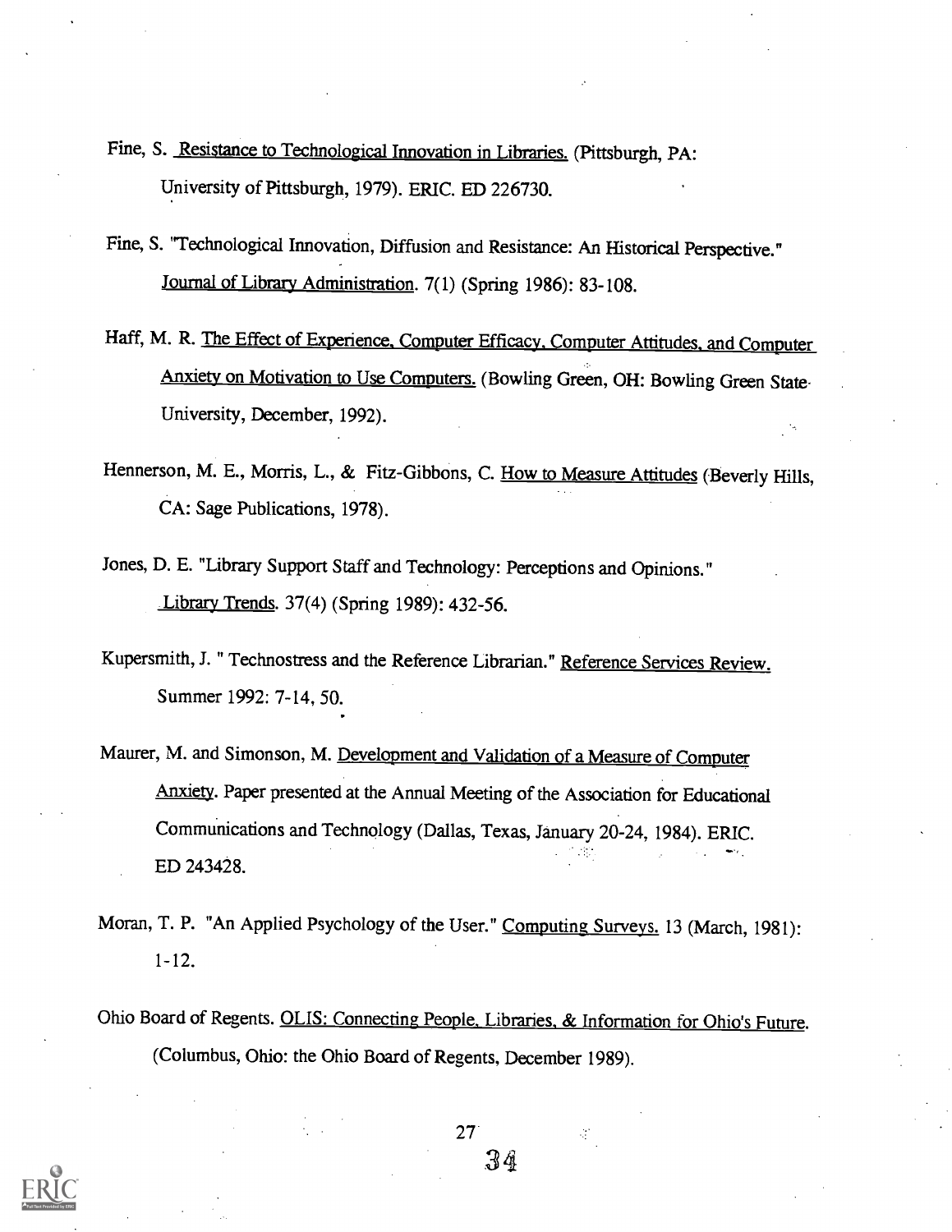OhioLINK®. About OhioLINK. (Columbus, Ohio: OhioLINK, October 1992).

OhioLINK®. Evolution of the OhioLINK Vision. (Columbus, Ohio: OhioLINK, October 1992).

- Olsgaard, J. N. "The Physiological and Managerial Impact of Automation on Libraries." Library Trends. 37(4) (Spring 1989), pp. 484-94.
- Saunders, L. M., and Kwon, M. L. "Changing Systems: Managing the Transition." Computers in Libraries. May 1991: 8-13.
- Scharf, M. and Ward, J. "Side-by-Side: Users React to a Second Online Public Access Catalog." Library Trends. 37(4) Spring 1989: 402-13.
- Sessions, J., Lee, H., & Kimmel, S. "OhioLINK: Technology and Teamwork Transforming Ohio Libraries." Wilson Library Bulletin. June 1992: 42-45.
- Shaw, D. "Staff Opinions in Library Automation Planning: A Case Study." Special Libraries. Summer 1986: 140-151.
- Shuman, B. A. "The "Hometown" Syndrome: Will the First System you Learn Always Be Your Favorite?" Online. March 1992: 54-59.
- Spielberger, C. D., Gorsuch, R. L., & Lushene, R. E. STAI Manual. (Palo Alto, CA: Consulting Psychologists Press, Inc., 1970).

Time, the weekly news-magazine. A National Survey of the Public's Attitudes Toward Computers. (New York, New York: Time Inc., 1971).

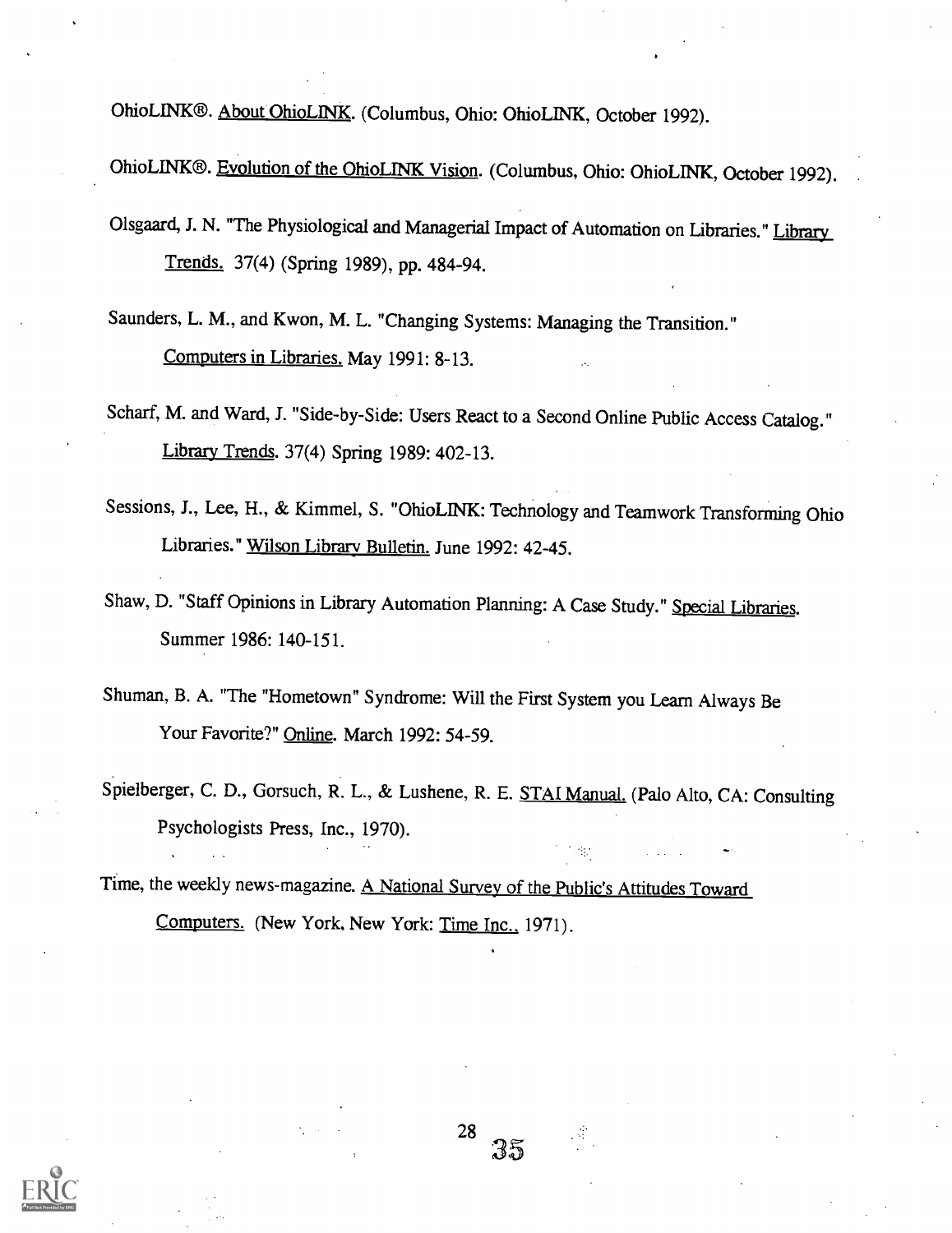#### APPENDIX A

School of Library and Information Science Columbus Program (614) 292-7746



"The Effects of Computer Anxiety and Technostress, as Functions of Resistance to Change, on the Staff of the 18 Founding OhioLINK libraries as the OhioLINK Automated System is Initiated"

March 17, 1994

Dear Library Employee:

I would appreciate your participation in my research project on resistance to change among OhioLINK library personnel. The purpose of this study is to establish whether there is resistance to change in these libraries and if it is caused by computer anxiety and/or technostress.

The attached questionnaire is completely anonymous and your participation is voluntary. Should you decide not to return the survey, there would be no penalty of any kind. You may cease your participation at any time without penalty.

A summary of the complete results will be sent to the director of each library. The statistics will not be broken down in any way that may identify how each individual participant answered.

Please return your completed questionnaire in the enclosed addressed envelope by March 27, 1994.

If you would like more information about this research project, please call me at (614) 267-8731 or Dr. Carl Franklin (614) 292-7746. This project has been approved by the Kent State University. If you have questions about Kent State University's rules for research, please call Dr. Eugene P. Wenninger (216) 672-2851.

Sincerely,

سيسسب<br>زرق - در

Donna R. Popovich, Graduate Student School of Library and Information Science Kent State University <sup>29</sup> .36



124 Mount Hall. 1050 Carmack Road

 $C$ olumbus. OH 43210<br>Columbus. OH 43210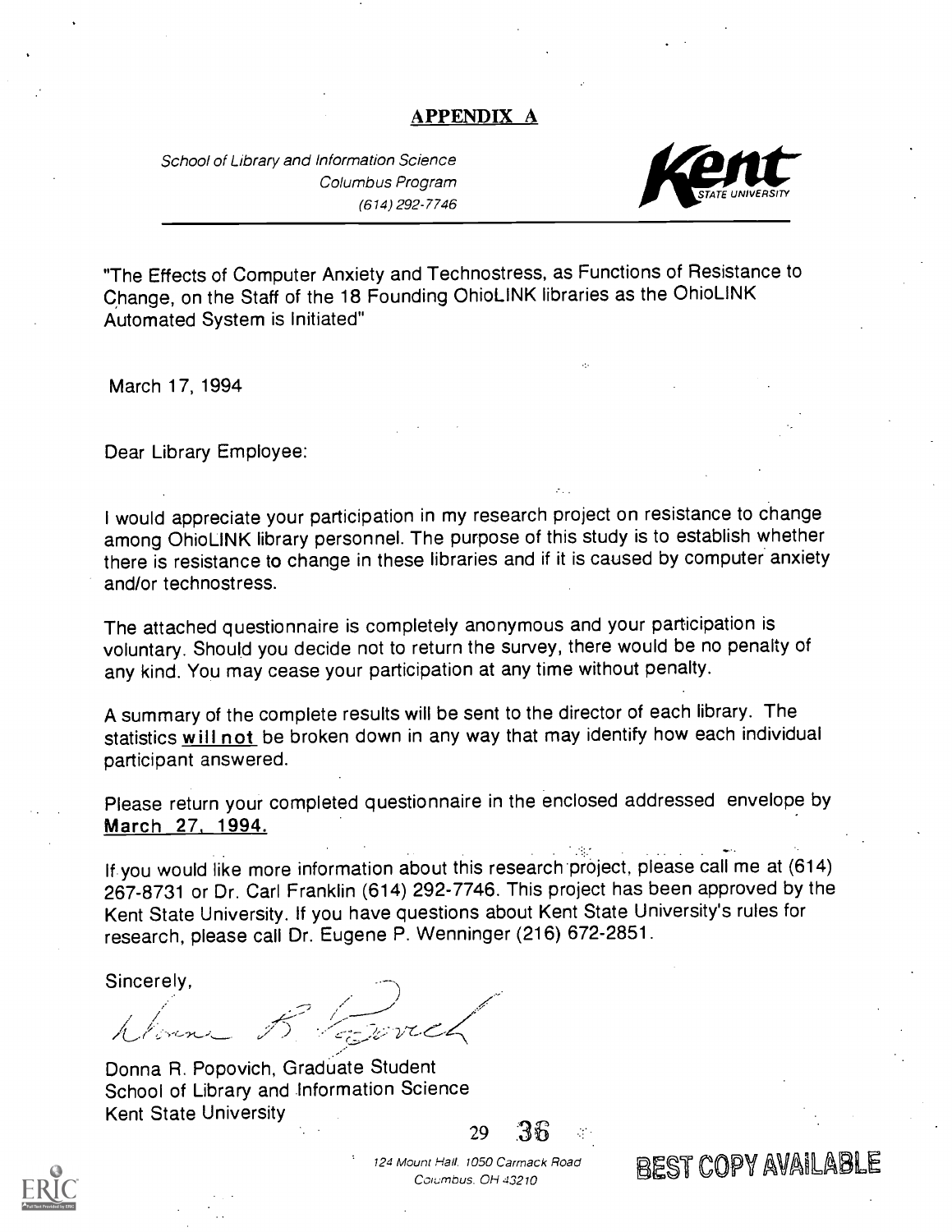# QUESTIONNAIRE

- 1. Age: (a)under 18 (b)18-29 (c)30-39 (d)40-49 (e)50-59 (f)60+
- 2. Sex: (a)female (b)male
- 3. Highest level of education attained: (a)high school diploma or equivalent (b)some college (c)associates degree (d)bachelors degree (e)masters degree (f)doctorate
- 4. Computer Experience(in years): (a)0-1 (b)1-5 (c)6-10 (d)11-15 (e)16-20 (f)20+
- 5. Length of time worked in library(in years): (a)0-1 (b)1-5 (c)6-10 (d)11-15 (e)16-20 (f)21-25 (g)26-30 (h)30+
- 6. Position in library (please circle only one): (a)student assistant (b)clerical staff (c)library support staff(i.e. library assistant, library associate) (d)librarian-non degree (e)librarian-degree (f)administrative  $(g)$  automation support  $(h)$  other(specify):
- 7. Department work in: (a)circulation (b)interlibrary loan (c)reference (d)technical services (f)fiscal (g)planning and research (h)administration (i)other(specify):
- 8. Do you feel that new technology is forced upon us by outside experts? (a)yes (b)no (c)don't know
- 9. Do you feel that new technology will affect your job security? (a)yes (b)no (c)don't know
- 10.Does new technology make your job easier or harder? (a)easier (b)harder (c)don't know
- 11.Is keepihg up with new technologies important? (i.e.,. buying faster computers) (a)yes (b)no (c)don't know
- 12.How has technology affected your work at the Library?. . In what ways? (This is a free response question, please write out your response in the space provided, or on the back of the questionnaire. If continuing on the back, please write the question number next to the response.)

30

# **BEST COPY AVAILABLE**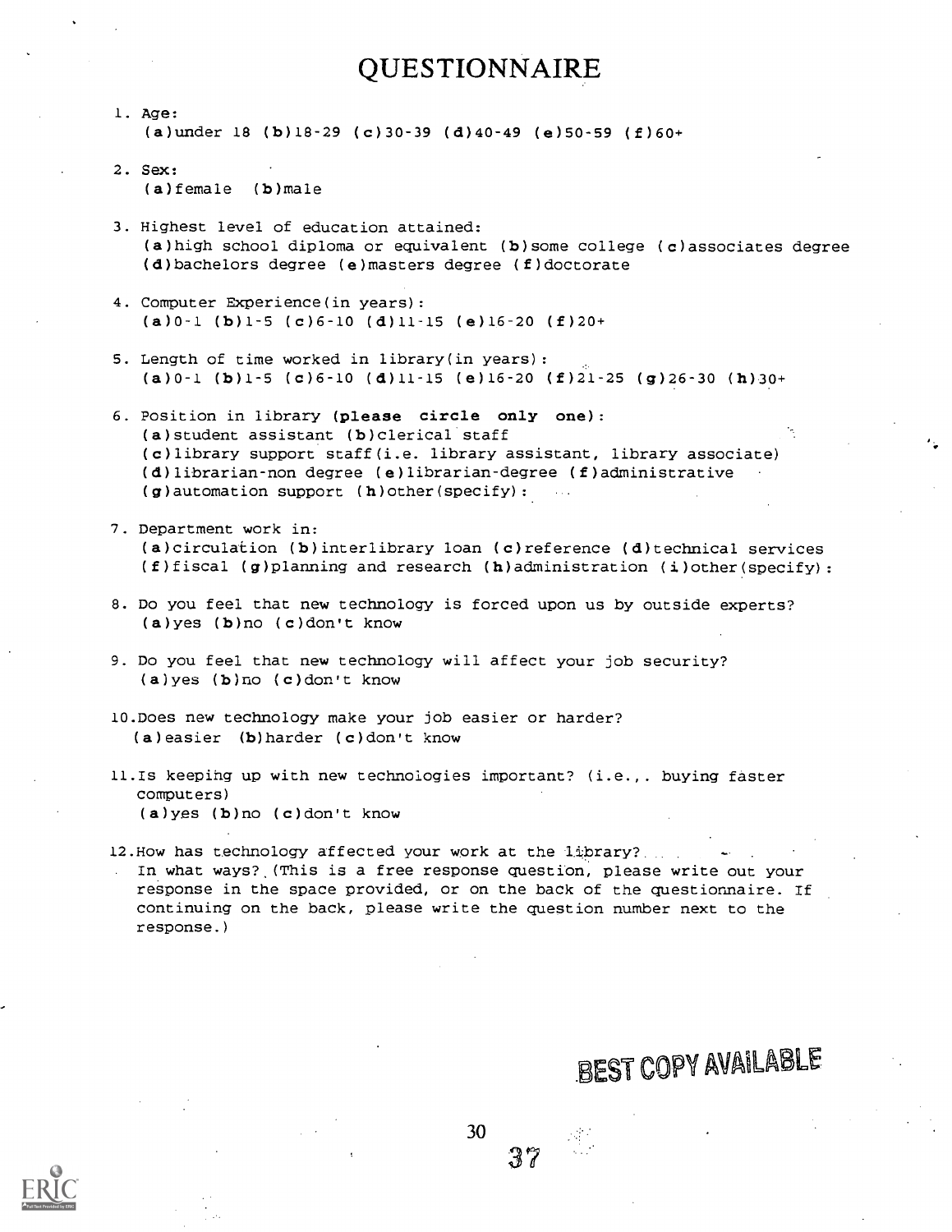13.At work, do you ever have any of the following feelings?

- a. tired, bored, the day seems to drag on
- b. irritable, angry, frustrated
- c. there is more to do than I can handle
- d. I need more training to do my job
- e . useful, competent, confident
- f . in general, satisfied with my life

|                            | never rarely sometimes often usually |  |
|----------------------------|--------------------------------------|--|
|                            |                                      |  |
|                            |                                      |  |
|                            |                                      |  |
|                            |                                      |  |
|                            |                                      |  |
|                            |                                      |  |
|                            |                                      |  |
|                            |                                      |  |
|                            |                                      |  |
|                            |                                      |  |
|                            |                                      |  |
|                            |                                      |  |
|                            |                                      |  |
|                            |                                      |  |
|                            |                                      |  |
| $\mathcal{L}_{\mathbf{a}}$ |                                      |  |
|                            |                                      |  |
|                            |                                      |  |

14.In your opinion, is too much money spent on new computers and technical equipment, and not enough in other areas in the library? (a)yes (b)no (c)don't know

- 15.Are there people at the library who train others on how to use the OPACs and/or other computer systems? (a)yes (b)no (c)don't know
- 16.If you answered "yes" to 15, do the trainers help others to understand the OPACs and/or computer systems in the library? (a)yes (b)no (c)don't know
- 17.Have you ever done or felt any of the following because of a work situation? (circle the letter of all that apply)
	- a. taken a "mental health" day off, just to get a break
	- b. say that you agree to an idea and then "just don't get around to doing it"
	- c. find that you can't learn to do some new job that has been assigned to you
	- d . feel like quitting
	- e , come to work late
	- f . refuse to be pleasant to your colleagues
	- g. try to squash an idea by talking it down
	- h . argue strongly against something even though you're not sure of your opinion
	- i. none of the above

18.Which word of the following pairs describes your library as you see it: (circle one word in each pair)

- a. opened or closed
- b. social or isolating
- c. tense or pleasant
- d . participatory or authoritarian
- e . innovative or traditional
- 

# f. people-oriented or task-oriented BEST COPY AVAILABLE



31

 $\frac{1}{2}$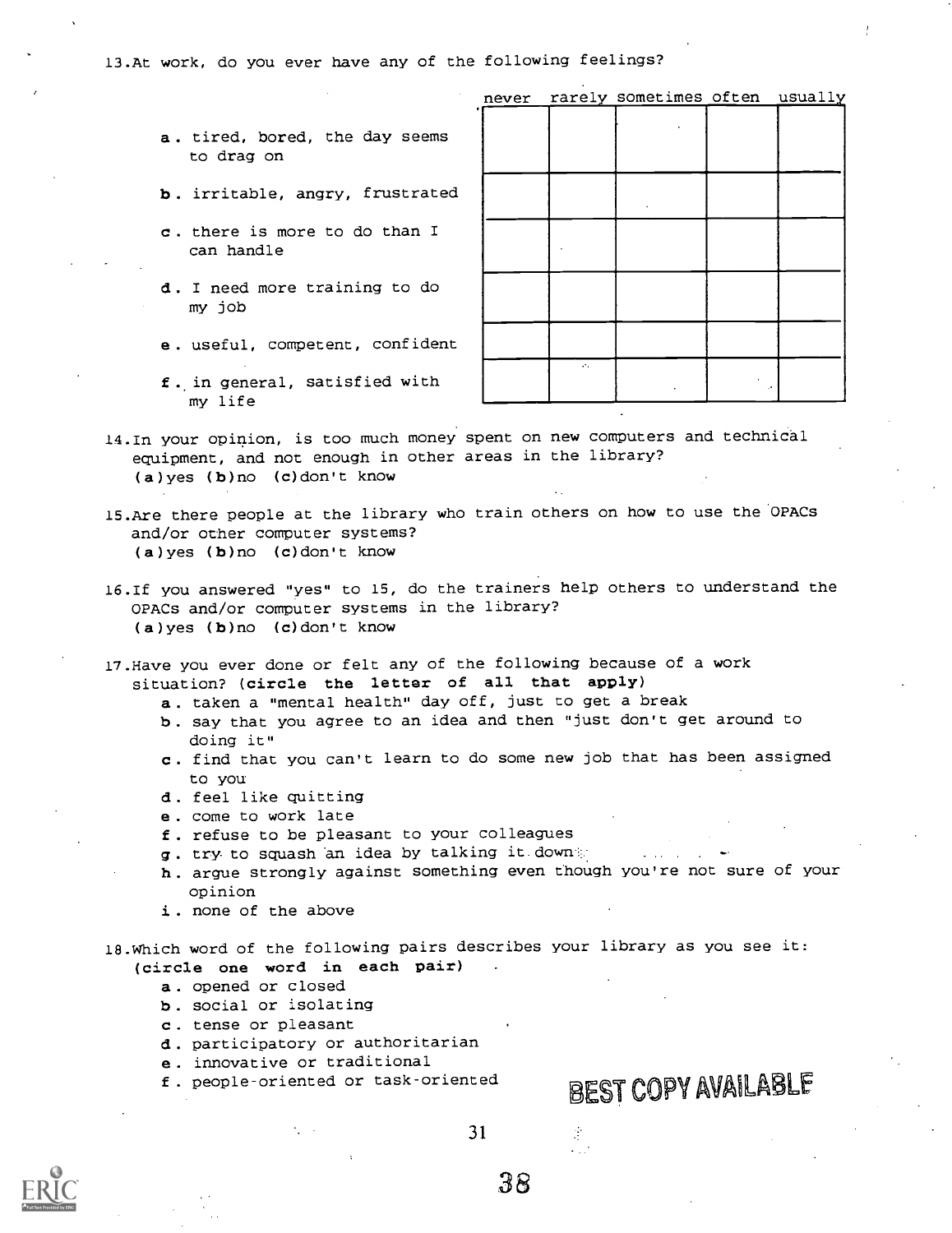19. The following are statements people have made about computers. Please mark whether you agree, disagree, or have no opinion.

No

|                                                                                              | Agree                       | Opinion Disagree |
|----------------------------------------------------------------------------------------------|-----------------------------|------------------|
| Uses of computers are affecting the<br>lives of all of us                                    |                             |                  |
| computers always give accurate<br>information                                                |                             |                  |
| Computers create more jobs than they<br>eliminate                                            |                             |                  |
| Computer systems break down frequently                                                       |                             |                  |
| Computers only make mistakes when<br>people give them wrong information                      | $\mathcal{L}_{\mathcal{A}}$ |                  |
| Computers are changing our lives too<br>rapidly                                              |                             |                  |
| It is very difficult to correct computer<br>errors                                           |                             |                  |
| Computers are more reliable than people                                                      |                             |                  |
| People are becoming too dependant on<br>computers                                            |                             |                  |
| Computers can produce results which are more<br>accurate than the information they are given |                             |                  |
| Computers can think for themselves                                                           |                             |                  |
| Today we can do many things that would be<br>impossible without computers                    |                             |                  |
| "Computer mistakes" are really mistakes made<br>by people who use computers                  | -32                         |                  |

(Circle all that apply) (a)rumor (b)memo (c)meetings (d)directives (e)consultation with staff (f)other (specify):

21.What stage of implementing OhioLINK is your library in currently? (a)system fully operational and connected to Central Site (b)local system operational only(c)test database being reviewed (d)planning equipment and software needs (e)don't know

22.Has there been training at the library on how to use OhioLINK? (a)yes (b)no (c)don't know



32

 $39$  present

BEST COPY AVAILABLE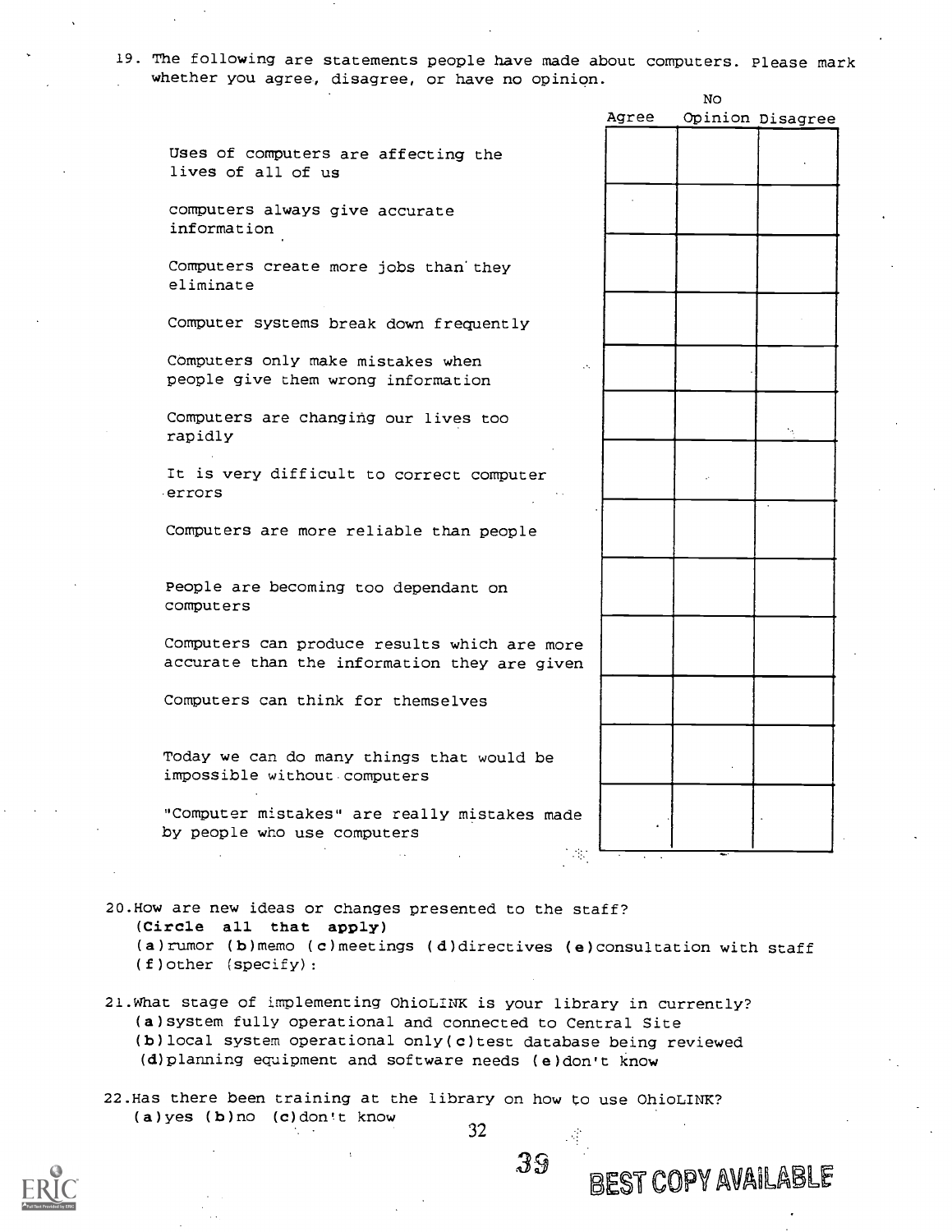- 23.If "yes" to 22, was the training useful and did it help clarify OhioLINK? (a)yes (b)no (c)don't know
- 24.Is the equipment for OhioLINK easy to use? (i.e., light pens, scanners, dumb terminals, personal computers,) (a)yes (b)no (c)don't know
- 25.Are the commands on OhioLINK easy to understand and follow? (a)yes (b)no (c)don't know
- 26.Is changing from the current system to OhioLINK beneficial for the staff? (e.g., Will it help improve job quality?) (a)yes (b)no (c)don't know
- 27.Since you found out that your library was changing to OhioLINK, have you felt any of the following when the topic is being discussed (circle all that apply): (a)excited (b)nervous (c)had headaches (d)anxious (e)happy (f)pressured into accepting the new system (g)unenthusiastic about the project (h)felt it was a waste of time and money
- 28.Did the library have system planning groups or committees when the system before OhioLINK was installed? (a)yes (b)no (c)don't know
- 29.Were you involved with any of your library's system planning groups or committees? (a)yes (b)no (c)don't know
- a .Have these groups or committees been helpful in making the system work? (a)yes (b)no (c)don't know
- 30.Is OhioLINK useful to you in your job? (a)yes (b)no (c)don't know
- 31.If the decision was up to you, would you? (a)change to the OhioLINK system, or (b)keep the system that is currently being used by your library, or (c)change to a different system, or (d)don't know
- 32.How do you feel about your library converting-to OhioLINK from the previous system in place? What thoughts and/or fears are brought to mind?(This is a free response question, please write out your response in the space provided, or on the back of the questionnaire. If continuing on the back, please write the question number next to the response.)

#### PLEASE ANSWER ALL OF THE PREVIOUS QUESTIONS. ANY QUESTIONS LEFT UNANSWERED WILL MAKE THIS QUESTIONNAIRE INVALID TO BE USED FOR THE RESEARCH PROJECT.

#### 33 THANK YOU FOR YOUR PARTICIPATHENT COPY AVAILABLE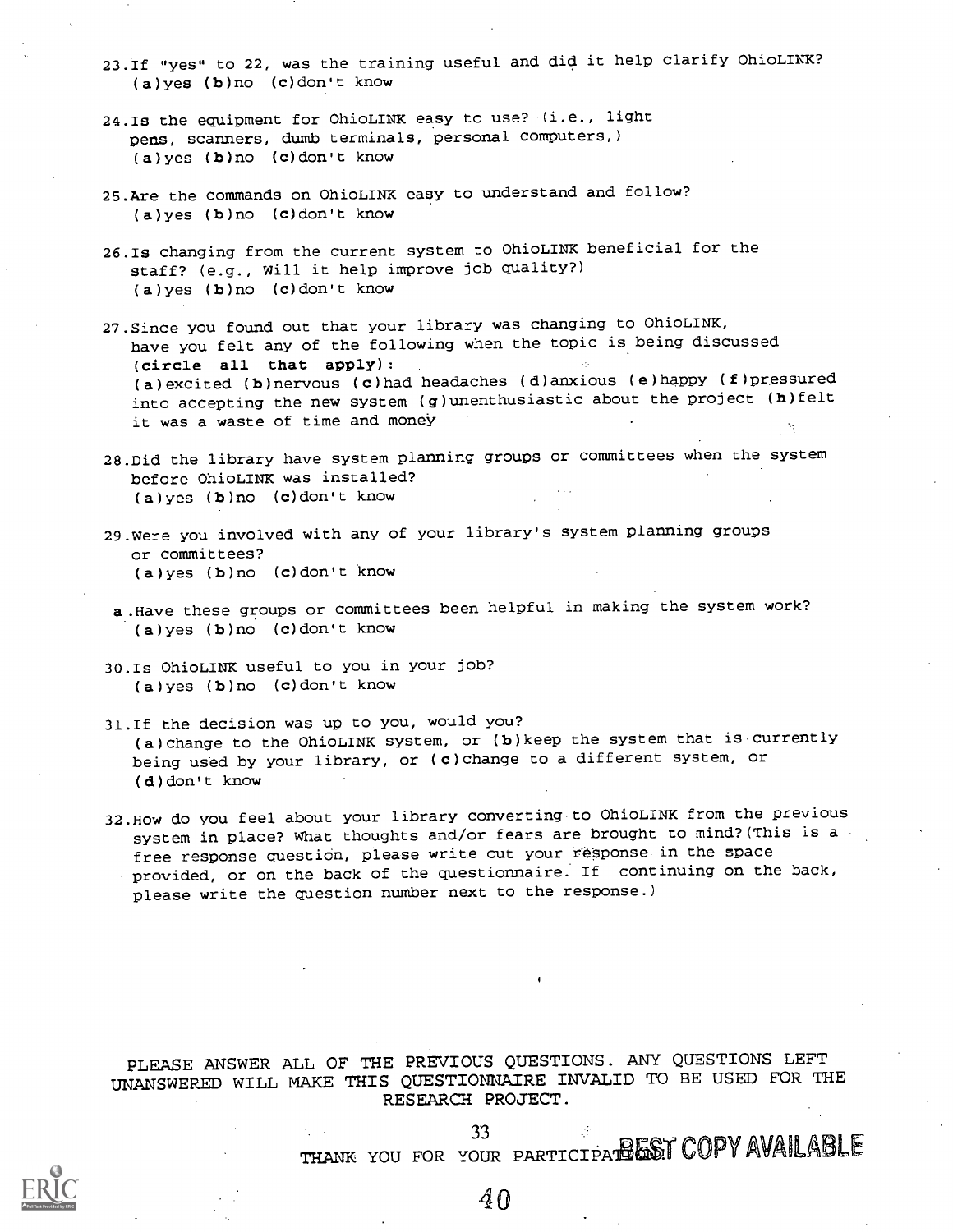| Library & Collection Size                                                                                                                                                                                  | <b>Englissional</b> Nonprofessional |                             |                    | Students.                 | Systems in Use                      | <b>Acquisitions</b>             | Automated Library Systems in use before OhioLINK.<br><b>Cataloguing</b> | Circulation.               | Serial Check-in                 | ╡                     |
|------------------------------------------------------------------------------------------------------------------------------------------------------------------------------------------------------------|-------------------------------------|-----------------------------|--------------------|---------------------------|-------------------------------------|---------------------------------|-------------------------------------------------------------------------|----------------------------|---------------------------------|-----------------------|
| University of Akron<br>Bk. Vol. - 2,393,237; Per. Sub.- 6248; Doc. bd.- 492,217;<br>CD ROM tiks. - 40; Micro Ficke 1,243.467; AV -total 21,625.                                                            | S,                                  |                             | $\rightleftarrows$ | 137                       | <b>VIILS</b>                        | Medianet, VTLS                  | OCLC, Medianet, VTLS                                                    | Medianet, VII.S            | $V\overline{1}$                 | ocuc                  |
| 8k, Vol. - 1,693,637; Per. Sub. - 8134; Micro, bd. - 1,509,297;<br>AV-F's 64,770; Sound rec & AV - 620,333, other - 993,321.<br>Bowling Green State University                                             | $\mathbf{z}$                        |                             | χ                  | 233                       | Dataphase-turniey system            | Developed in-house              | O(10)                                                                   | LSZ-turnkey system         | Microlinx                       | ouc                   |
| Case Western Reserve University<br>BE Vol. - 1,732,430; Per. Sub. - 15,311; Microfonus - 1,970,710.                                                                                                        | ຸ                                   |                             | R                  | Ŗ                         | <b>GEAC</b>                         | GEAC                            | GEAC                                                                    | GEAC                       | GEAC                            | <b>GEAC:OCLC</b>      |
| Central State University<br>Bk. (iks - 141,000, Vols. - 150,000; Fer. Sub. - 855;<br>Micro- (oad - 323,584; AV - total -3631, VF 27.                                                                       | $\bullet$                           |                             | Ξ                  | $\overline{r}$            | ⋚                                   | ⋚                               | $\sum_{i=1}^{n}$                                                        | ₹                          | ₹                               | ocuc                  |
| Bk. Vols. & bd. Per. - 1,435,451; Per. Sub. - 14,382;<br>CD ROM files - 49; Micro. - total - 1,930,070.<br>University of Cincinnati                                                                        | $\boldsymbol{\mathcal{S}}$          |                             | $\frac{1}{2}$      | æ<br>$\cdot$              | $\stackrel{\blacktriangle}{\ge}$    | Innovacq, Ultrix, Delnet & TCPI | W.N                                                                     | $\sum_{i=1}^{n}$           | $\boldsymbol{\hat{\mathsf{z}}}$ | ocuc                  |
| Cleveland State University<br>Bk. titles - 432,155, Vols. - 815,648; Per. Sub. - 4028,<br>Vols. bd. - 122,195.                                                                                             | 25                                  |                             | $\ddot{ }$         | $\overline{\mathbf{S}}$   | Notis                               | Developed in-house              | ocLC                                                                    | Notis                      | $\lessapprox$                   | ocuc                  |
| University of Dayton<br>Bk_tilas - 502,761, Vols. 643,734; Fer. Sub. - 2776,<br>Vols. bd. 111,382; Does. 193,385.                                                                                          | $\overline{\mathbf{c}}$             |                             | Я                  | $\boldsymbol{\mathsf{s}}$ | Prine-Dynix & Imovacq               | $\mathbf{x}^{\prime}$           | ocic                                                                    | Prins-Dynix                | ş                               | ocuc                  |
| Bk. Vols. - 2,110,328; Per. Sub. - 10,70000; Micro. bd. - 1,414,912.<br>Kent State University                                                                                                              | 5                                   | $\sim$                      | 3                  | Ŗ                         | Notis                               | $\mathop{\mathsf{M}}\nolimits$  | ocic                                                                    | Notis                      | Notia                           | 001C                  |
| Medial College of Ohio<br>Bk. üles - 44837; Per. Sub. - 1905, Vois. bd. - 119,307;<br>Micro. bd. - 3448.                                                                                                   | o                                   |                             | ā,                 | ≵                         | Online public access catalogue-OCLC | $\sum_{i=1}^{n}$                | ocic                                                                    | ≸                          | ₹                               | ocic                  |
| Bk. Vols. - 1,344,884; Per. Sub. - 9143; Micro. bd. - 2,059,331<br>Doc. bd. - 543,696, Micro. - 541,481.<br><b>Miami</b> University                                                                        | 25                                  |                             | χ                  | $\sum_{i=1}^{n}$          | innopaq-innovative interfaces       | $\sum_{i=1}^{n}$                | ocuc                                                                    | hudotul                    | pedomy                          | <b>CONG</b>           |
| Northeastern Ohio Universities College of Medicine<br>Bk. Vols. - 38,662; Per. Vols. bd. - 33,114.                                                                                                         | ۰                                   |                             | $\mathbf{S}$       | $\overline{ }$            | Online public access catalogue-OCLC | $\ddot{M}$                      | ocLC                                                                    | ₹                          | ≨                               | oac                   |
| Bk. titles - 2:274,379, Bk. Vols & bd. Per. - 4, 517,095;<br>Per. Sub: - 32,151, Micro. bd. - 3,378,218.<br>Ohio State University                                                                          | $\frac{1}{2}$                       | $\mathcal{G}_{\mathcal{G}}$ | ā                  | $\frac{32}{1}$            | S.7                                 | paround                         | $\cdot$<br>ocic                                                         | LCS-(developed in house)   | ≨                               | ocic                  |
| Bk. Vols. & Does. - 1,534,226; Per. Sub. - 21,308.<br>Ohio University                                                                                                                                      | ÷                                   |                             | 3                  | $\mathfrak{z}$            | $\frac{2}{3}$                       | Faxon Datalinx-turnley system   | <b>OCTO</b>                                                             | Valuation (System lumbey   | ≸<br>Ž                          | <b>FAX &amp; OCLC</b> |
| Shawnee State University<br>Bk. Vols. - 105,000; Per Sub. - 700, Vols. bd. - 132.                                                                                                                          | ō                                   |                             | $\bullet$          | $\overline{r}$            | ≨                                   | ≨                               | Ž.                                                                      | $\tilde{\mathbf{z}}$       | ≨                               | ocic                  |
| State Library of Ohio<br>Bk Vols. - 2,572,741 (incl field units & doc holdings);<br>Per. Sub. - 699.                                                                                                       | å                                   |                             | 38                 | $\frac{3}{2}$             | Ľ                                   | Baker & Taylor-turnley system   | $_{\text{occ}}$                                                         | LCS-(developed by OSU)     | traovacq                        | oche                  |
| University of Totedo<br>Bk. Vols. 764,103; Per Sub. - 6688, Vols. bd -167,979,<br>Micro. bd. - 1,322,340; Doc. bd. - 653,439.                                                                              | Э                                   |                             | 9                  | $\ddot{\mathbf{a}}$       | Notis                               | provach                         | <b>OCLC/Notis</b>                                                       | $\gamma$<br>Upmost-(Notis) | Imovacq                         | Telex, OCLC, A Fax    |
| Bk. Vols. - 491,309; Per. Sub. - 4379; Micro. bd. - 964,890.<br>Wright State University                                                                                                                    | υ                                   |                             | 꼮                  | 122                       | ₹                                   | ⋚                               | oac<br>þ,                                                               | ≨                          | ₹                               | ocuc                  |
| Youngstown State University<br>BE titles - 402,218, Vols. - 499,680; Per. Sub. - 2992;<br>Vols bd. - 95,300; Doc. bd. - 170,779; Doctitles - 48,711.                                                       | ⋍                                   | à,                          | ă                  | $\mathbf{L}$              | VILS & HP                           | Ş                               | oq.c                                                                    | VILS                       | $\tilde{\mathbf{z}}$            | ocnc                  |
| NOTE: N/A-not uvailable. The information was not found in sources looked at.<br>Some locations did not have an automated system in place before Ohiol INK. This explains soure of the missing information. |                                     |                             |                    |                           |                                     |                                 |                                                                         |                            | 42<br>2                         |                       |
| SOUNCESS: American Library Discotory 1989-90, 1990-91, 1991-92, 1992-93, 1993-94.<br>Discotory of American Library Systems, 1989.<br>And The Control of American Library Systems, 1989.                    |                                     |                             |                    |                           | $\overline{\mathbf{3}}$             |                                 | BEST COPY AVAILABLE                                                     |                            |                                 |                       |
|                                                                                                                                                                                                            |                                     |                             |                    |                           |                                     |                                 |                                                                         |                            |                                 |                       |
|                                                                                                                                                                                                            |                                     |                             |                    |                           |                                     |                                 |                                                                         |                            |                                 |                       |
|                                                                                                                                                                                                            |                                     |                             |                    |                           |                                     |                                 |                                                                         |                            |                                 |                       |
|                                                                                                                                                                                                            |                                     |                             |                    |                           |                                     |                                 |                                                                         |                            |                                 |                       |

 $\hat{\gamma}$ 

 $\ddot{\phantom{0}}$ 

 $\ddot{\phantom{0}}$ 

 $\ddot{\phantom{0}}$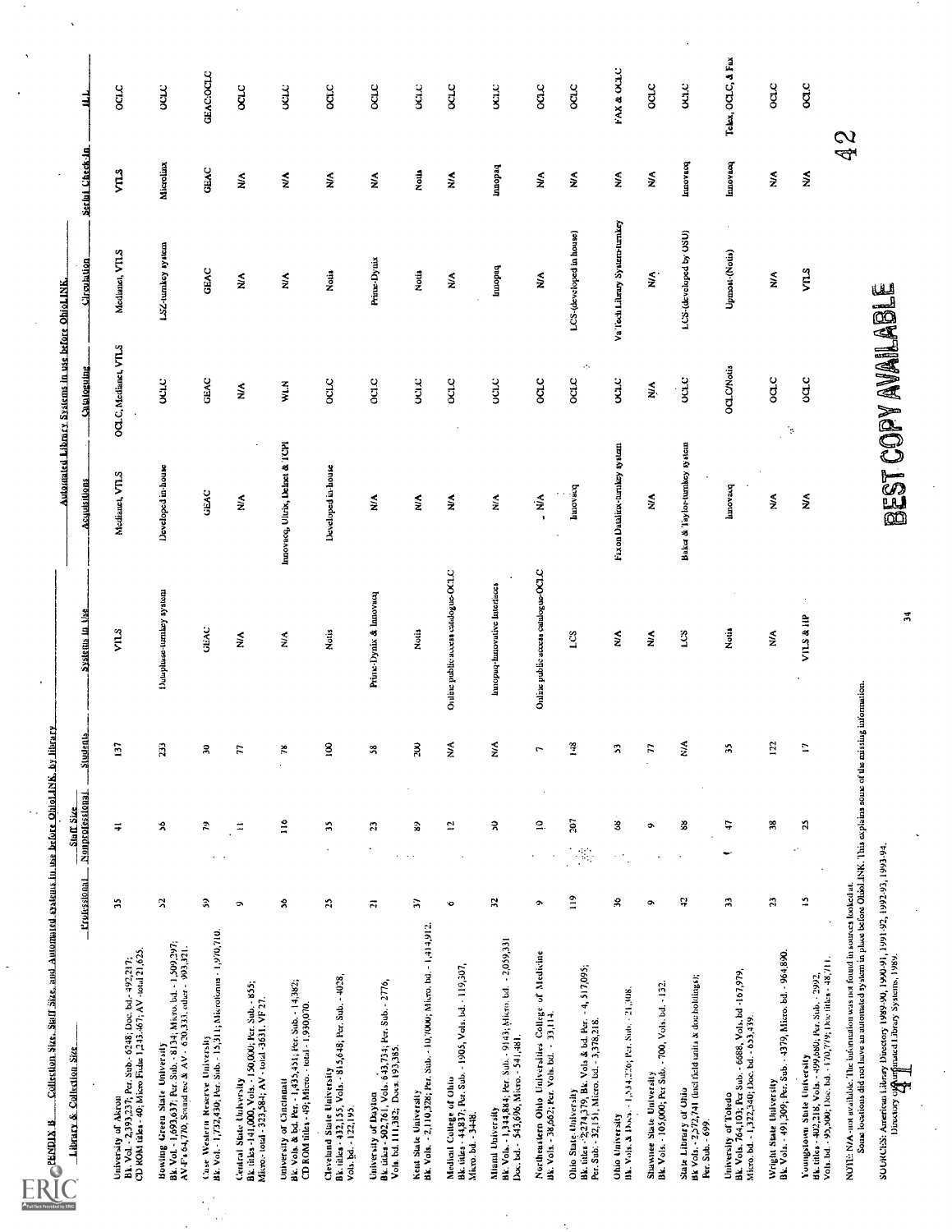|                                                                                          | $\Lambda$ t state university human subjects review board<br>PPLICATION FOR APPROVAL TO USE HUMAN SUBJECTS IN RESEARCH                                                                                      |                     |                                                                                                                    |                                  | PAGE 1 OF 4              |
|------------------------------------------------------------------------------------------|------------------------------------------------------------------------------------------------------------------------------------------------------------------------------------------------------------|---------------------|--------------------------------------------------------------------------------------------------------------------|----------------------------------|--------------------------|
|                                                                                          |                                                                                                                                                                                                            | <b>APPENDIX C</b>   |                                                                                                                    | LOG NUMBER<br><b>REVIEW DATE</b> |                          |
| Donna R. Popovich<br>Name:                                                               | Please type all information. HANDWRITTEN FORMS CANNOT BE ACCEPTED.<br>$(614)$ 267-8731<br>Telephone __ ____                                                                                                |                     | $\widetilde{\phantom{a}}_{\rm Address}$ 690 Riverview Dr. Apt. 130 Columbus, Chric 43202 $\widetilde{\phantom{a}}$ |                                  |                          |
|                                                                                          | Department Library and Information Science Faculty Rank/Student Status                                                                                                                                     |                     | Graduate Student                                                                                                   |                                  | $\sim 1000$ km s $^{-1}$ |
|                                                                                          | Project Title The Effects of Computer Anxiety and Technostress, as Functions of Resistance to Change, on the Staff of                                                                                      |                     |                                                                                                                    |                                  |                          |
|                                                                                          | the 18 Founding ChioLDK libraries as the ChioLDK Automated System is Initiated.                                                                                                                            |                     |                                                                                                                    |                                  |                          |
| Type of Project:                                                                         | Faculty Research __ Externally Funded (Agency: 4)<br>Student Directed Research X (Advisor: Dr. Carl FrankLin<br>Thesis Dissertation Course Requirement (course #:<br>Other (Specify:                       |                     |                                                                                                                    |                                  |                          |
| <b>Duration of Project:</b>                                                              | Starting DateMarch 1, 1994, but not before approval is obtained.                                                                                                                                           |                     |                                                                                                                    |                                  |                          |
|                                                                                          | Ending Date March 17, 1994                                                                                                                                                                                 |                     |                                                                                                                    |                                  |                          |
|                                                                                          |                                                                                                                                                                                                            |                     |                                                                                                                    |                                  |                          |
| Principal Investigator                                                                   | Human Subjects Review Board, will be followed during the period covered by this research project. Any future changes<br>will be submitted for Board review and approval prior to implementation.<br>1.2194 |                     | Advisor (If PI is a student)                                                                                       |                                  |                          |
| <b>ACTION TAKEN:</b>                                                                     |                                                                                                                                                                                                            |                     |                                                                                                                    |                                  |                          |
| <b>REVIEWER</b><br>Level I, Category C<br>Level II, Category<br>Level III, To Full Board |                                                                                                                                                                                                            |                     | <b>KSU HUMAN SUBJECTS REVIEW BOARD</b><br>Approved, Level I<br>Approved, Level II                                  |                                  |                          |
| Primary Reviewer                                                                         |                                                                                                                                                                                                            | Administrator, HSRB | $\mathcal{H}_{\mathrm{c}}$ .                                                                                       | Date                             |                          |
| Co-Reviewer (Level II)                                                                   | Date                                                                                                                                                                                                       |                     | (1) How are questionnaires returned? In                                                                            |                                  |                          |
| <b>COMMENTS OR CONTINGENCIES:</b>                                                        |                                                                                                                                                                                                            |                     | arronymty.                                                                                                         |                                  |                          |
| HSRB ACKNOWLEDGEMENT OR APPROVAL:                                                        |                                                                                                                                                                                                            |                     | OPTI, #2 should be answered "yes                                                                                   |                                  |                          |
|                                                                                          | Approved by Board ______ Contingent ______ Disapproved                                                                                                                                                     |                     | OWILL USE for return of                                                                                            |                                  |                          |
| Chairperson, HSRB                                                                        |                                                                                                                                                                                                            | 35                  |                                                                                                                    |                                  |                          |
|                                                                                          |                                                                                                                                                                                                            | 43                  |                                                                                                                    |                                  |                          |

| REST |
|------|

 $\overline{\phantom{a}}$ 

 $\bigg/$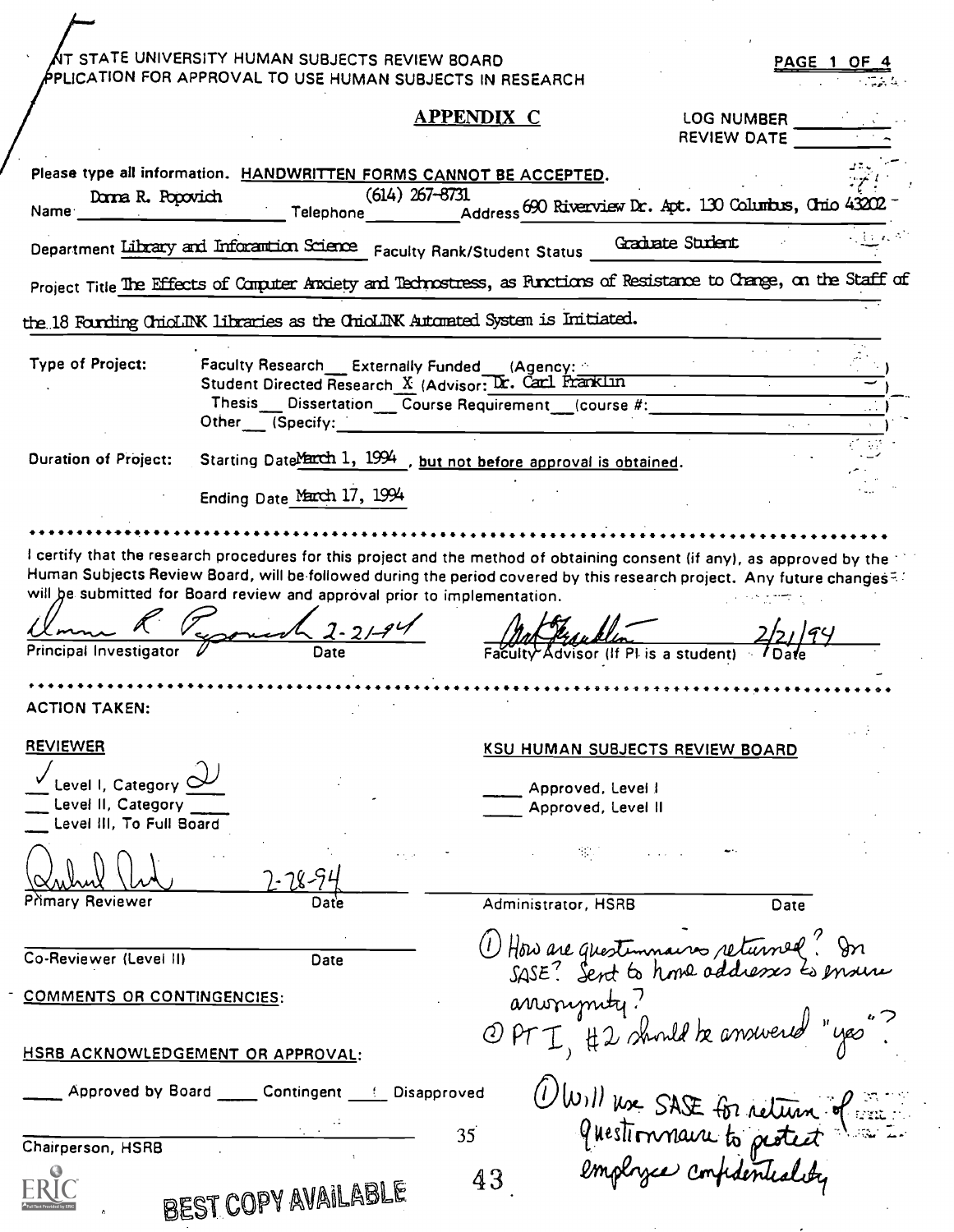### APPENDIX D

# Table 4-1 Demographics

|                                       | $N=78$              |
|---------------------------------------|---------------------|
| Age:                                  | N/3                 |
| $(a)$ under 18                        | $0/0$ $0$           |
| $(b)$ 18-29                           | 9/12                |
| $(c)$ 30 - 39                         | 21/278              |
| $(d)$ 40-49                           | 31/408              |
| $(e) 50 - 59$                         | 13/17%              |
| $(f)60+$                              | 4/5%                |
| No Response $=$ 36                    |                     |
| $\mathcal{L}_{\mathcal{A}}$           | $N=77$              |
| Sex:                                  | N/3                 |
| 7<br>$(a)$ female                     | 60/78%              |
| $(b)$ male                            | 17/22%              |
| No Response = $37$                    |                     |
|                                       | $N=77$              |
| Education:                            | N/3                 |
| (a) high school diploma or equivalent | 8/10%               |
| (b) some college                      | 7/98                |
| (c)associates degree                  | 6/88                |
| (d) bachelors degree                  | 19/25%              |
| (e) masters degree                    | 35/46%              |
| $(f)$ doctorate                       | 2/38                |
| No Response $=$ 37                    |                     |
|                                       |                     |
|                                       | $N=78$              |
| Computer Experience (in years):       | N/3                 |
| $(a) 0 - 1$                           | 3/48                |
| $(b)$ 1-5                             | $9/12$ <sup>8</sup> |
| $(c) 6 - 10$                          | $29/37$ $%$         |
| $(d)$ 11-15                           | 25/32%              |
| $(e) 16 - 20$                         | 11/148              |
| $(f)$ 20+                             | 1/18                |
| No Response $=$ 36                    |                     |
|                                       |                     |

| $\bullet$                                    | $\sim 10$<br><b>Contractor</b> |
|----------------------------------------------|--------------------------------|
|                                              | $N = 78$                       |
| Length of time worked in library (in years): | N/3                            |
| $(a) 0 - 1$                                  | 1/18                           |
| $(D)$ 1 - 5                                  | 19/248                         |
| $(C) 6 - 10$                                 | $10/13$ <sup>8</sup>           |
| $(d)$ 11 - 15                                | 19/248                         |
| $(e)$ 16 - 20                                | $14/18$ <sup>2</sup>           |
| $(f)$ 21 - 25                                | 11/14%                         |
| $(g)$ 26 - 30                                | 3/4                            |
| $(h)$ 30+                                    | 1/18                           |
| $\frac{1}{2}$ December - $\frac{1}{2}$       |                                |

No Response

BEST COPY AVAILABLE 36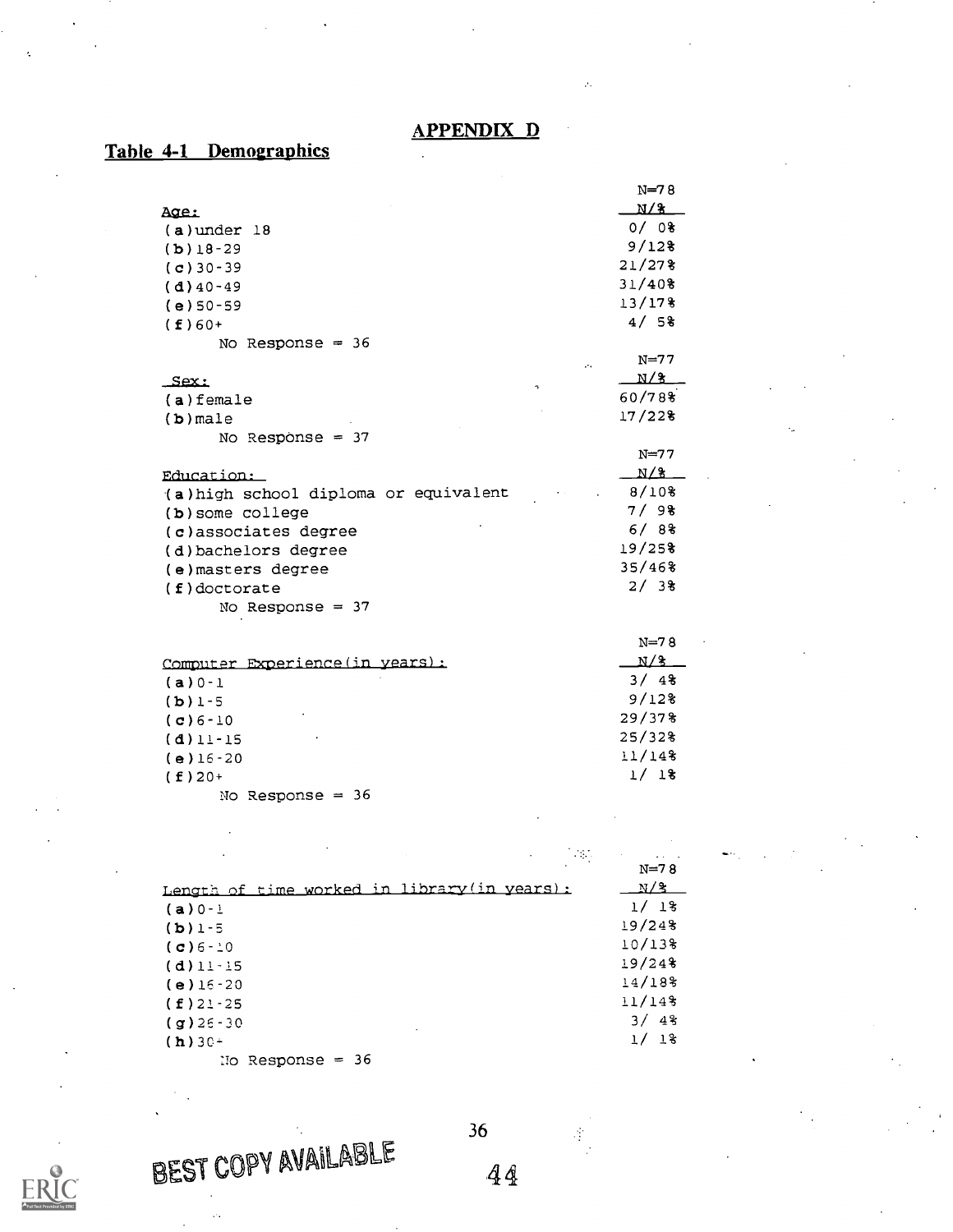# Table 4-1 Continued

|                            | $N=78$             |
|----------------------------|--------------------|
| <u>Position in library</u> | N/3                |
| (a) student assistant      | $0/0$ $0$          |
| $(b)$ clerical staff       | 1/18               |
| (c) library support staff  |                    |
| (i.e. library assistant,   | 40/518             |
| library associate)         |                    |
| (d) librarian-non degree   | 1/18               |
| (e)librarian-degree        | 18/23%             |
| $(f)$ administrative       | 14/18              |
| $(g)$ automation support   | $0/0$ $0$<br>49.   |
| $(h)$ other (specify):     | 4/58               |
| No Response $=$ 36         |                    |
|                            | $N=77$             |
| Department work in:        | N/3                |
| (a) circulation            | $17/22$ $%$        |
| (b) interlibrary loan      | 1/18               |
| $(c)$ reference            | $10/13$ $^{\circ}$ |
| (d)technical services      | $21/27$ $%$        |
| $(f)$ fiscal               | 1/18               |
| (g)planning and research   | 1/18               |
| (h) administration         | 9/12               |
| $(i)$ other (specify):     | 17/22%             |
| No Response $=$ 37         |                    |

BEST COPY AVAILABLE

**ERIC** 

37

 $45\,$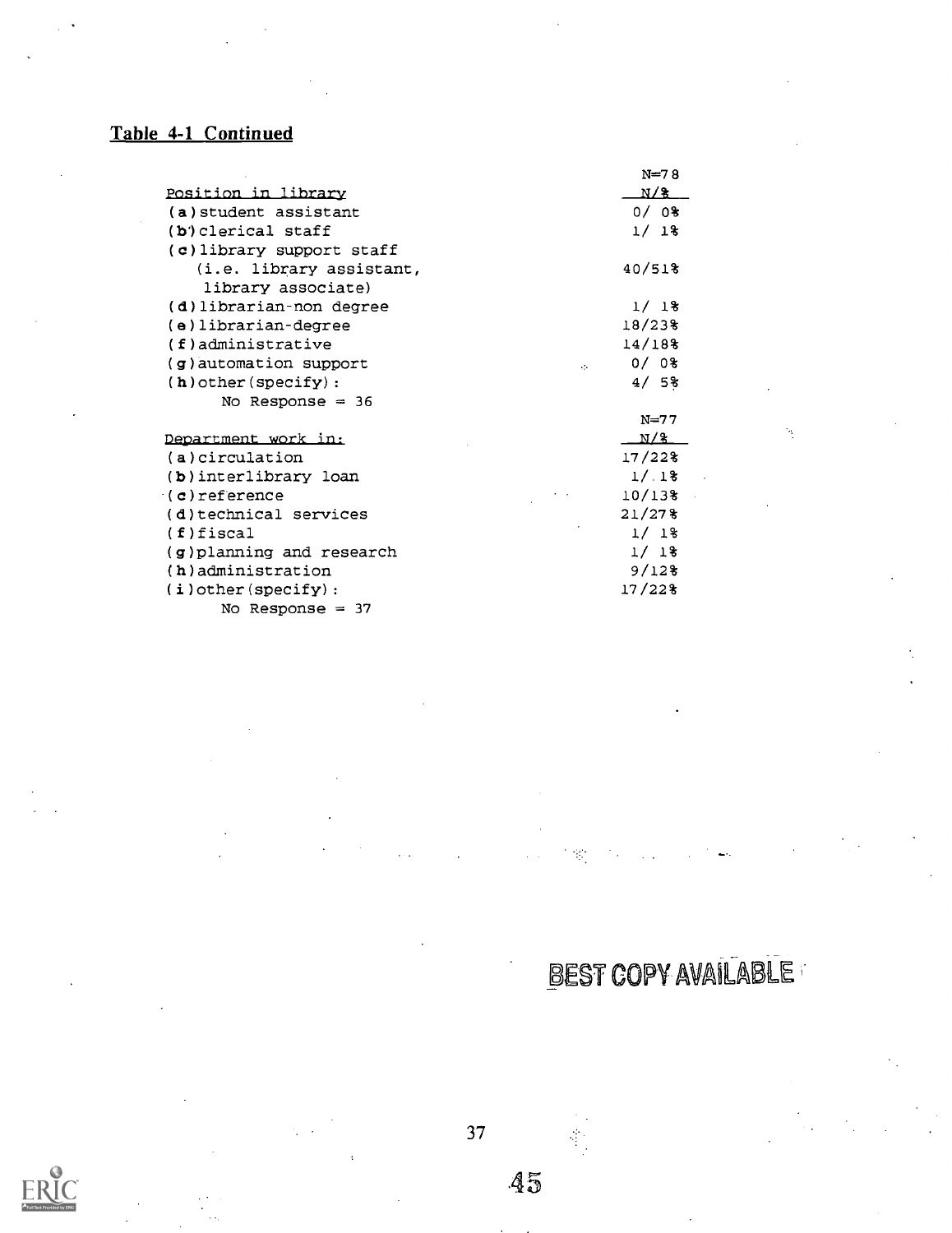$ER_{\text{M}}^{\text{O}}$ 

| $1\Delta B L$ F, 4-2      | <u>station of ohioline and the important and also stations of importance and meats station.</u> |                           |                                |                      |              |                        |
|---------------------------|-------------------------------------------------------------------------------------------------|---------------------------|--------------------------------|----------------------|--------------|------------------------|
|                           |                                                                                                 |                           | <b>STAGE OF IMPLEMENTATION</b> |                      |              |                        |
| <b>SYSTEM</b>             | <b>IGSYSTEM FULLY</b><br><b>OPERATIONAL</b>                                                     | SYSTEM<br><b>IRDITION</b> | DATABASE<br>$(c)$ TEST         | TMOU(e) [DNINNA_d(b) | KNOW         | TOTALS<br><b>ROW</b>   |
| <b>PREFERENCES</b>        | <b>R%IC%</b><br>$\overline{z}$                                                                  | NR% /C%                   | NR%KC%                         | NR%KC%               | N /R% /C%    | N/R%                   |
| (a) CHANGE TO OHIOLINK    | 22/45% /88%                                                                                     | 4/ 8%/50%                 | 19/39%/73%                     | 3/ 6%/ 60%           | $1/2\%/13\%$ | 49/68%                 |
| WELLS AS LINE DRIVING (G) | 20%/ 8%<br>$\widetilde{\mathcal{L}}$                                                            | 2/20%/25%                 | 3/30%/12%                      |                      | 3/30%/38%    | 10/14%                 |
| (c)DIFFERENT SYSTEM       | Ι,                                                                                              | 1/25%/13%                 | 3/75%/12%                      |                      |              | $6\%$<br>$\frac{1}{4}$ |
| <b>WONT KNOW</b>          | $1/11\%$ / 4%                                                                                   | 1/11%/13%                 | 1/11%/3%                       | 2/22%/40%            | 4/44%/50%    | 9/12%                  |
| COLUMN TOTALS N/C%        | 35%<br>$\overline{25}$                                                                          | 8/11%                     | 26/36%                         | 5/7%                 | 8/11%        | 72/100%                |
| NO RESPONSE = 42          | $\mathbb{R}^3$                                                                                  |                           |                                |                      |              |                        |
|                           |                                                                                                 |                           |                                |                      |              |                        |
|                           |                                                                                                 |                           |                                |                      |              |                        |
|                           |                                                                                                 |                           |                                | ÷,                   |              |                        |
| e<br>4                    |                                                                                                 |                           |                                | 38                   |              | <b>A</b><br>P          |
|                           |                                                                                                 |                           |                                |                      |              |                        |
|                           |                                                                                                 |                           |                                |                      |              |                        |
|                           |                                                                                                 |                           |                                |                      |              |                        |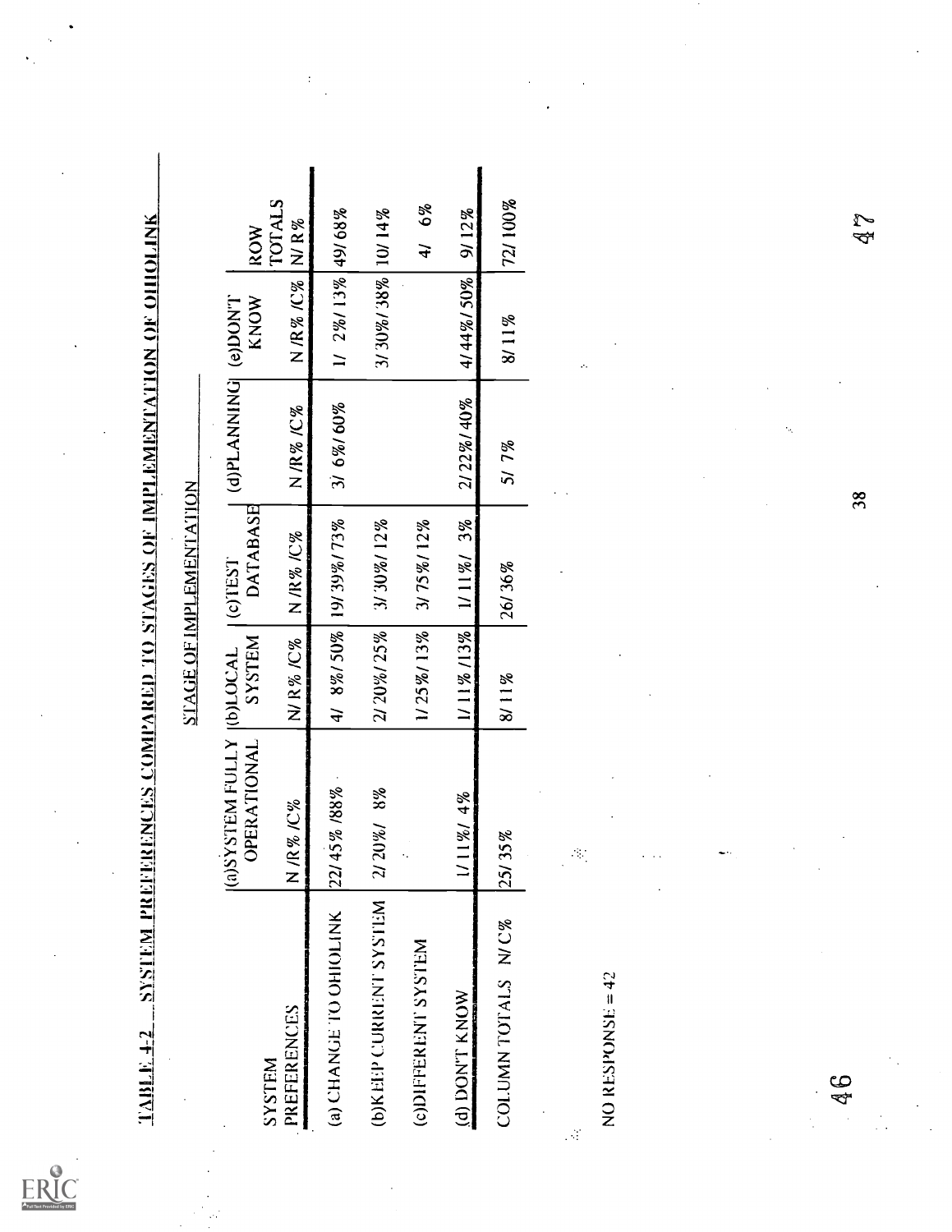$ER_{\overline{\mathcal{C}}}^{\bullet}$ 

 $\mathcal{E}$ 

 $\frac{1}{2}$ 

|                                                      |                   |                         | <u>TABER 1983 YA TATAGI GE INIPERDIKI YILON ON OHIOLINK COMPARED TO ATTITUDES FELT BY RESPONDENTS </u><br>FELT BY RESPONDENTS WHEN THE TOPIC OF OHIOLINK IS BEING DISCUSSED |                         |                  |                     |                                          |                      |                |
|------------------------------------------------------|-------------------|-------------------------|-----------------------------------------------------------------------------------------------------------------------------------------------------------------------------|-------------------------|------------------|---------------------|------------------------------------------|----------------------|----------------|
|                                                      | (a)EXCITED        |                         | (b)NERVOUS (c)HEADACHES (d)ANXIOUS (c)HAPPY                                                                                                                                 |                         |                  | (OPRESSURED)        | (g) UNENTHUSIASTIC (h) WASTE OF TIME ROW |                      |                |
| <b>IMPLEMENTATION</b><br>(a)SYSTEM FULLY<br>STAGE OF | N / $R\%$ /C $\%$ | <b>NR%/C%</b>           | $N$ R% $C\%$                                                                                                                                                                | NR% $/2\%$              | <b>NR%C%</b>     | NR% IC%             | NR% /C%                                  | AND MONEY<br>N/R%/C% | TOTALS<br>N/R% |
| OPERATIONAL                                          | 19776% 143%       | 8/32% / 36%             | 4/16% /50%                                                                                                                                                                  | 12/48% /44% 13/52% /48% |                  | 5/20% /29%          | 5/20% /36%                               | 2/8%/20%             | 25 /36%        |
| (b)LOCAL SYSTEM                                      | 4/50% / 9%        | 2/25%/9%                | 1713%/13%                                                                                                                                                                   | 2/25%/7%                | $1/13\%/4\%$     | 2/25%/12%           | 5/63% /36%                               | 1/13% /10%           | 8/11%          |
| (c)TEST DATABASE 17/68% /39%                         |                   | 6/24%/27%               | 2/8% /25%                                                                                                                                                                   | 9/36% /33%              | 10/40% /37%      | 7/28%/41%           |                                          | 4/16% 140%           | 25 / 36%       |
| (J)PLANNING                                          |                   | 3 /60% / 7% 3 /60% /14% | 1/20%/13%                                                                                                                                                                   | 1/20%/ 4%               | $2/40\%$ / $7\%$ | 1720% / 6%          | 4/80% /29%                               | 1/20% /10%           | 517%           |
| (c)DON'T KNOW                                        | $1/14\%$ / 2%     | 3/43%/14%               |                                                                                                                                                                             | 3/43%/11%               | $1/14\%/4\%$     | 2 /29% /12%         |                                          | 2/29%/20%            | 7/10%          |
| COLUMN TOTALS                                        | 144/63%           | $22.61\%$               | 8/11%                                                                                                                                                                       | 27/38%                  | 27 / 38%         | 17/24%              | 14/20%                                   | 10/14%               | 70/100%        |
| NO RESPONSE = 44                                     |                   |                         |                                                                                                                                                                             |                         |                  |                     |                                          |                      |                |
|                                                      |                   |                         |                                                                                                                                                                             |                         |                  |                     |                                          |                      |                |
| ĝ.                                                   |                   | $\mathcal{H}$           |                                                                                                                                                                             |                         |                  |                     | ÷,                                       |                      |                |
|                                                      |                   |                         |                                                                                                                                                                             |                         |                  | BEST COPY AVAILABLE |                                          |                      |                |
|                                                      |                   |                         |                                                                                                                                                                             |                         |                  |                     |                                          |                      |                |
|                                                      |                   |                         |                                                                                                                                                                             |                         |                  |                     |                                          |                      |                |
|                                                      |                   |                         |                                                                                                                                                                             |                         |                  |                     | $\mathbb{I}_p$                           | J                    |                |
| 00<br>작                                              |                   |                         |                                                                                                                                                                             |                         |                  |                     |                                          |                      |                |
|                                                      |                   |                         |                                                                                                                                                                             |                         | $\mathfrak{S}$   |                     |                                          | 49                   |                |
|                                                      |                   |                         |                                                                                                                                                                             |                         |                  |                     |                                          |                      |                |
|                                                      |                   |                         |                                                                                                                                                                             |                         |                  |                     |                                          |                      |                |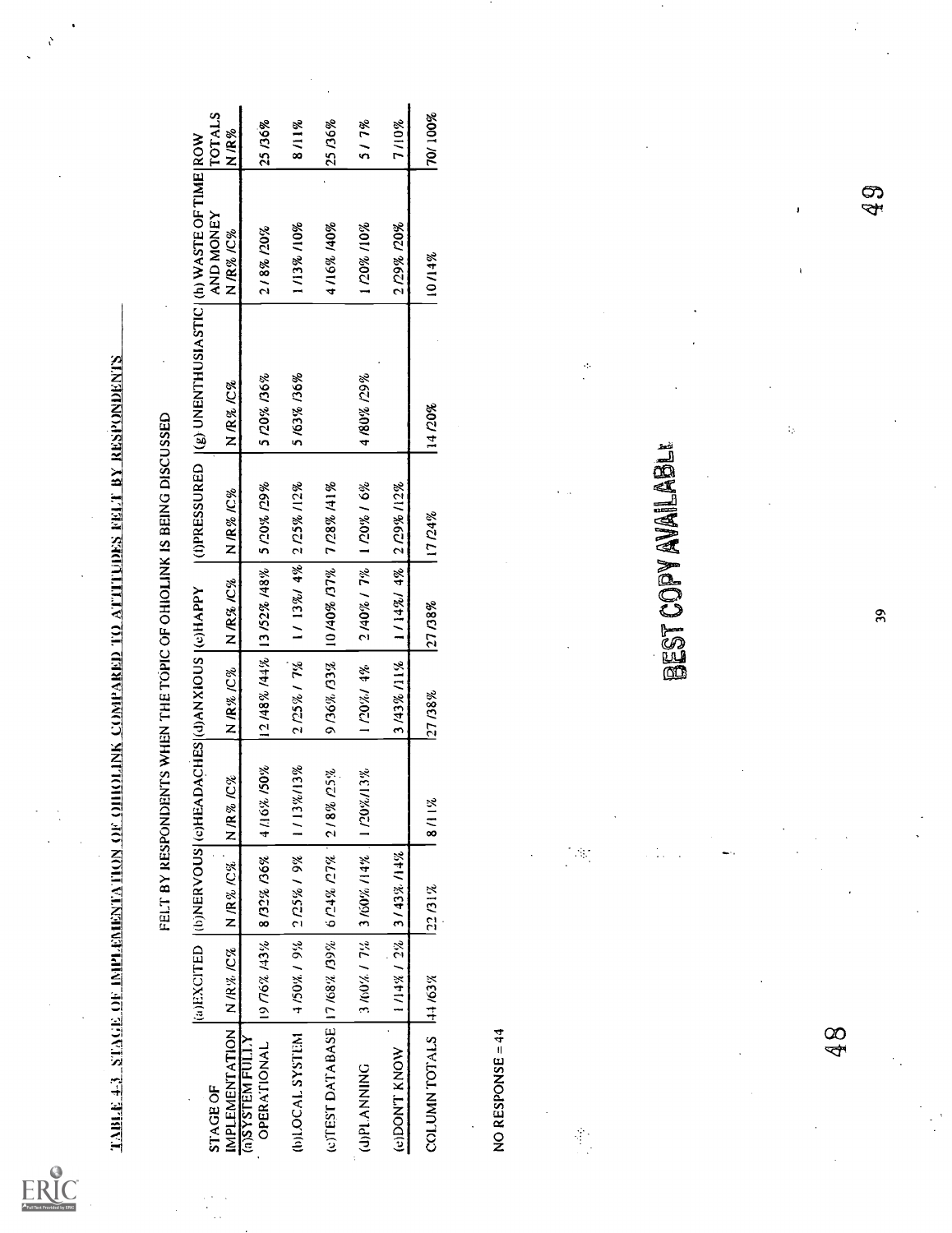$ERIC$ 

| <b>TRAINING AVAILABILIT</b><br>$1.4 - 4$ |                                | Y COMPARED TO THE RESPONDENTS' SYSTEM PREFERENCES                     |                           |                                     |                          |         |
|------------------------------------------|--------------------------------|-----------------------------------------------------------------------|---------------------------|-------------------------------------|--------------------------|---------|
|                                          | <b>SYSTEM PREFERENCE</b>       |                                                                       |                           |                                     |                          |         |
| TRAINING ON<br>OHIOLINK?                 | <b>OHIOLINK</b><br>IC%<br>N/R% | (a) CHANGE TO (b)KEEP CURRENT   (c)A DIFFERENT  <br>N/R%/C%<br>SYSTEM | N/R%/C%<br><b>NELISAS</b> | $N$ /R% /C%<br>$T$ NOCI (b)<br>KNOW | TOTALSN/R%<br><b>ROW</b> |         |
| (a)YES                                   | 4071%778%                      | 8/14% 773%                                                            | 31 5% 175%                | 5/9%/56%                            | 56/75%                   |         |
| ON(q).                                   | 10/67% /20%                    | 3/20% /27%                                                            | 1/7% /25%                 | 117%/11%                            | 15/20%                   |         |
| (c)DON'T KNOW                            | $2\%$<br>1/25%                 |                                                                       |                           | 3/75% /33%                          | 5%<br>$\frac{1}{4}$      |         |
| TOTALS N/C%<br><b>COLUMN</b>             | 21168%                         | 11/15%                                                                | $5\%$<br>$\overline{4}$   | 9/12%                               | 75/100%                  |         |
|                                          |                                |                                                                       |                           |                                     |                          |         |
| $NQ$ RESPONSE = 39                       | $\mathbb{Z}$                   |                                                                       |                           |                                     | ċ,                       |         |
|                                          |                                |                                                                       |                           |                                     |                          |         |
|                                          |                                |                                                                       |                           |                                     |                          |         |
|                                          |                                |                                                                       |                           |                                     |                          |         |
| ΟG                                       |                                |                                                                       | $\frac{1}{2}$             |                                     |                          | J<br>Cl |
|                                          |                                |                                                                       |                           |                                     |                          |         |
|                                          |                                |                                                                       |                           |                                     |                          |         |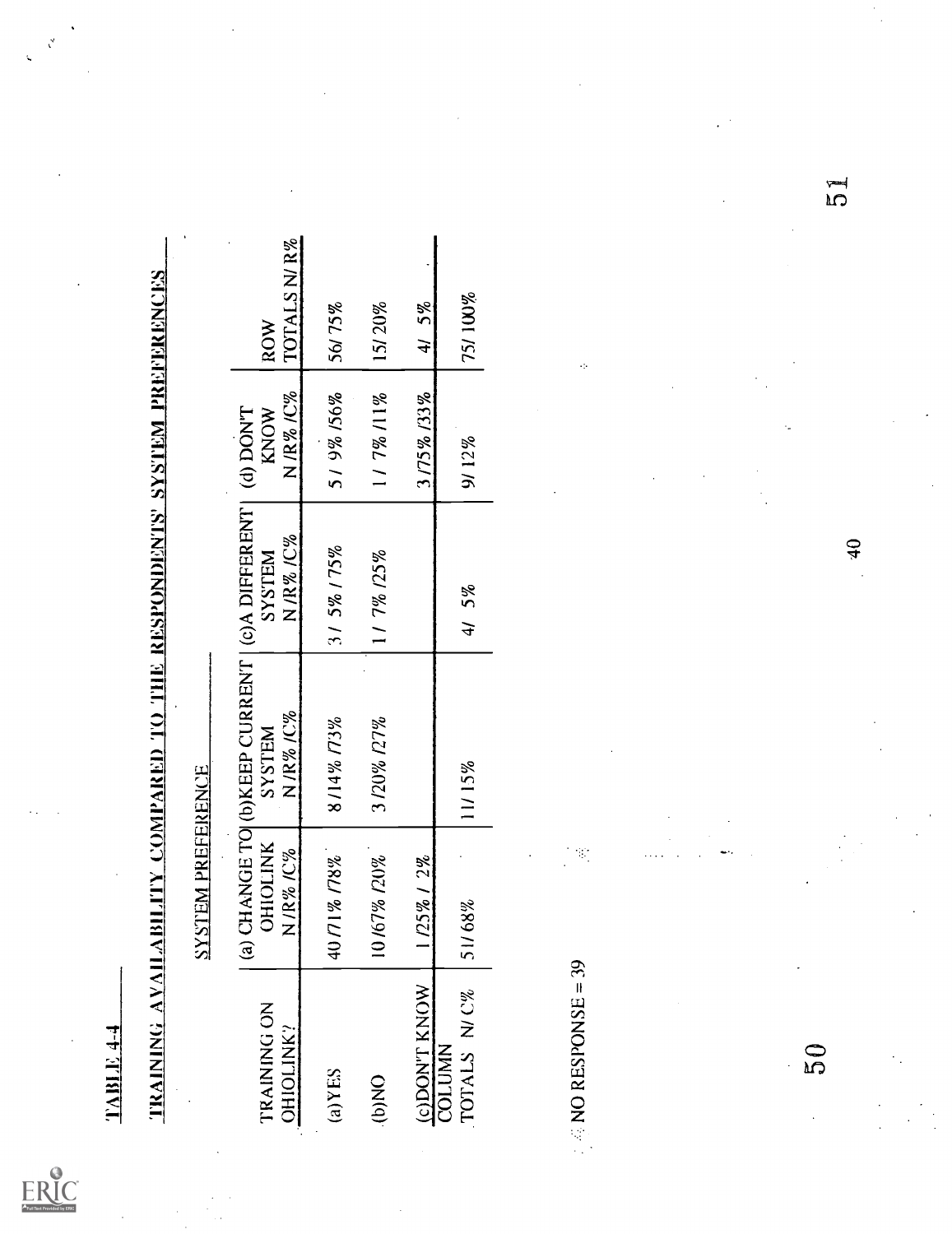ERIC

| $7-5$ 31.18 AT                                                       |                                             |                                                                   |                                                 |                               |                                   |
|----------------------------------------------------------------------|---------------------------------------------|-------------------------------------------------------------------|-------------------------------------------------|-------------------------------|-----------------------------------|
| RELEVANCE OF TRAINING COMPARING THE RESPONDENCES 'SYSTEM PREFERENCES |                                             |                                                                   |                                                 |                               |                                   |
| WAS TRAINING USEFUL<br>AND HELPED CLARIFY<br><b>OHIOLINK?</b>        | (a) CHANGE TO<br><b>OHIOLINK</b><br>N/R%/C% | <b>SYSTEM PREFERENCES</b><br>(b)KEEP CURRENT<br>SYSTEM<br>N/R%/C% | (c) A DIFFERENT<br><b>SYSTEM</b><br>$N/R\%$ /C% | N/R%/C%<br>KNOW<br>$(4)$ DONT | TOTALS<br>N/ $R\%$<br><b>IROW</b> |
| $S\exists X(e)$                                                      | 36/84% /86%                                 | 317% 138%                                                         | 21 5% 167%                                      | 21 5% 133%                    | 43/73%                            |
| ON(q).                                                               |                                             | 2 /67% /25%                                                       |                                                 | 1133% 117%                    | $5\%$<br>$\mathfrak{B}$           |
| (c)DON'l' KNOW                                                       | 6/46%/14%                                   | 3/23%/38%                                                         | 1/8% /33%                                       | 3/23% /50%                    | 13/22%                            |
| COLUMN TOTALS N/C% 42/71%                                            |                                             | 8/14%                                                             | 315%                                            | 6/10%                         | 59/100%                           |
| NO RESPONSE = $55$<br>$\mathcal{L}_{\mathrm{L}}$                     | $\mathcal{I}_\mathcal{I}$                   |                                                                   |                                                 | $\mathcal{L}_{\mathcal{A}}$   |                                   |
| 5S<br>S                                                              |                                             |                                                                   | न                                               |                               | S<br>S                            |
|                                                                      |                                             |                                                                   |                                                 |                               |                                   |

 $\mathbf{I}$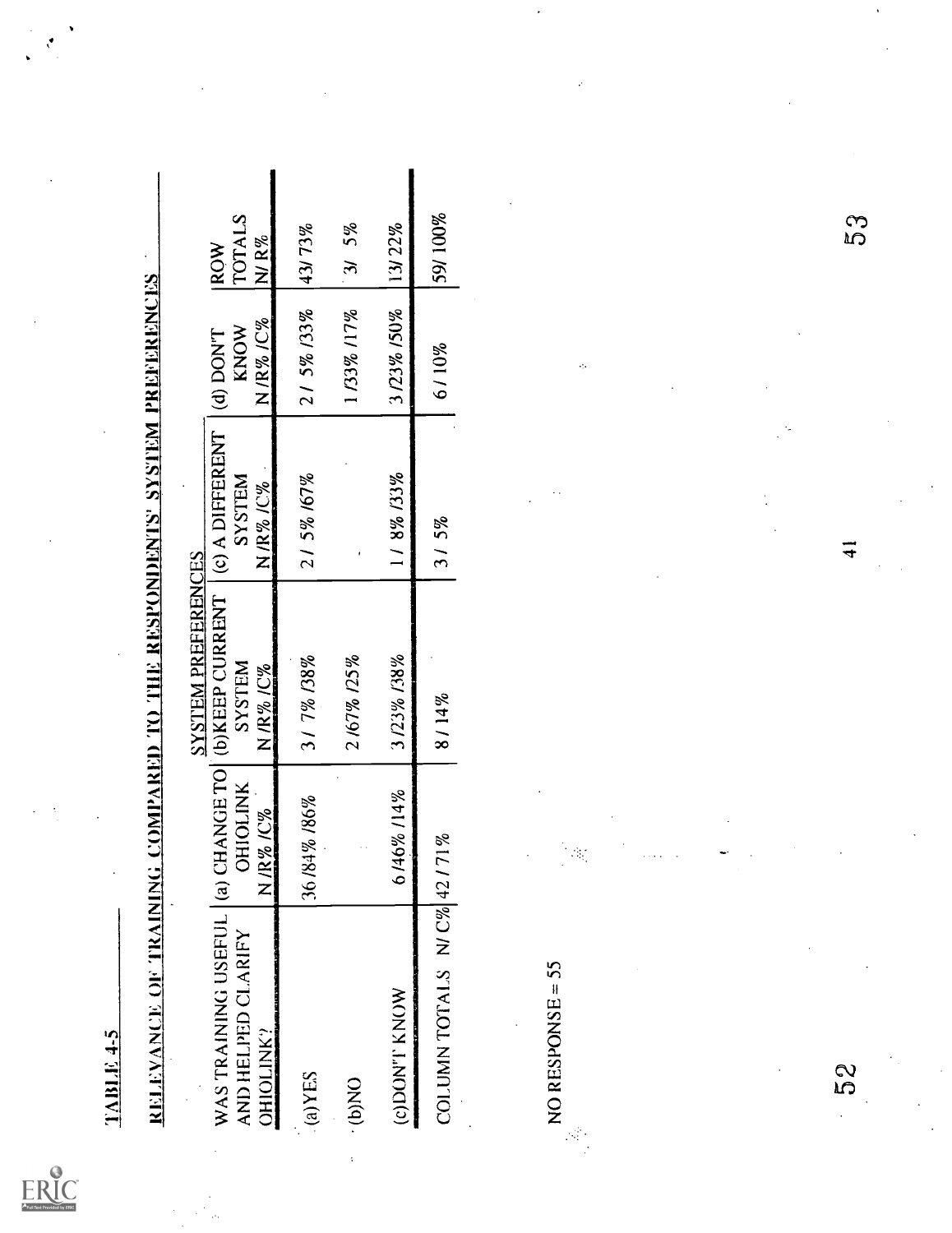$\mathop{\mathrm{\mathbf{ERIC}}}\limits_{\mathop{\mathsf{Part}\, \mathsf{Broted}}\nolimits}$ 

|        |                                                                                                    |                                                                    | SYSTEM PREFERENCE                                                       |                             |                              |                              |
|--------|----------------------------------------------------------------------------------------------------|--------------------------------------------------------------------|-------------------------------------------------------------------------|-----------------------------|------------------------------|------------------------------|
|        | SYSTEM PLANNING GROUPS<br>SYSTEM BEFORE OHIOLINK?<br>OR COMMITTEES FOR THE<br>DID THE LIBRARY HAVE | (a) CHANGE TO<br><b>OHIOLINK</b><br>$IR\%$ / $C\%$<br>$\mathbf{z}$ | (b) KEEP CURRENT (c) A DIFFERENT<br><b>NALISAS</b><br>N / $R\%$ / $C\%$ | <b>NALISAS</b><br>N /R% /C% | N/R%/C%<br>KNOW<br>(d) DON'T | TOTALS<br>N/R%<br><b>ROW</b> |
| (2)YES |                                                                                                    | 38 / 75% / 75%                                                     | 7/14% /64%                                                              | 214% /50%                   | 4/8% 145%                    | 51/68%                       |
| (b)NO  |                                                                                                    | 1/57% / 8%                                                         |                                                                         | 2/29% /50%                  | 1/14%/11%                    | 719%                         |
|        | <b>CDON'T KNOW</b>                                                                                 | 18% 153%                                                           | 4/23%/36%                                                               |                             | 4123% 145%                   | 17/23%                       |
|        | COLUMN TOTALS N/C%                                                                                 | 1/68%<br>$\overline{5}$                                            | 11/15%                                                                  | 415%                        | 9/12%                        | 75/100%                      |
| ĝ.     | NO RESPONSE = 39                                                                                   | 75                                                                 |                                                                         |                             |                              |                              |
|        |                                                                                                    |                                                                    | BEST COPY AVAILABLE                                                     |                             |                              |                              |
| 54     |                                                                                                    |                                                                    | 42                                                                      |                             |                              | $\mathbb{S}^1$               |
|        |                                                                                                    |                                                                    |                                                                         |                             |                              |                              |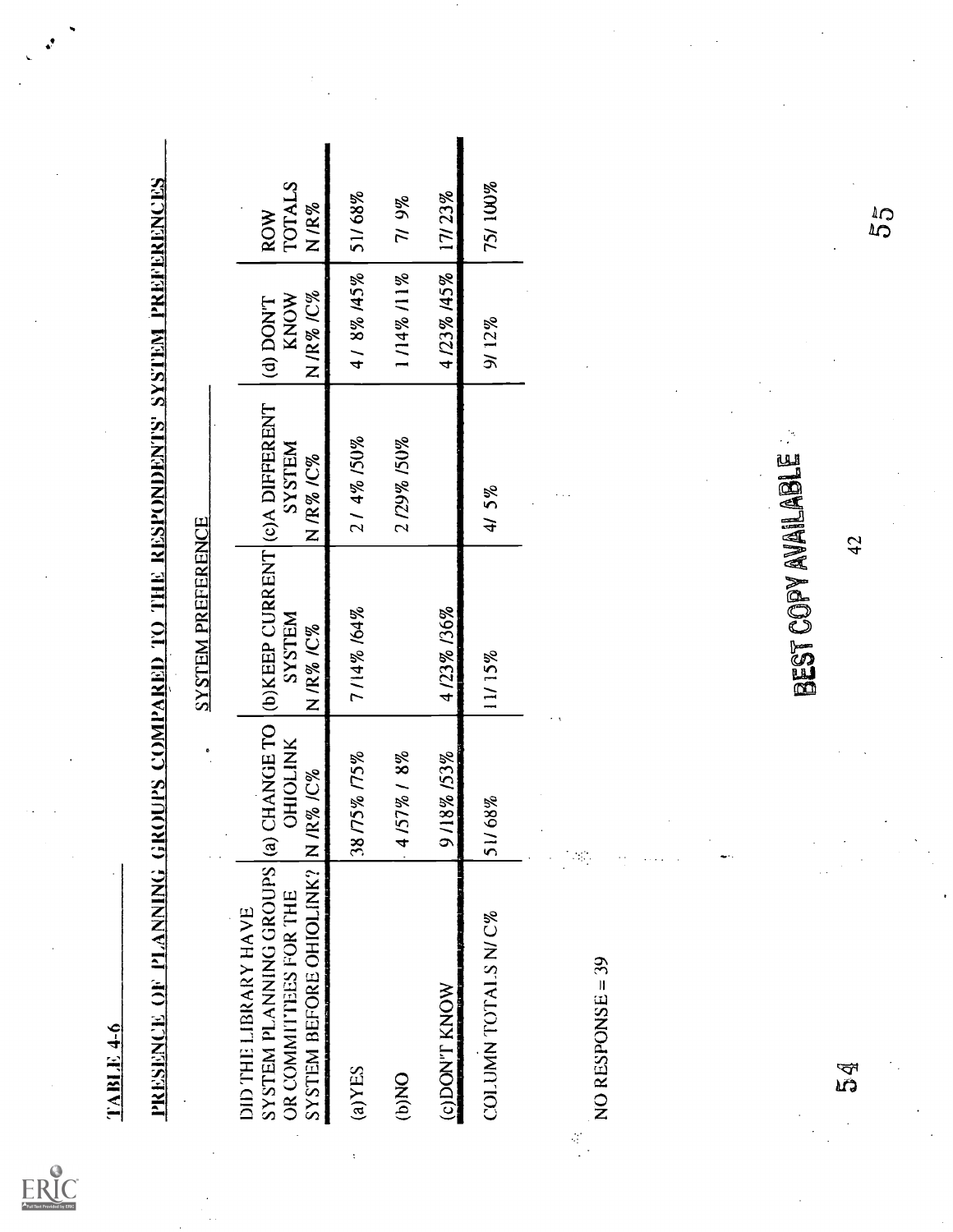$\sum_{\text{A}} \sum_{\text{C} \text{trivial}} \sum_{\text{C} \text{trivial}}$ 

| <u>TABLE</u> 4-7                                                                       |                          |                                                                   |                                                                           |                                                      |                                        |
|----------------------------------------------------------------------------------------|--------------------------|-------------------------------------------------------------------|---------------------------------------------------------------------------|------------------------------------------------------|----------------------------------------|
| <u>INVOLVMENT IN GROUPS COMPARED TO SYSTEM PREFERENCE</u>                              |                          |                                                                   |                                                                           |                                                      |                                        |
| WERE YOU INVOLVED                                                                      |                          | <b>SYSTEM PREFERENCE</b>                                          |                                                                           |                                                      |                                        |
| WITH LIBRARY'S SYSTEMS<br>PLANNING GROUPS<br>OR COMMITTEES?                            | OHIOLINK<br>NR%KY%       | (a) CHANGE TO (b)KEEP CURRENT (c)A DIFFERENT<br>SYSTEM<br>NR%IC%  | $\frac{\text{N}}{\text{M}}$ / $\frac{\%}{\%}$ / $\frac{\%}{\%}$<br>SYSTEM | <b>N/R%/C%</b><br>KNOW<br>T.NOU (p)                  | <b>TOTALS</b><br>$N/R$ %<br><b>ROW</b> |
| $(a)$ $YES$                                                                            | 21 /70% /41%             | 4/13% /36%                                                        | 2/7%/50%                                                                  | 3/10% /33%                                           | 30/40%                                 |
| (b)NO                                                                                  | 30/68% /59%              | 6/14% /55%                                                        | 215% /50%                                                                 | 6/14% /67%                                           | 44/59%                                 |
| <b>CODON'T KNOW</b>                                                                    |                          | 1/100%/9%                                                         |                                                                           |                                                      | $1/1\%$                                |
| COLUMN TOTALS N/C%                                                                     | 51/68%                   | 11/15%                                                            | 415%                                                                      | 9/12%                                                | 75/100%                                |
| NO RESPONSE = 39                                                                       |                          |                                                                   |                                                                           |                                                      |                                        |
|                                                                                        |                          | <b>SYSTEM PREFERENCE</b>                                          |                                                                           |                                                      |                                        |
| OR COMMITTEES BEEN<br>HAVE THESE GROUPS<br><b>ELPFUL IN MAKING</b><br>THE SYSTEM WORK? | <b>GHIOLINK</b><br>NR%K% | (a) CHANGE TO (b)KEEP CURRENT (c)A DIFFERENT<br>SYSTEM<br>N/R%/C% | <b>N3LSAS</b><br>$N$ /K % /C %                                            | NR%IC%<br>KNOW<br>L <sub>I</sub> NO <sub>U</sub> (p) | <b>TOTALS</b><br>N/ R%<br>ROW          |
| $(a)$ $YES$                                                                            | 28/78% /56%              | 4/11% /40%                                                        | 3/8%/75%                                                                  | 1/3%/13%                                             | 36/50%                                 |
| (b)NO                                                                                  | 5/56%/10%                | 2/22%/20%                                                         | 1/11% /25%                                                                | 1/11% /13%                                           | 9/12%                                  |
| (c)DON'I' KNOW                                                                         | 17/63% /34%              | 4/15% /40%                                                        |                                                                           | 6/22% /75%                                           | 27/38%                                 |
| COLUMN TOTALS N/C%                                                                     | 50/69%                   | 10/14%                                                            | 4/6%                                                                      | 8/11%                                                | 72/100%                                |
| NO RESPONSE = $42$                                                                     |                          |                                                                   |                                                                           |                                                      |                                        |
| SS<br>S                                                                                |                          |                                                                   | 43                                                                        |                                                      | S<br>S                                 |
|                                                                                        |                          |                                                                   |                                                                           |                                                      |                                        |
|                                                                                        |                          |                                                                   |                                                                           |                                                      |                                        |
|                                                                                        |                          |                                                                   |                                                                           |                                                      |                                        |